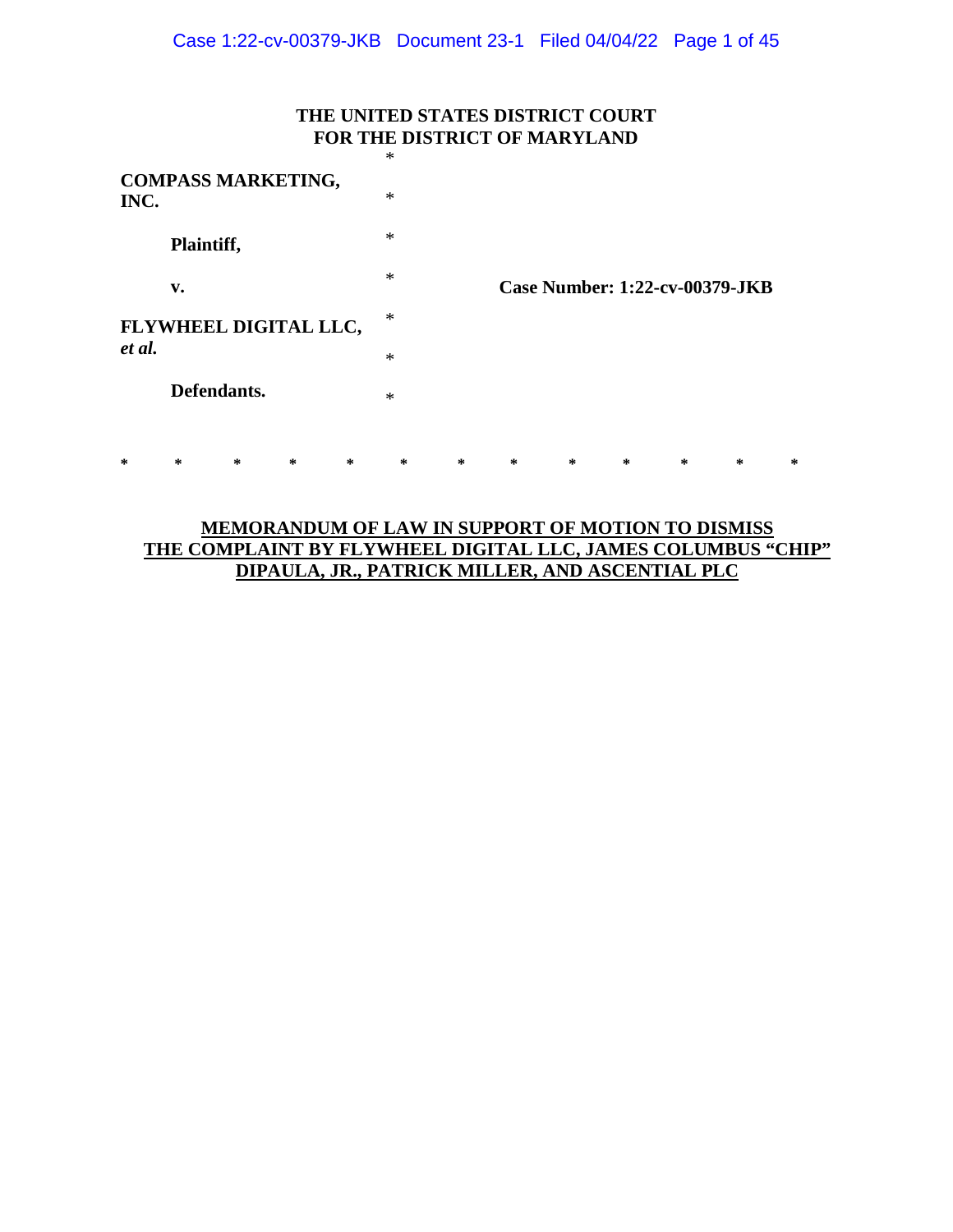# **TABLE OF CONTENTS**

| I. |                 | THE CLAIMS AGAINST THE FLYWHEEL DEFENDANTS AND ASCENTIAL ARE                                                                                   |  |
|----|-----------------|------------------------------------------------------------------------------------------------------------------------------------------------|--|
|    | A.              |                                                                                                                                                |  |
|    | <b>B.</b>       | Compass's Federal DTSA and State MUTSA Claims Are Time-Barred                                                                                  |  |
|    | $\mathcal{C}$ . | Compass's Federal RICO Claims Are Time-Barred (Counts III & IV) 17                                                                             |  |
|    | D.              | Compass's Remaining State Law Claims Are Also Time-Barred 18                                                                                   |  |
|    | E.              |                                                                                                                                                |  |
|    |                 | II. COMPASS FAILS TO STATE CLAIMS FOR MISAPPROPRIATION OF TRADE                                                                                |  |
|    | A.              |                                                                                                                                                |  |
|    |                 | III. THE RICO CLAIMS ARE INADEQUATELY PLEADED (COUNTS III & IV)24                                                                              |  |
|    | A.              | Compass Failed to Plead One Predicate Act, Let Alone a "Pattern" 24                                                                            |  |
|    | <b>B.</b>       |                                                                                                                                                |  |
|    |                 | IV. COMPASS ALSO FAILED TO PLEAD ITS REMAINING STATE LAW CLAIMS                                                                                |  |
|    | A.              | Compass's Fraudulent Concealment/Fraud Claim Does Not Satisfy Rule 8—                                                                          |  |
|    | <b>B.</b>       | Maryland Law Does Not Recognize A Separate Cause of Action for "Aiding<br>and Abetting" (Counts XVII, XVIII, XIX, XX, and XXI) or "Conspiracy" |  |
|    | C.              |                                                                                                                                                |  |
|    | D.              |                                                                                                                                                |  |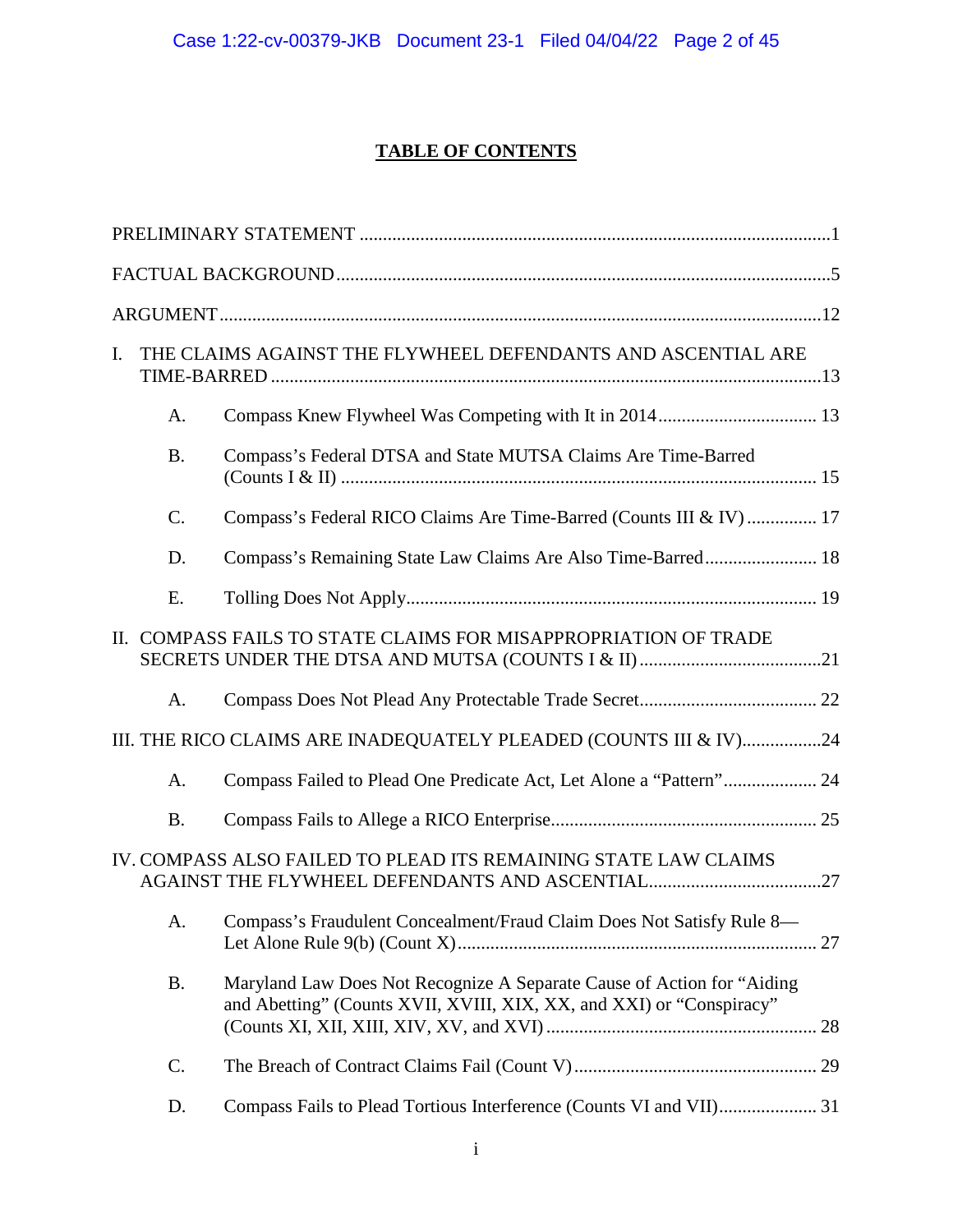| E.             |                                                            |  |
|----------------|------------------------------------------------------------|--|
| $F_{\rm{eff}}$ |                                                            |  |
|                | V. THE COURT LACKS PERSONAL JURISDICTION OVER ASCENTIAL 33 |  |
|                |                                                            |  |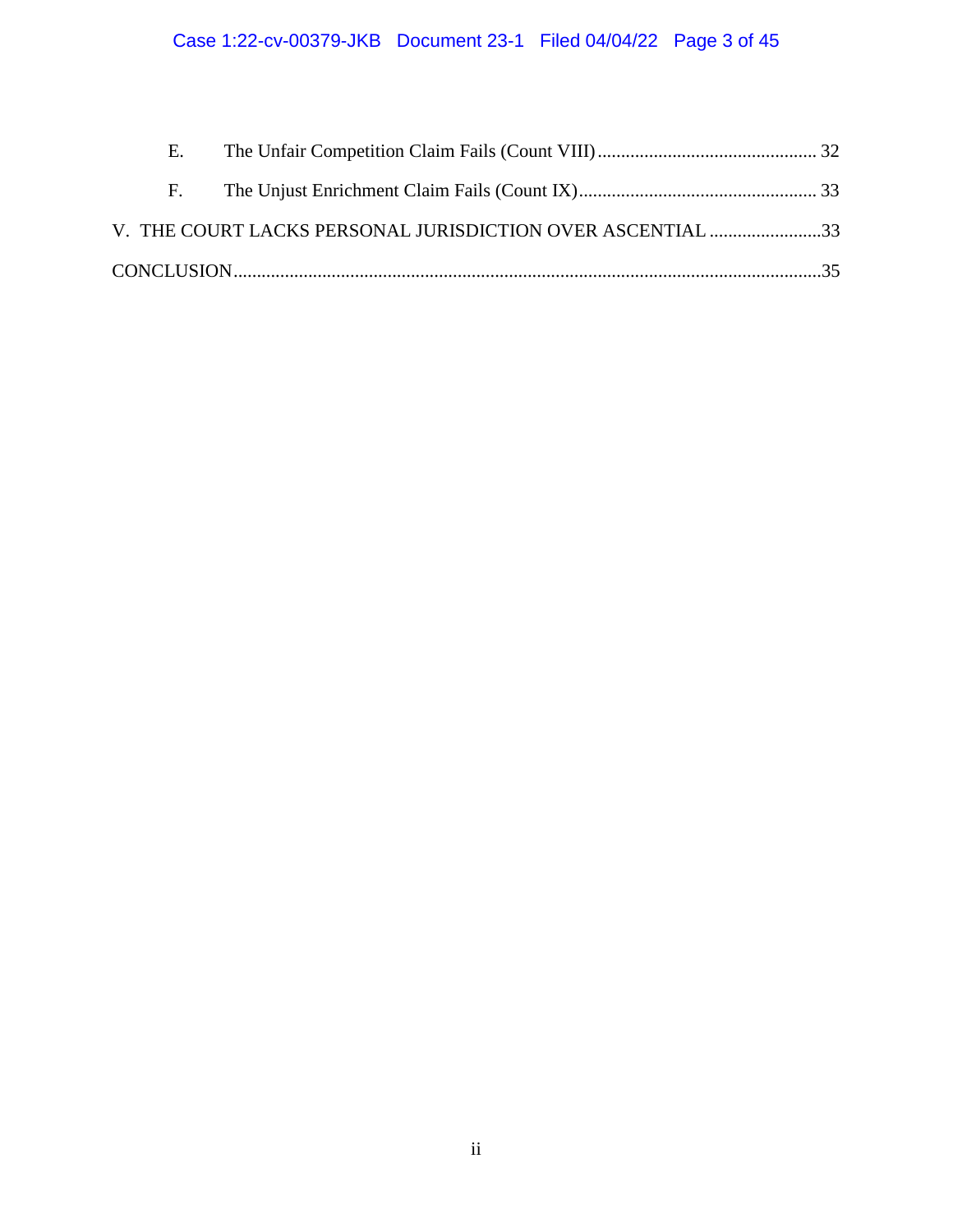# **TABLE OF AUTHORITIES**

**Cases** 

| AGV Sports Grp., Inc. v. Protus IP Sols., Inc.,                                                                                                           |
|-----------------------------------------------------------------------------------------------------------------------------------------------------------|
| Allied Fire Prot., Inc. v. Thai,                                                                                                                          |
| Am. Chiropractic Ass'n v. Trigon Healthcare, Inc.,                                                                                                        |
| Ashcroft v. Iqbal,                                                                                                                                        |
| Azima v. Del Rosso,<br>No. 1:20CV954, 2021 WL 5861282 (M.D.N.C. Dec. 10, 2021),<br>reconsideration denied, 2022 WL 837185 (M.D.N.C. Mar. 21, 2022) 15, 16 |
| Bell Atl. Corp. v. Twombly,                                                                                                                               |
| Bey v. Shapiro Brown & Alt, LLP,                                                                                                                          |
| Bindagraphics Inc. v. Fox Grp., Inc.,                                                                                                                     |
| Birmingham v. PNC Bank, N.A.,                                                                                                                             |
| C&R Caulking v. Bank of Am., N.A.,                                                                                                                        |
| Choice Hotels Int'l, Inc. v. Grover,                                                                                                                      |
| Copperweld Corp. v. Indep. Tube Corp.,<br>.28                                                                                                             |
| Curtin v. Cyprus Amax Mins. Co.,                                                                                                                          |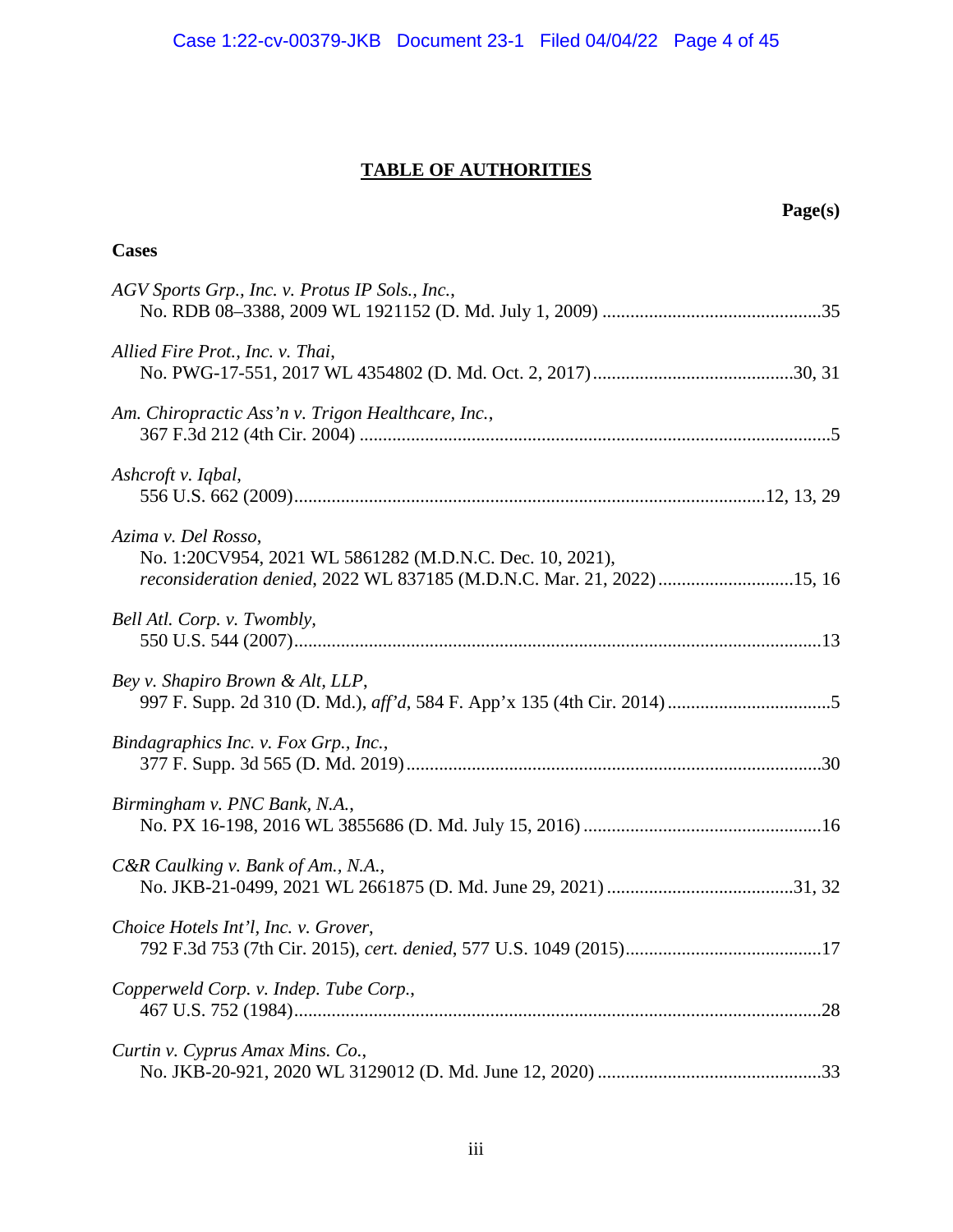| Dangerfield v. Johns Hopkins Bayview Med. Ctr., Inc.,                                       |  |
|---------------------------------------------------------------------------------------------|--|
| Doe v. Archdiocese of Wash.,                                                                |  |
| Dual Inc. v. Lockheed Martin Corp.,                                                         |  |
| Element Fleet Corp. v. Quimby,                                                              |  |
| Exergen Corp. v. Wal-Mart Stores, Inc.,                                                     |  |
| $F$ leetwood v. B.C.E., Inc.,                                                               |  |
| Fowler v. Wells Fargo Home Mortg., Inc.,                                                    |  |
| Gale v. Select Portfolio Serv., Inc.,                                                       |  |
| Gondel v. PMIG 1020, LLC,<br>No. CCB-08-1768, 2009 WL 248681 (D. Md. Jan. 22, 2009), aff'd, |  |
| Grant v. Shapiro & Burson, LLP,                                                             |  |
| Gray v. Riso Kagaku Corp.,                                                                  |  |
| Hardwire, LLC v. Ebaugh,                                                                    |  |
| Jones v. Pohanka Auto N., Inc.,                                                             |  |
| Kewanee Oil Co. v. Bicron Corp.,                                                            |  |
| Lanza v. Merrill Lynch & Co.,                                                               |  |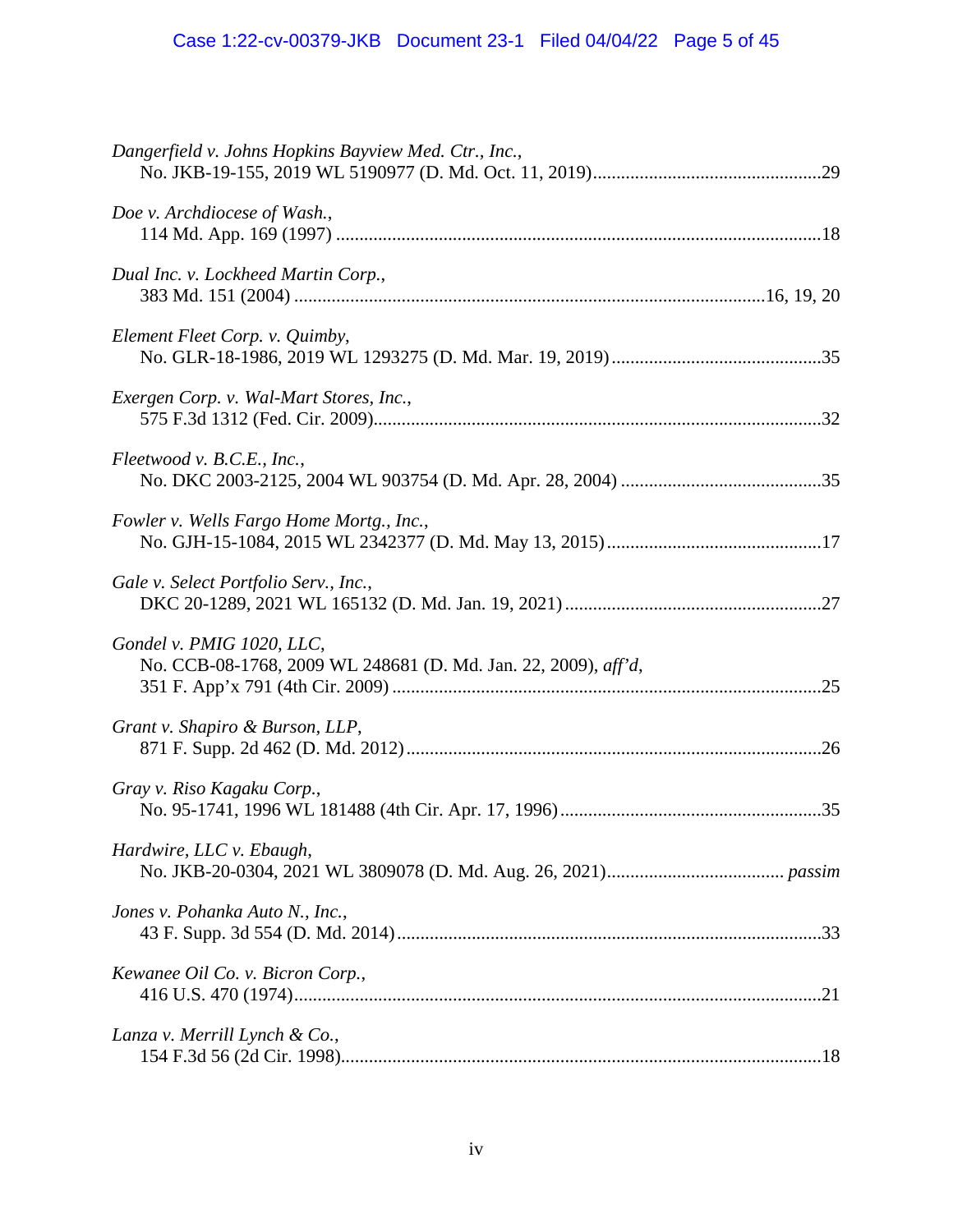| LC Cap. Partners, L.P. v. Frontier Ins. Grp., Inc.,                                                         |
|-------------------------------------------------------------------------------------------------------------|
| Macklin v. Robert Logan Assocs.,                                                                            |
| Manikhi v. Mass Transit Admin.,                                                                             |
| Marmott v. Md. Lumber Co.,                                                                                  |
| Md. Metals, Inc. v. Metzner,                                                                                |
| Meridian Invs., Inc. v. Fed. Home Loan Mortg. Corp.,                                                        |
| New Beckley Min. Corp. v. Int'l Union, United Mine Workers of Am.,                                          |
| Newman v. Motorola, Inc.,                                                                                   |
| Okoro v. Wells Fargo Bank, N.A.,<br>No. 16-cv-0616-PX, 2016 WL 5870031 (D. Md. Oct. 6, 2016), aff'd, 684 F. |
| Paul v. ImpactOffice LLC,                                                                                   |
| Pocahontas Supreme Coal Co. v. Bethlehem Steel Corp.,                                                       |
| Poffenberger v. Risser,                                                                                     |
| Potomac Elec. Power Co. v. Elec. Motor & Supply, Inc.,                                                      |
| Price v. Waste Mgmt.,                                                                                       |
| Prince George's Cnty. v. Longtin,                                                                           |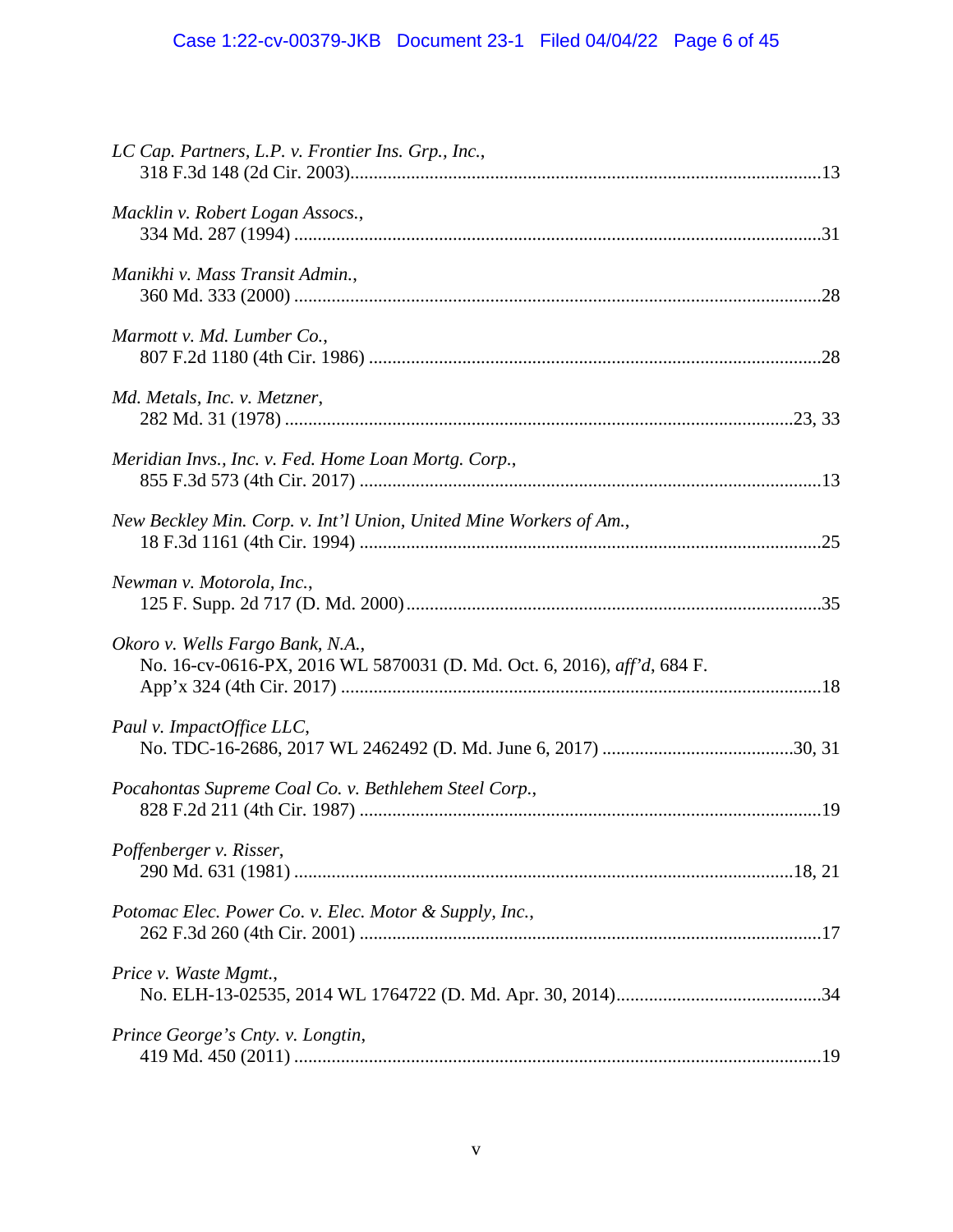| Raplee v. United States,                                                                                                                     |
|----------------------------------------------------------------------------------------------------------------------------------------------|
| Rich v. Hersl,                                                                                                                               |
| Rizzo-Price v. JP Morgan Chase Bank, N.A.,                                                                                                   |
| Rojas v. Delta Airlines, Inc.,                                                                                                               |
| S-E-A, Ltd. v. Cornetto,                                                                                                                     |
| S-G Metals Indus., Inc. v. New Eng. Life Ins. Co.,                                                                                           |
| Seneca One Fin., Inc. v. Bloshuk,                                                                                                            |
| Shailendra Kumar, P.A. v. Dhanda,                                                                                                            |
| Shulman v. Rosenberg,<br>No. 1889, Sept Term, 2016, 2018 WL 286404<br>(Md. Ct. Spec. App. Jan. 4, 2018), cert. denied, 458 Md. 597 (2018) 19 |
| Simmons v. Bank of Am., N.A.,                                                                                                                |
| Soft Stuff Distribs., Inc. v. Ryder Truck Rental, Inc.,                                                                                      |
| United States v. Crysopt Corp.,                                                                                                              |
| S. Volkswagen, Inc. v. Centrix Fin., LLC,                                                                                                    |
| Walters v. McMahen,                                                                                                                          |
| Willox v. Ladas,                                                                                                                             |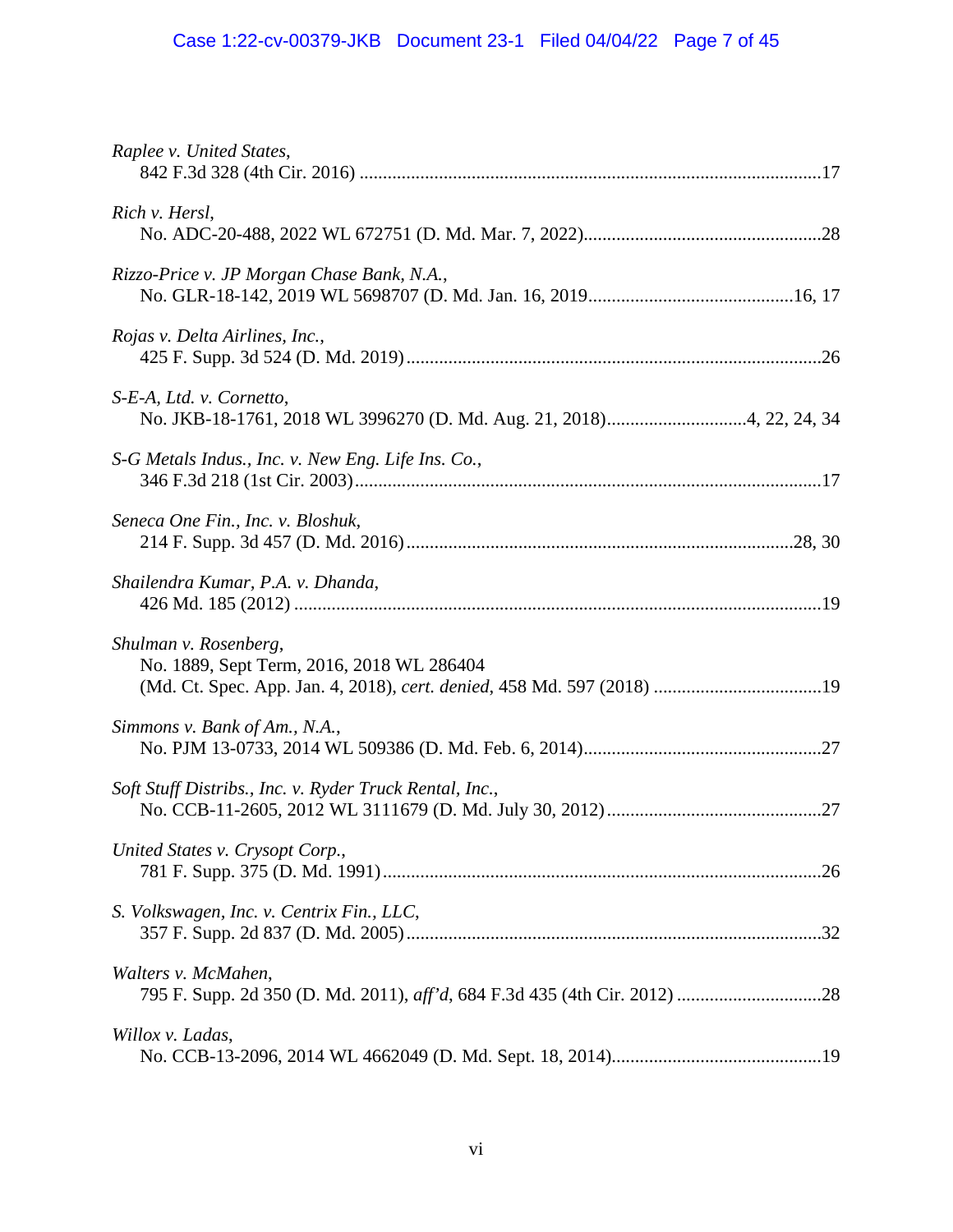| Woodrow v. Vericrest Fin., Inc., |
|----------------------------------|
| <b>Statutes</b>                  |
|                                  |
|                                  |
|                                  |
|                                  |
|                                  |
|                                  |
|                                  |
|                                  |
|                                  |
|                                  |
|                                  |
|                                  |
|                                  |
|                                  |
|                                  |
|                                  |
|                                  |
| <b>Other Authorities</b>         |
|                                  |
|                                  |
|                                  |
|                                  |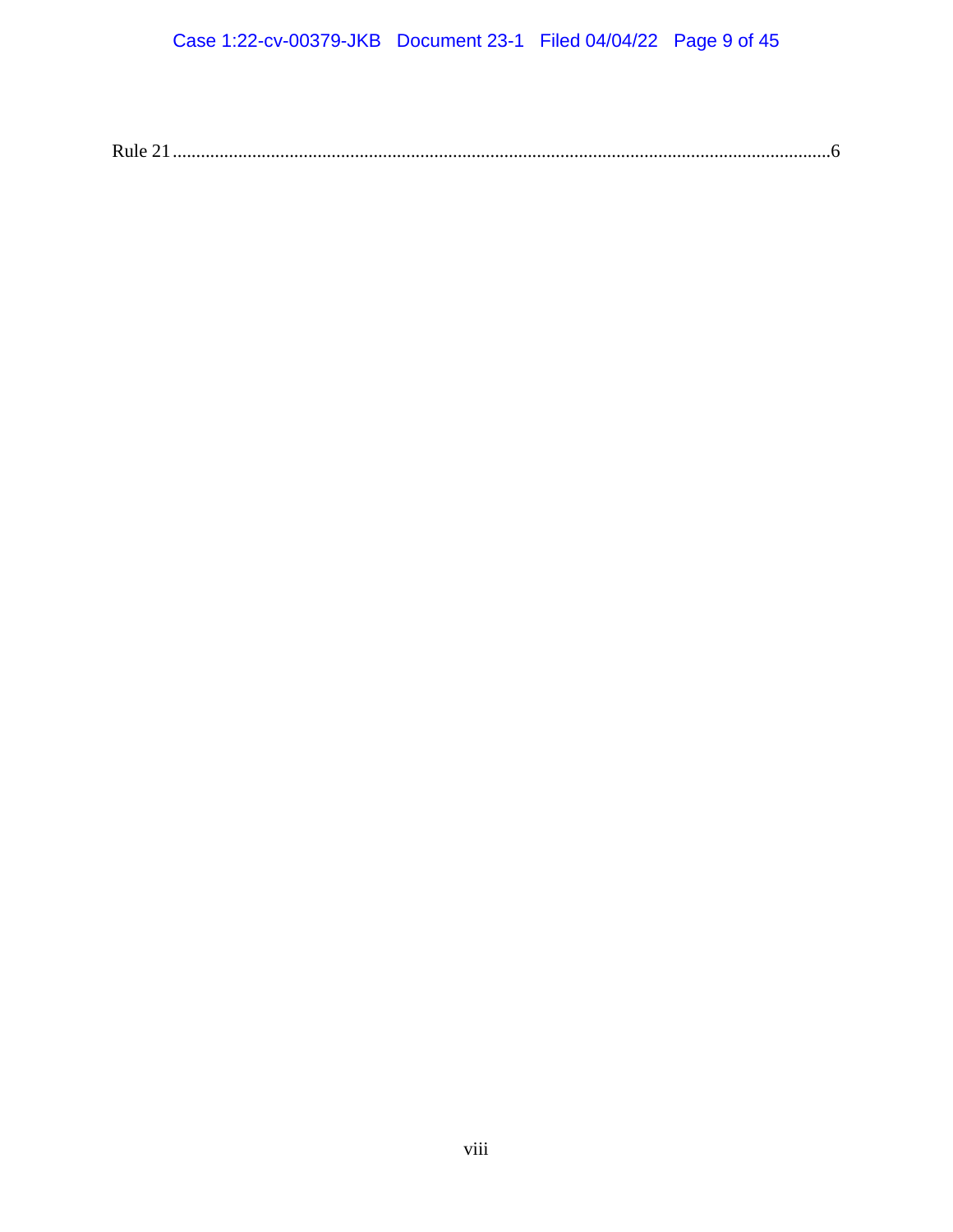#### **PRELIMINARY STATEMENT**

<span id="page-9-0"></span>Plaintiff Compass Marketing LLC ("Compass") makes the remarkable claim that it is entitled to trade secret protection over how to use Amazon.com's online vendor portal, which Compass—a marketing consulting firm and not an Amazon vendor itself—can only access by logging in with its *clients'* vendor credentials. Simply put, there is no protectable trade secret here. Underscoring the lack of merit in its claims, Compass brings this lawsuit for supposed trade secret theft, racketeering, and a litany of state law claims nearly *eight years* after defendants Chip DiPaula and Patrick Miller left Compass to found Flywheel Digital LLC ("Flywheel," and collectively, the "Flywheel Defendants"), and almost *four years* after Flywheel was sold to a subsidiary of UKbased Ascential plc ("Ascential") for as much as \$400 million. This is simply a lawsuit by a failed competitor looking to cash in on Flywheel's success.

Compass's claims against the Flywheel Defendants and Ascential should be dismissed because the Complaint on its face (1) establishes that the limitations period has run for all claims, (2) fails to identify *even one* trade secret belonging to Compass that DiPaula or Miller used at Flywheel, (3) does not identify any cognizable predicate acts for its racketeering claim, and (4) even fails to plead sufficient facts to confer personal jurisdiction over Ascential in the District.

*First*, on the face of the Complaint, Compass understood in 2014 that Flywheel would offer the same services that DiPaula and Miller provided while at Compass and compete directly for Compass's clients. Compass knew that one of its significant clients (which had initially expressed interest in adding eCommerce services) became "unresponsive" shortly after DiPaula and Miller left. Also in 2014, Compass knew that DiPaula and Miller had tried unsuccessfully to buy Compass's eCommerce business, and Compass even consulted then with legal counsel about filing a lawsuit but elected not to do so. In 2016, after DiPaula's and Miller's non-solicitation restrictions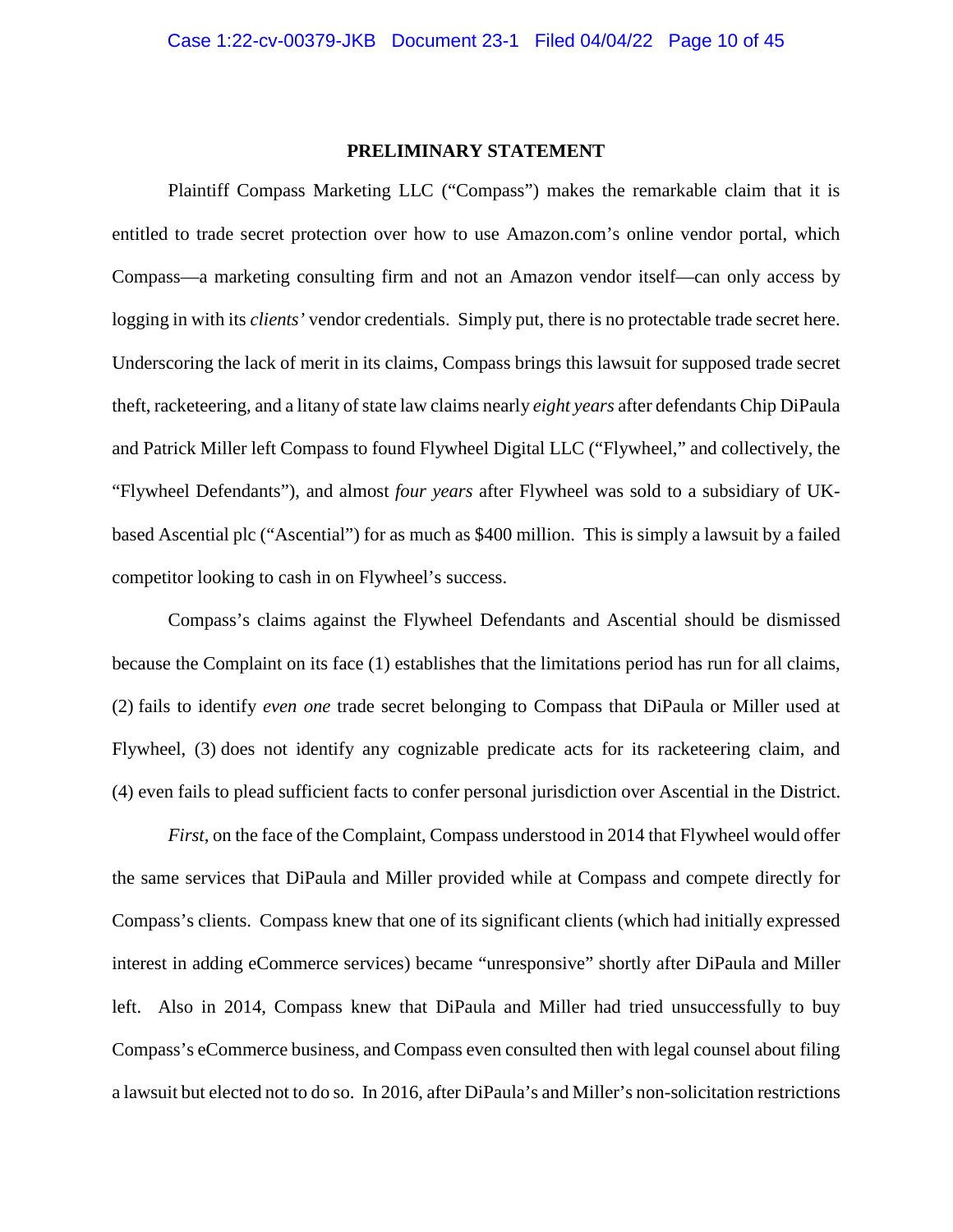#### Case 1:22-cv-00379-JKB Document 23-1 Filed 04/04/22 Page 11 of 45

expired, Flywheel hired six Compass employees and continued to compete for Compass's clients, and Compass once again consulted legal counsel and again decided not to sue.

In view of the foregoing, Compass's claims against the Flywheel Defendants and Ascential are time-barred. The Defend Trade Secrets Act ("DTSA") and the Racketeering Influenced Corrupt Organizations Act ("RICO") claims, both rooted in the alleged theft and use of Compass's so-called "trade secrets" by DiPaula and Miller to found Flywheel in 2014, were time-barred by DTSA's three-year statute of limitations as of 2017 and by RICO's four-year statute of limitations as of 2018. Compass's state law claims, which are little more than variations on a theme, were also time-barred by Maryland's general three-year statute of limitations as of 2017 (three years from Flywheel's 2014 founding) or by the very latest 2019 (three years after Flywheel's hiring of six Compass employees). Where, as here, the Complaint itself establishes that the plaintiff was well aware of its injuries, and the limitations period has objectively run, dismissal is proper.

There is also no basis for tolling any statute of limitations here. For example, once Compass clients began terminating their engagements with Compass (as alleged about Procter & Gamble in 2014), Compass had a duty to investigate the circumstances of those terminations, including whom their clients were hiring instead and how newcomer Flywheel was purportedly able to assume those contracts. Compass pleads no facts showing it did so. And even if Compass is now unhappy with the contemporaneous legal advice provided by its General Counsel, Daniel White (as intimated in the Complaint), that does not toll the limitations period for claims against the Flywheel Defendants or Ascential. Compass's theory, unsupported by a single fact, that Daniel White must have had some undisclosed interest in Flywheel does not alter that conclusion.<sup>1</sup>

<sup>&</sup>lt;sup>1</sup> While not essential to resolving this Motion, none of the White Defendants ever had any interest in Flywheel, as evidenced by Ascential intervening purchase of 100% of Flywheel. *Cf.* Compl. ¶¶ 209-11.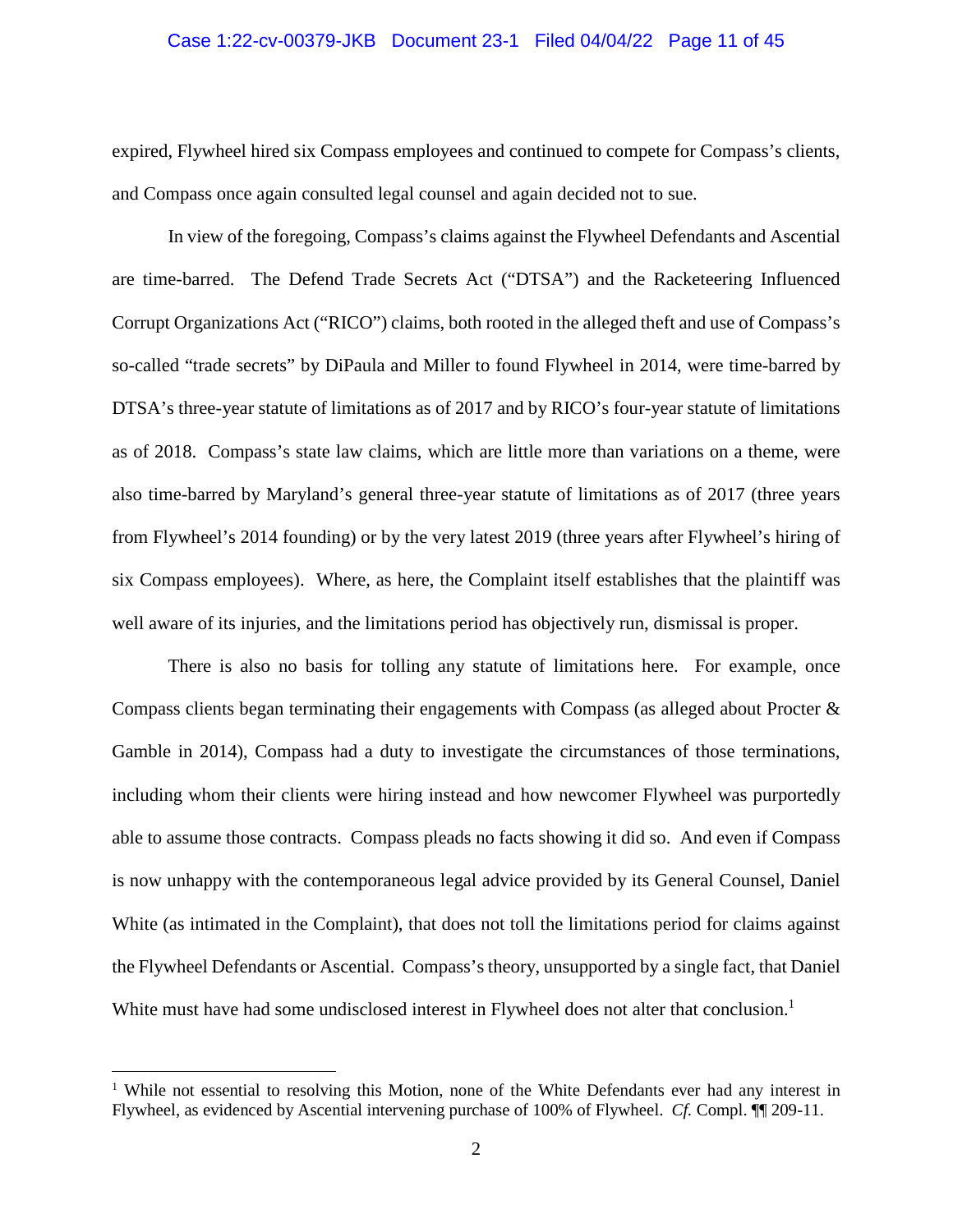#### Case 1:22-cv-00379-JKB Document 23-1 Filed 04/04/22 Page 12 of 45

Nor is Compass's belated discovery in *2020* of an online news article and PowerPoint presentation from *2015* (both by Patrick Miller) sufficient to revive or toll the already-lapsed limitations periods. Once a statute of limitations has run, it cannot be revived by a Google search. In any event, Compass could have found these materials by Compass's former employee turned "main competitor" with reasonable diligence well before January 2020.

*Second*, even if the claims were not time-barred (and they are), the DTSA and Maryland Uniform Trade Secrets Act ("MUTSA") claims fail as a matter of law. Most significantly, while the Complaint is littered with marketing buzzwords, there are no well-pled facts as to what Compass's "trade secrets" even are, and Compass does not identify even one proprietary algorithm, database, or software belonging to Compass that the Flywheel Defendants allegedly used to found or run Flywheel. At most, the Complaint alleges that, while at Compass, DiPaula and Miller became familiar with Amazon's "back end" vendor portal, logged into their clients' accounts, reviewed sales data, and performed manual troubleshooting, all of which helped Compass develop a sense of the best practices for selling merchandise through this new retail channel. That is precisely the kind of general knowledge of a business or industry that an employee is free to take and use in competition with a former employer, *not* a protectable trade secret.

Moreover, while the Complaint relies solely on a supposed "eCommerce Guide" as the source of the allegedly pilfered trade secrets, Compass has not annexed it to the Complaint, quoted a single line from that document, or even included a cover page or index. This is surprising because even Compass acknowledges that the PowerPoint version of the eCommerce Guide that existed as of 2014 was replaced by "open-source" software that automates the very same processes. (And Compass does not allege that the Flywheel Defendants misappropriated or even had access to that software.) The Complaint also makes clear that, by 2016, Amazon offered its own automated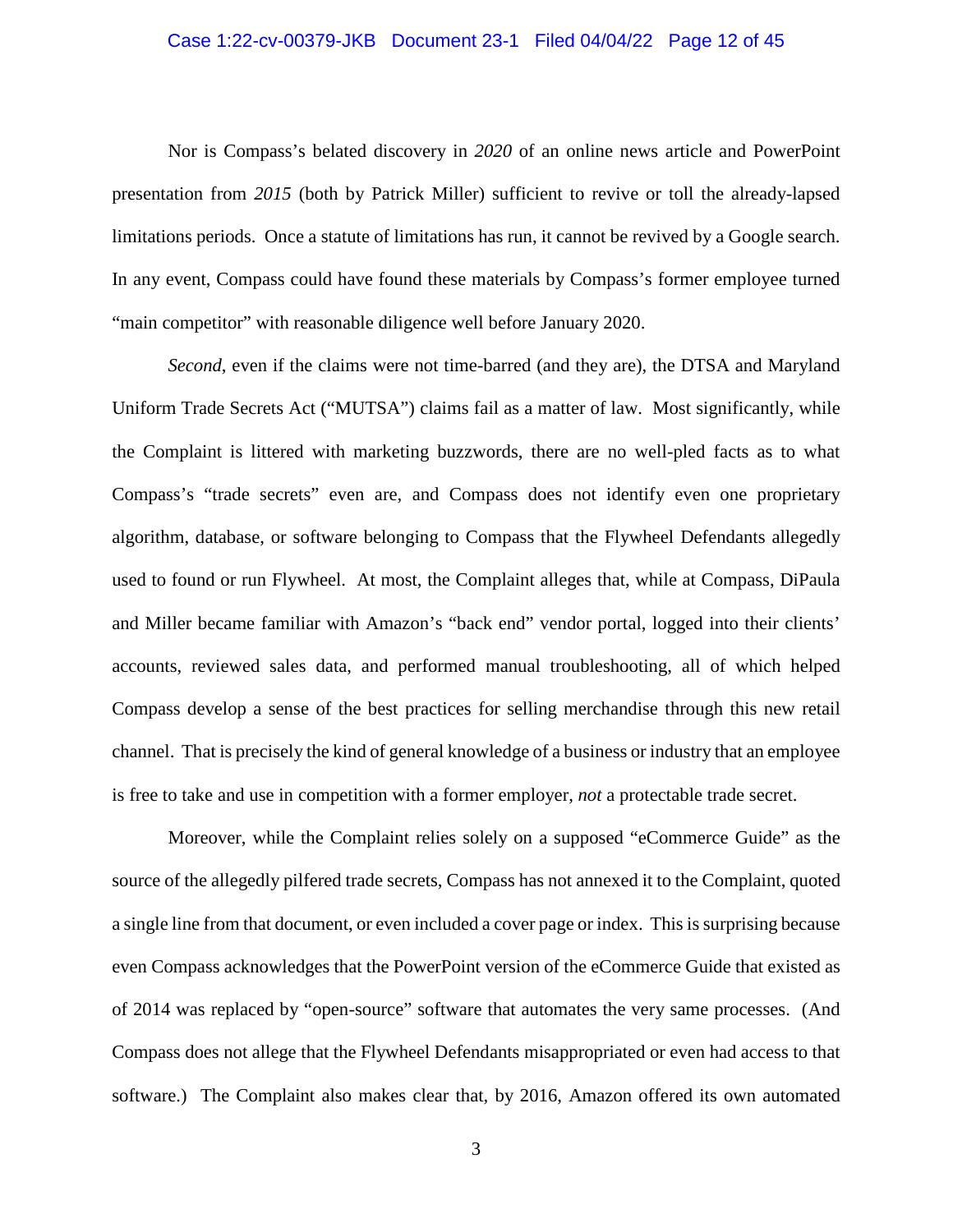#### Case 1:22-cv-00379-JKB Document 23-1 Filed 04/04/22 Page 13 of 45

<span id="page-12-1"></span>vendor platform solutions. Compass cannot claim a protectable trade secret over how to use Amazon's platform when anyone with access to the vendor portal (including Compass's own clients) can figure it out. *See S-E-A, Ltd. v. Cornetto*, No. JKB-18-1761, 2018 WL 3996270, at \*3 (D. Md. Aug. 21, 2018) (dismissing DTSA claim where employer did "not allege that its method of using a third-party vendor's software and hardware could not be developed independently by someone outside of" the former employer). One can only assume that the eCommerce Guide (if it exists) would confirm Compass had no protectable trade secrets in 2014.

<span id="page-12-0"></span>*Third,* the RICO claims also fail as a matter of law. Among other defects, the only predicate act alleged is a purported criminal theft of trade secrets. As this Court has held, the relevant statutory provision applies only to the *theft* of trade secrets (not the *use* of trade secrets). *See Hardwire, LLC v. Ebaugh*, No. JKB-20-0304, 2021 WL 3809078, at \*7 (D. Md. Aug. 26, 2021). Moreover, trade secret theft only became a RICO predicate offense in 2016 and cannot be applied retroactively. *Id.* Because the alleged trade secret theft occurred when DiPaula and Miller left Flywheel in *2014*, and the only acts that the Complaint alleges after 2016 are continued *use* of those alleged trade secrets, Compass's RICO claims fail as a matter of law.

*Fourth*, the claims against Ascential, a publicly-traded British company, fail because Ascential did not even acquire Flywheel until 2018—i.e., long after Flywheel was formed and hired Compass employees—and there are *no* allegations that Ascential participated in any trade secret theft. Indeed, the Complaint fails to plead sufficient facts to confer personal jurisdiction over Ascential in the District and fails as to Ascential for that reason alone.

For these and other reasons set forth below, the claims should be dismissed with prejudice.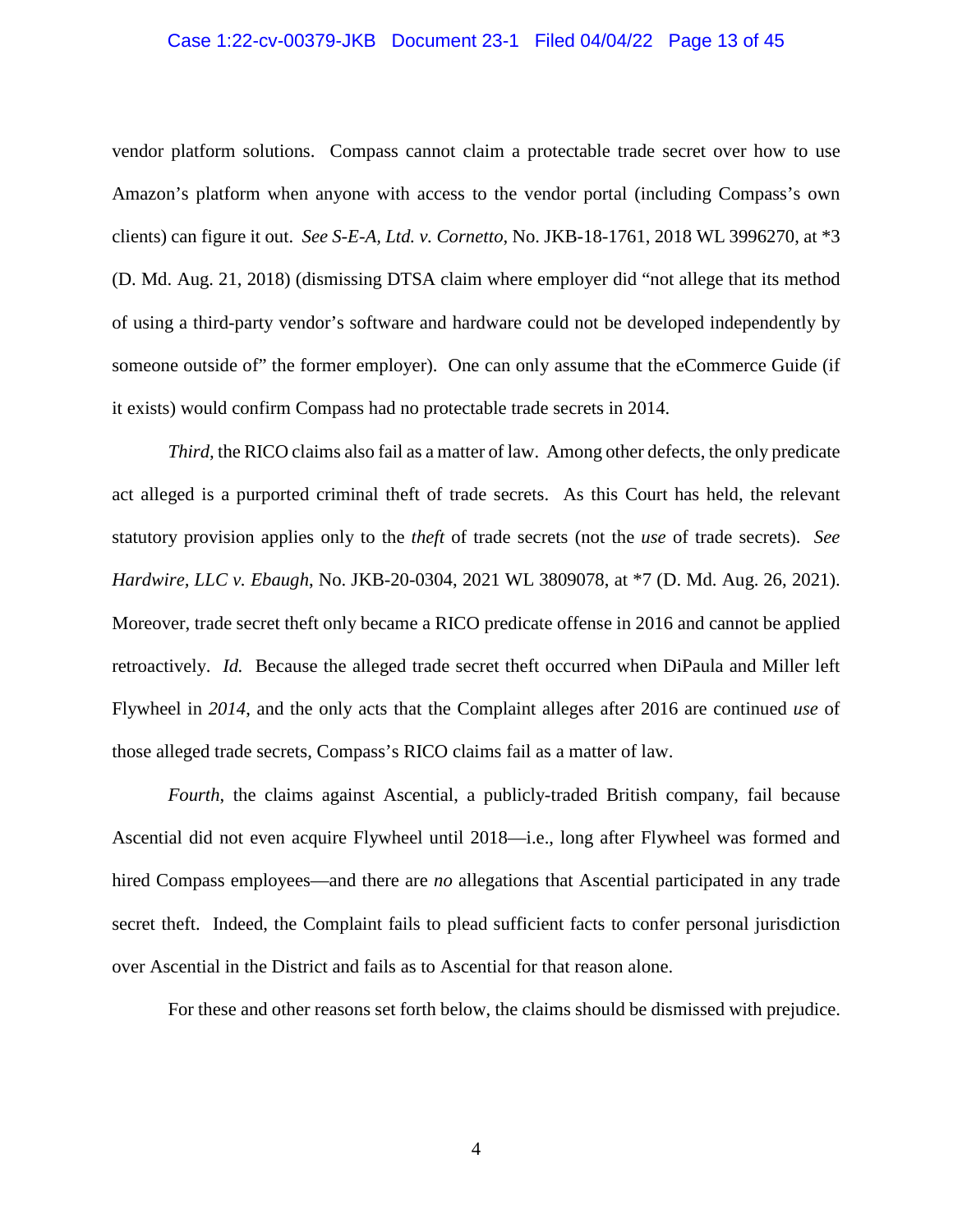#### **FACTUAL BACKGROUND<sup>2</sup>**

<span id="page-13-0"></span>*Compass Marketing.* Compass is a marketing consulting company with an "eCommerce Department" that uses "data-driven insights" to advise sellers of consumer packaged goods ("CPGs") like "beverages, cosmetics, and cleaning products" on how to sell their products on online platforms like Amazon.com ("Amazon"). Compl. ¶ 2, 4, 32, 57.<sup>3</sup> Over time, Compass's eCommerce Department developed "best practices" by "downloading Amazon data" on behalf of its clients, "querying that data through keyword searches, and then manually entering data inputs into Compass internal spreadsheets" for analysis. *Id.* ¶¶ 4, 42-43.

*The eCommerce Guide.* Compass's eCommerce Department allegedly compiled its "datadriven insights" into a "step-by-step" employee training tool called the "eCommerce Guide." *Id.* ¶¶ 42, 57, 63, 65. While the Complaint summarizes the contents of the eCommerce Guide using buzzwords (like "*[p]rocesses* and communication *strategies* … to interact with the back end of Amazon.com" or "[m]ethods ... to generate a 'vendor score card' for [Compass's] CPG clients"), Compass pleads no facts to support a finding that any of the ten alleged categories constitutes an actual trade secret as opposed to general knowledge about a business or an industry. *Id.* ¶ 64; *see also id.* ¶ 227 (alleging the "trade secrets" are listed in paragraph 64).

 $2^2$  For purposes of this Motion only, the Flywheel Defendants and Ascential assume without conceding that the allegations in the Complaint are true—even if (as is the case here) those same allegations would be proven false on a full record. "Ex." refers to exhibits to the Declaration of G. Stewart Webb dated April 4, 2022 (the "Webb Decl."). "In the Fourth Circuit, documents referenced and relied upon by the plaintiff"—as well as "[m]atters of public record"—"can be considered without converting a motion to dismiss into a motion for summary judgment." *Bey v. Shapiro Brown & Alt, LLP*, 997 F. Supp. 2d 310, 312 n.2, 314 (D. Md. 2014), *aff'd*, 584 F. App'x 135 (4th Cir. 2014); *see also Am. Chiropractic Ass'n v. Trigon Healthcare, Inc.*, 367 F.3d 212, 234 (4th Cir. 2004).

<span id="page-13-2"></span><span id="page-13-1"></span><sup>&</sup>lt;sup>3</sup> All internal quotations, citations, and alterations have been omitted and all ellipses and emphasis have been added unless otherwise stated.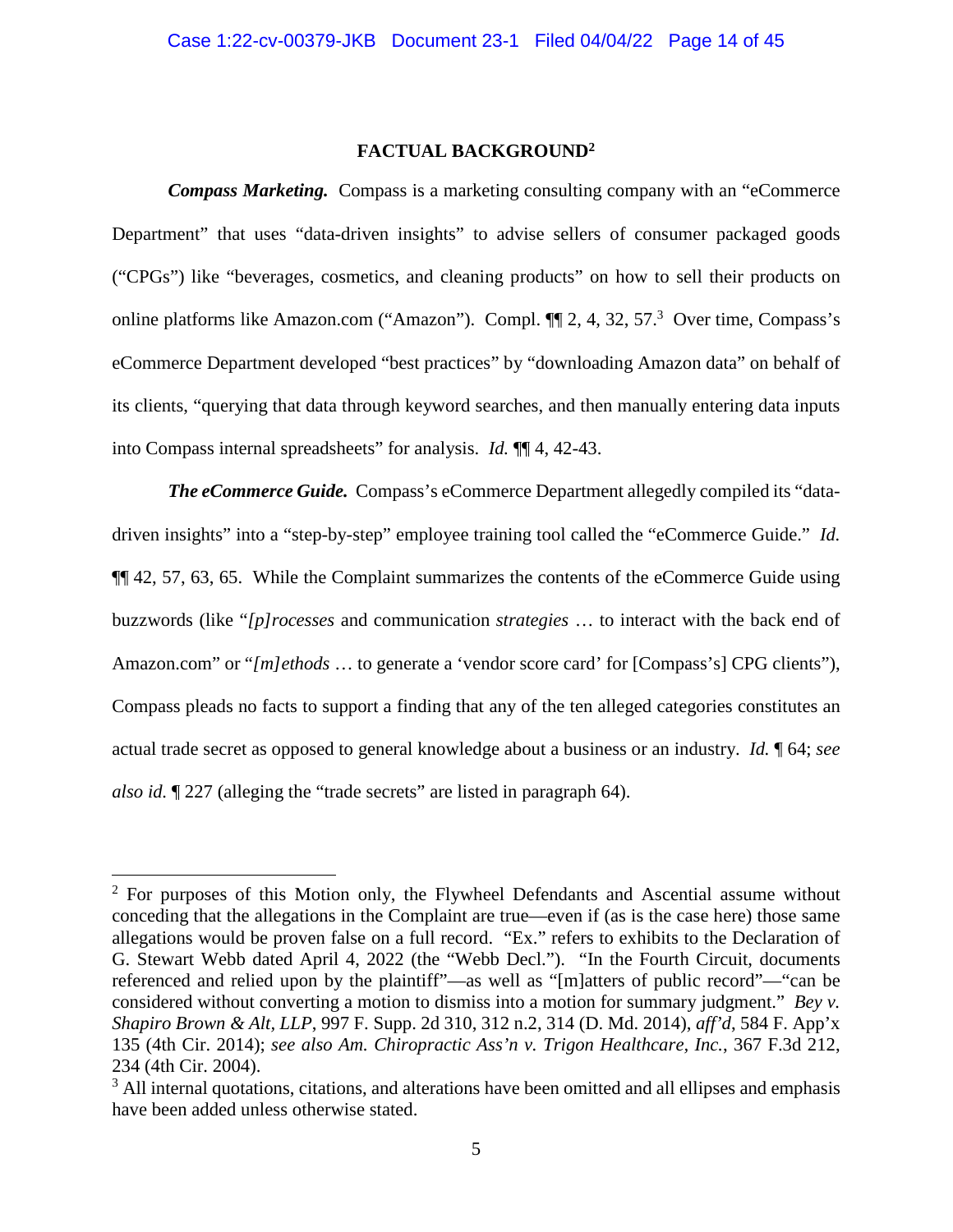### Case 1:22-cv-00379-JKB Document 23-1 Filed 04/04/22 Page 15 of 45

*The White Family.* Compass was run by three brothers. *Id.* ¶ 92. John White "managed sales and ran the Company as CEO." *Id.* Daniel White "oversaw legal and accounting," while Michael White "directed operations and finances." *Id.* Michael's son, George White, (together with Michael and Daniel, the "White Defendants"), managed Compass's IT systems. *Id.* 1 20.<sup>4</sup>

*DiPaula's and Miller's Employment with Compass.* DiPaula and Miller began working for Compass in 2010 and 2011, respectively, and subsequently became the managers of the eCommerce team reporting directly to John White. *Id.* ¶¶ 45, 47, 50, 53, 63, 92. As alleged, DiPaula and Miller each signed an "Agreement Relating to Employment and Post Employment" containing certain restrictive covenants, including confidentiality and non-solicitation provisions (each an "NDA"). *Id.* ¶¶ 45-47. DiPaula and Miller allegedly agreed not to use or disclose "any Proprietary Information which is not generally known to the public, or has not otherwise been disclosed or recognized as standard practice in the industries in which COMPASS is engaged" (the "Confidentiality Provision"). *Id.* ¶ 45. They also agreed "for a period of two years following the termination of [their] employment" (the "Non-Solicitation Period") not to "directly or indirectly":

(i) induce or encourage any employee of COMPASS to leave … , (ii) hire any … employee of COMPASS ..., or (iii) induce or encourage any customer, client, potential customer, potential client and/or other business relation of COMPASS to not do business or cease or reduce doing business with COMPASS or in any way interfere with the relationship between any such customer, client, potential client, supplier or other business relation and COMPASS.

*Id.*  $\P$  46, 47 (the "Non-Solicitation Provision"). The Complaint does not allege that the NDAs contain a non-competition provision, and they do not.<sup>5</sup>

<span id="page-14-0"></span><sup>4</sup> Allegations and claims against the White Defendants (defined below) are entirely severable and should be the subject of a separate proceeding. *See* Fed R. Civ. P. 21. They are summarized here only to the extent they may be relevant or helpful in deciding this Motion.

<sup>&</sup>lt;sup>5</sup> While the Complaint alleges that Compass sought legal advice "concerning whether Compass should seek to enforce the non-competition provisions" in the NDAs, *id.* ¶ 81, the Complaint does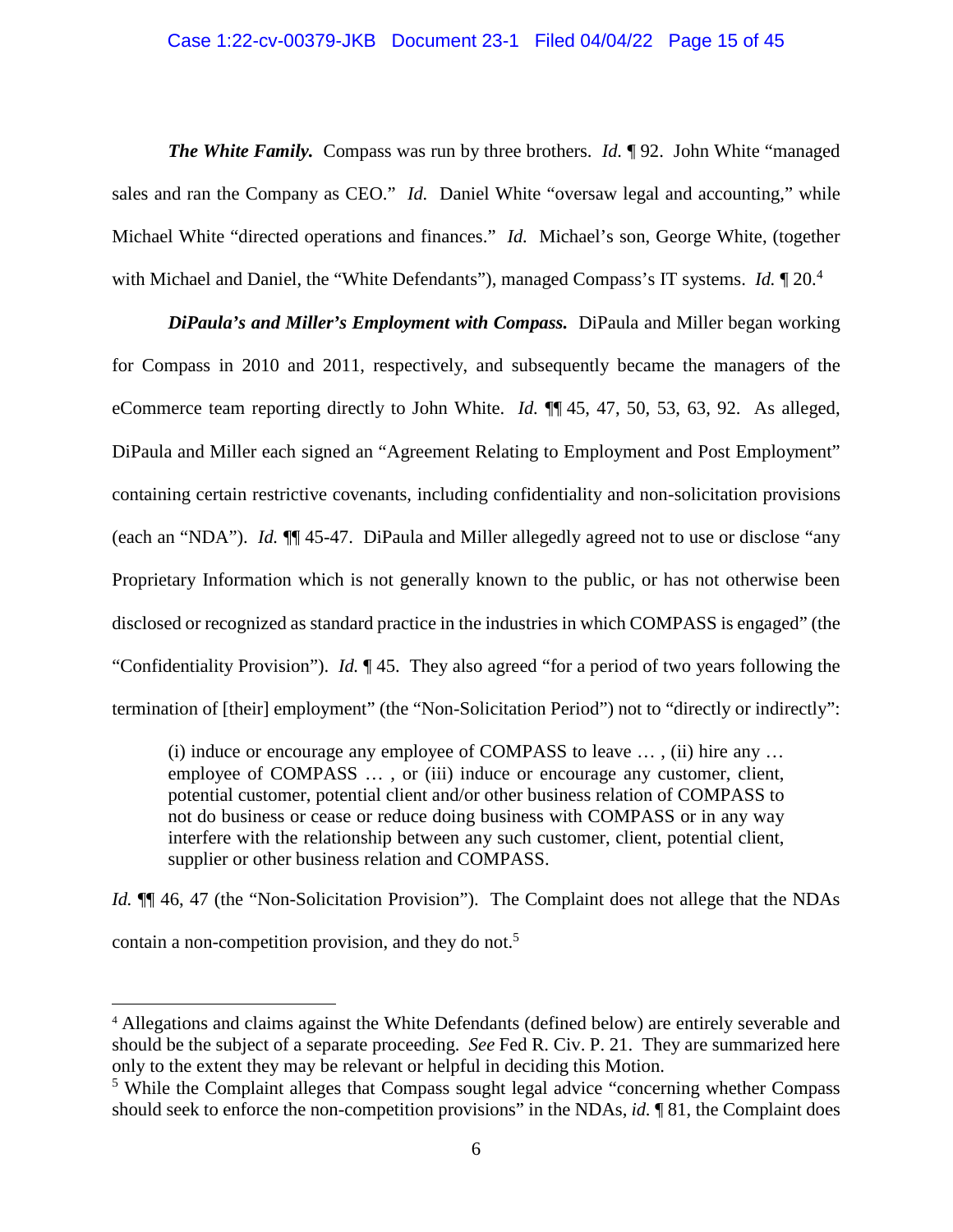### Case 1:22-cv-00379-JKB Document 23-1 Filed 04/04/22 Page 16 of 45

Compass also alleges that it gave DiPaula and Miller an employee handbook "[a]s part of routine employee onboarding" that prohibits, among other things, (i) "[t]heft, misappropriation or unauthorized possession or use of property [and] documents" of Compass as well as "removal of same from Company premises without authorization"; (ii) "[d]ivulging trade secrets or other confidential business information to any unauthorized persons"; and (iii) "[o]btaining unauthorized confidential information" as to "clients or employees" (the "Handbook"). *Id.* ¶ 48. There are no well-pled facts that DiPaula or Miller ever agreed to be bound by the Handbook.

The Complaint does not attach copies of either the NDAs or the Handbook.

*DiPaula and Miller Formed Flywheel.* On September 3, 2014, DiPaula and Miller formed Flywheel Digital LLC ("Flywheel"). *Id.* ¶ 77. The next day, "DiPaula and Miller each sent resignation emails at the same time to John White." *Id.* ¶ 75. Miller's email said that he had "long wanted to own [his] own company" and was resigning from Compass "[t]o do so." *Id.* Less than a month after resigning, DiPaula tried to buy Compass's eCommerce Department, telling John White that he and Miller "feel vested *in our colleagues we recruited and trained*, and *the clients we have nurtured* these past few years." *Id.* ¶ 78 (emphasis in Complaint). DiPaula followed up a week later, expressing "urgency" and that he and Miller remained interested in acquiring Compass's eCommerce business. *Id.* ¶ 80. Compass's allegation that DiPaula expressed a "desire to purchase and own … all of [Compass's] associated trade secrets and proprietary information and know how" is wholly unsupported by the underlying emails.<sup>6</sup> DiPaula and Miller ultimately

not identify any provision in the NDAs that bars DiPaula or Miller from competing directly with Compass—and there is none. Webb Decl., Ex. 1; *see also* Compl. ¶ 47 (alleging that the NDAs "contained the same relevant terms and conditions").

<sup>6</sup> *Compare* Webb Decl. Ex. 4 (emails dated October 1, 2015 and October 8, 2015) *with* Compl. ¶¶ 78-80. These emails are incorporated by reference.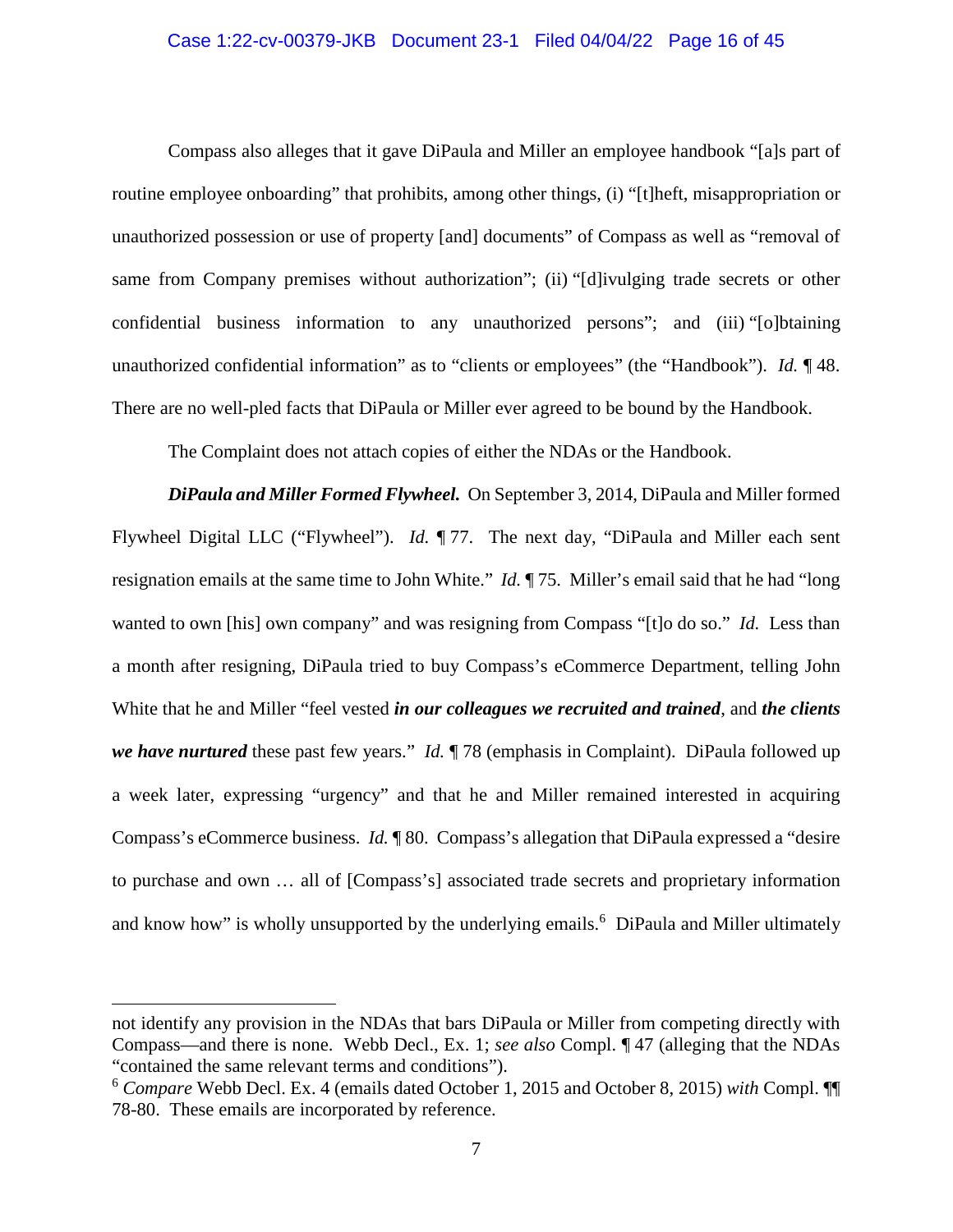#### Case 1:22-cv-00379-JKB Document 23-1 Filed 04/04/22 Page 17 of 45

did not purchase the eCommerce Department. Instead, Flywheel immediately "offered and continues to offer *identical* services as Compass and is Compass's *main competitor*." *Id.* ¶ 61.

*Compass Contemplated Legal Action Against Flywheel Eight Years Ago.* After Flywheel's founding, Compass's CEO, John White, sought legal advice from Compass's General Counsel, Daniel White, who allegedly advised John "that Compass should not pursue legal action against Flywheel, DiPaula, and/or Miller"—neither of whom were subject to any contractual noncompete provisions—"and should instead compete with Flywheel in the marketplace, where Compass's trade secrets and proprietary information and know how" would be expected to provide Compass "with such *a substantial competitive advantage* in comparison to a newly formed business like Flywheel *without such information*." *Id.* ¶¶ 81-82. Compass declined to pursue legal action at that time.

*Compass Struggled to Compete with Flywheel.* Compass found its prospects "changed *drastically* … when Flywheel arrived on the scene." *Id.* ¶¶ 60-61. For example, The Procter & Gamble Company ("P&G") had been "a long-time" client of Compass's "traditional marketing services" when DiPaula and Miller allegedly "pitched ... to expand the relationship, which P&G expressed interest in doing." *Id.*  $\P$  194-95. "Shortly after DiPaula and Miller left Compass, however, P&G representatives became unresponsive" and "terminated its engagement with Compass …." *Id.* ¶¶ 196-97. Compass alleges solely on "information and belief" that "DiPaula and Miller falsely told" unnamed "P&G representatives that Compass was exiting the eCommerce business" and that "Flywheel was being set up to service the P&G account." *Id.* ¶ 197. Compass alleges that *nine* other Compass clients "ultimately terminated their service contracts with Compass and hired Flywheel," though Compass does not allege when they did so. *Id.* ¶ 317. Compass also fails to allege any steps taken before 2020 to investigate why those clients terminated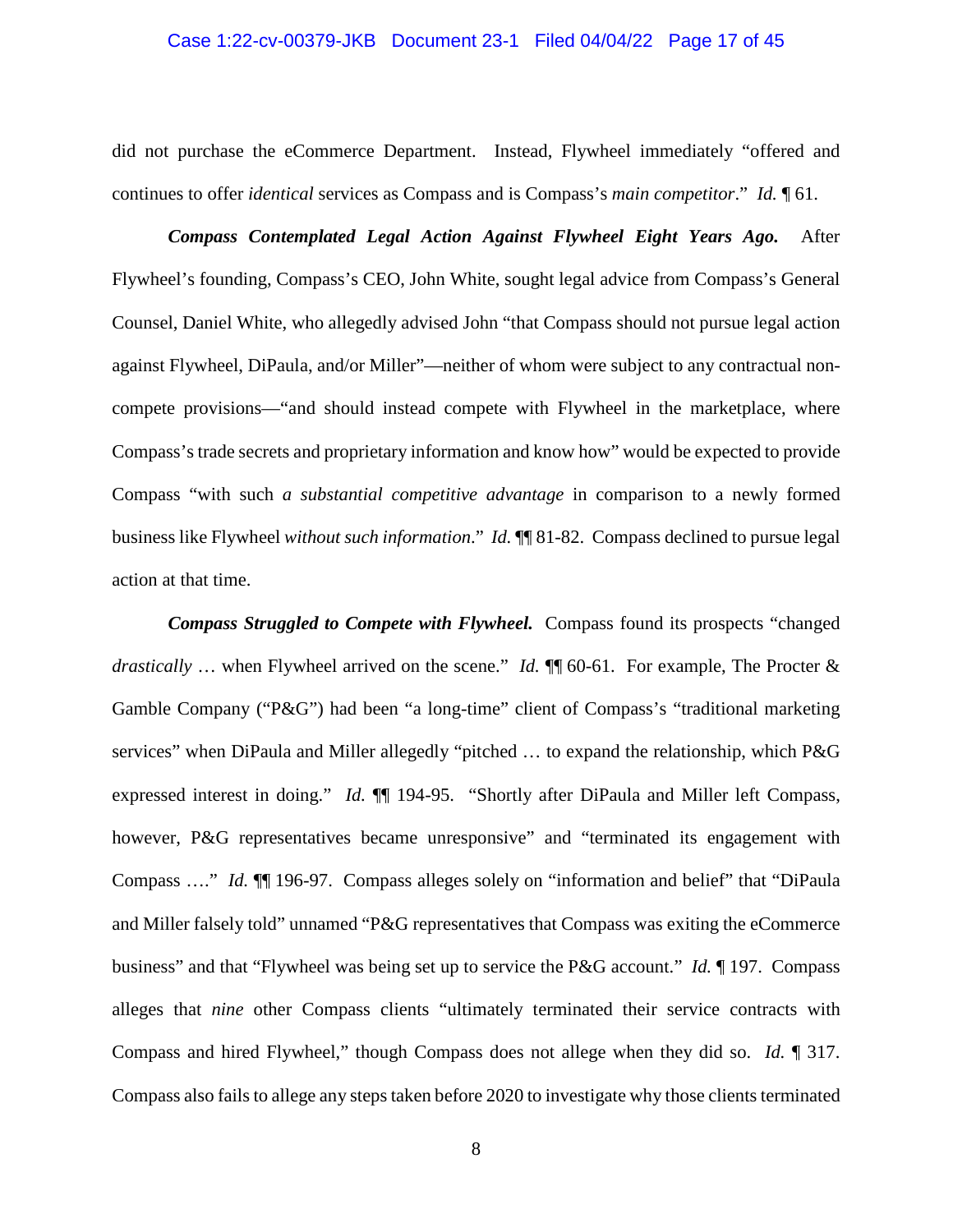#### Case 1:22-cv-00379-JKB Document 23-1 Filed 04/04/22 Page 18 of 45

their contracts, who they hired instead, or how Flywheel was purportedly able to assume those contracts. *See id.* ¶ 82.

*Flywheel Publicized Its Experience, Clients and Marketing Strategy.* In August 2015, Miller published an article online entitled "The Future of Amazon Fresh?" via a company called Profitero (the "Profitero Article") that referenced Miller's experience over "the last four years," which included his time at Compass. *Id.*  $\P$  184 & n.1.<sup>7</sup> In November 2015, Miller presented at an industry conference called the Online & Digital Grocery Summit USA (the "Digital Grocery Summit"). *Id.* ¶ 186. In the audio recording on the conference website, the moderator identified *seven* current or former Compass clients as Flywheel clients. *Id.* Compass also alleges that the downloadable Flywheel-branded PowerPoint presentation (the "Digital Grocery Presentation")<sup>8</sup> is "prima facie evidence of misappropriation *in 2014*." *Id.* ¶¶ 187, 190. Nowhere does Compass allege that these 2015 Online Materials have not been publicly available online since 2015. Yet Compass alleges it did not discover these online materials until January 2020. *Id.* ¶ 191.

*The "Mass Exodus" of Compass Employees after the Non-Solicitation Period Expired.* In October 2016, six Compass employees left Compass to join Flywheel. *Id.* ¶ 83. Compass alleges "[o]n information and belief" that DiPaula and Miller recruited them "specifically because of their deep knowledge of Compass's trade secrets" and that the departing employees took with them "electronic or hard copy files that memorialized Compass's trade secret, proprietary, and confidential information regarding maximizing sales on Amazon." *Id.* ¶¶ 84-85. Compass alleges this "mass exodus" "gutt[ed]" the eCommerce Department. *Id.* ¶¶ 83, 89. Compass does not

<sup>&</sup>lt;sup>7</sup> According to the Complaint, Compass "predicted the sales opportunity in Amazon's nascent specialty channels, such as Amazon Fresh (groceries)" as early as 2013. *Id.* ¶ 39.

<sup>&</sup>lt;sup>8</sup> The Flywheel Defendants and Ascential refer to the Profitero Article and the Digital Grocery presentation together as the "2015 Online Materials."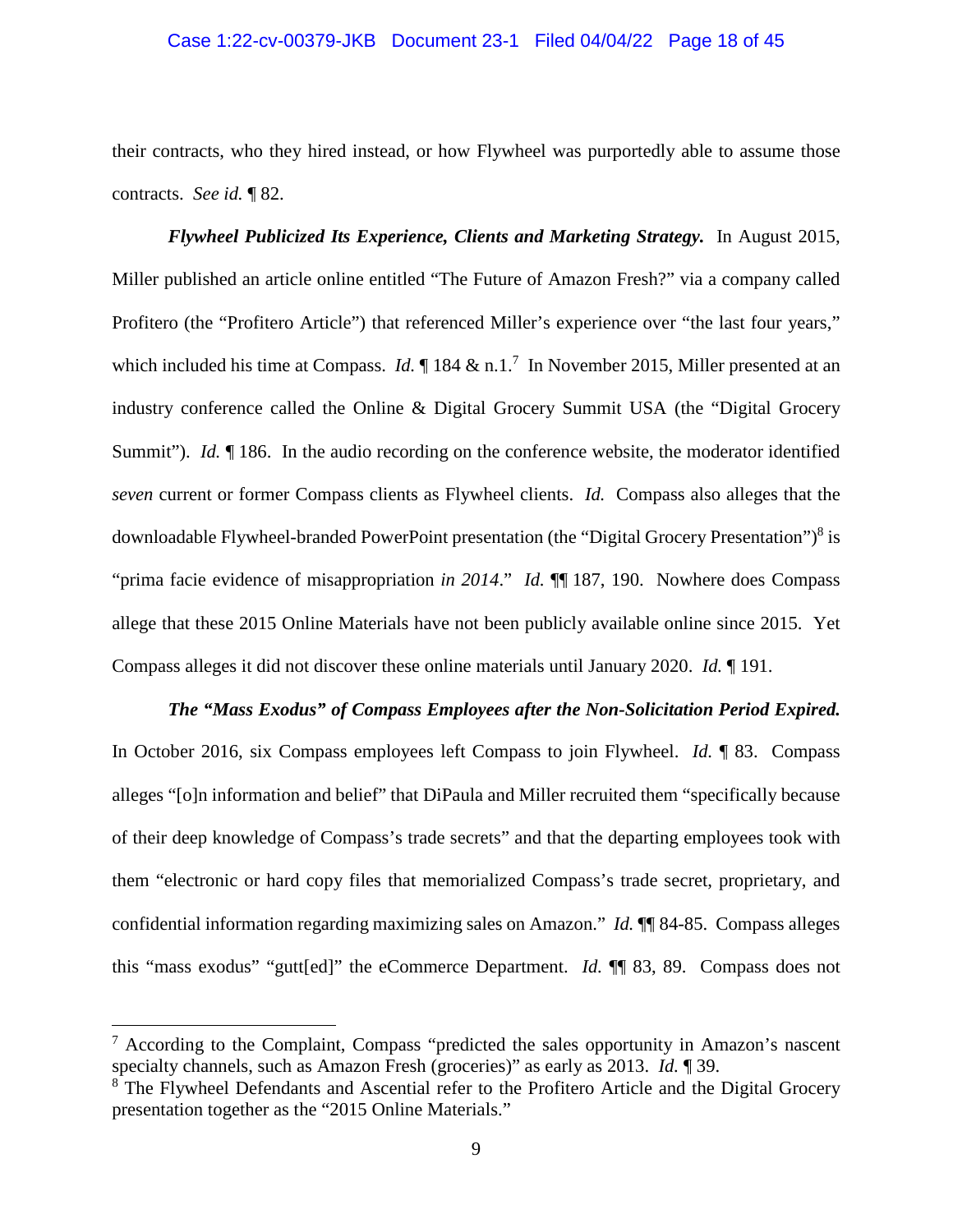### Case 1:22-cv-00379-JKB Document 23-1 Filed 04/04/22 Page 19 of 45

identify what "trade secrets" or files the departing employees allegedly took with them or any steps taken to investigate whether critical files had been downloaded or copied before they left.

*Compass Again Contemplated Legal Action Against Flywheel.* As alleged, John White asked his General Counsel, Daniel White, "whether Compass could pursue [the Flywheel Defendants] for non-solicitation issues with the [October] 2016 gutting of the eCommerce Department." *Id.* ¶ 89. "Daniel advised Compass against from [sic] pursuing legal action," and told John that, "if Compass wished to pursue the claims, it would need to hire outside counsel to do so." *Id.* Compass "decided not to pursue non-solicitation legal remedies at that time." *Id.* ¶ 90.

*Automation Software Replaced the 2014 eCommerce Guide.* Compass alleges that, "[p]rior to 2016, Amazon offered no back-end automation or application programming interface" for vendors. *Id.* ¶ 4. Beginning "around 2016," however, software tools became available "to automate review of the [Amazon] data," including via Amazon's vendor portal. *Cf. id.* ¶ 55. Compass is clear that it has replaced the PowerPoint eCommerce Guide from 2014 with a "software tool known as the Compass Digital Analytics Program" ("CDAP") that "automate[s] the same processes that Compass was undertaking manually" in 2014. *Id.* ¶ 65-67. Compass does not allege that DiPaula or Miller have ever had access to CDAP or its source code, let alone that they stole that source code. Thus, even if Flywheel had access to Compass's manual processes *as of 2014*, Flywheel would have had to automate those processes independently of Compass to remain competitive. On the face of the Complaint, the 2014 eCommerce Guide is obsolete.

*Flywheel Became an Ascential Company.* In November 2018, a subsidiary of Ascential, a "London-based … company," "acquired Flywheel for the purchase price of up to \$400 million, with an initial payment of \$60 million" and the rest as "contingent earn out payments over the following three years." *Id.* ¶ 209.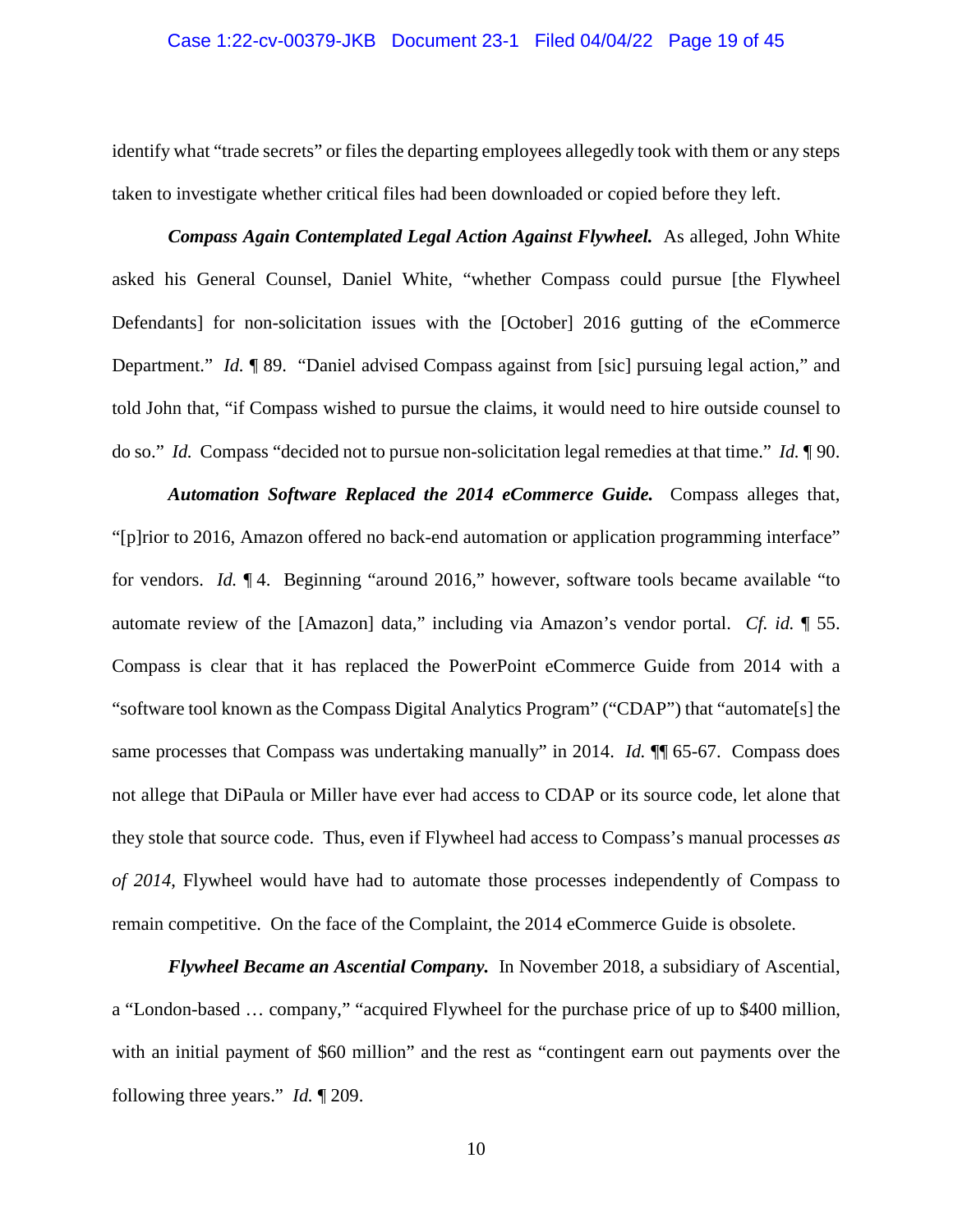*The Flywheel Acquisition Prompted a "Storm" at Compass.* "Within days of Compass learning that Flywheel had been sold to Ascential [in November 2018] …, a storm began brewing inside the Company that involved Michael and Daniel White." *Id.* ¶ 91. By early 2019, John White had fired his brothers Daniel and Michael White, and they were subsequently removed from Compass's board of directors. *Id.* ¶¶ 94-95. John White then hired a "criminal investigator" to investigate his brothers' conduct and "a certified forensic fraud examiner as Compass's new Controller." *Id.* ¶ 96. Only two aspects of this "internal" investigation are relevant here.

*First*, Compass alleges that Daniel White *wrote* two checks to DiPaula—not Flywheel in late 2015 for a total of \$35,000, *id.* ¶¶ 203, 205, and *received* one check from Compass with "Final Payments to James DiPaula and Patrick Miller" in the "Memo" field. *Id.* ¶ 204. As alleged, this so-called "'severance payment scheme' was false" and violated unspecified company policies. *Id.*  $\sim$  206.<sup>9</sup> Compass alleges instead "[u]pon information and belief" that Daniel provided the funds "to support" the "funding and operation of Flywheel." *Id.* ¶ 207. Compass does not allege why Daniel White would do so or why Compass could not have identified the issue in 2015.

*Second*, Compass alleges that "[s]ometime after April 30, 2019," George White "cut off Compass access to employee email accounts … and other business records and accounts" (the "IT Lockout"). *Id.*  $\P$  146-49. While Compass claims to have an unspecified "reason to believe that the IT Lockout coincided with additional misuse of its proprietary information, including valuable trade secret information," *id.* ¶ 153, there are *no facts* connecting any of the Flywheel Defendants or Ascential to the IT Lockout or suggesting George White ever provided any information or trade

<sup>&</sup>lt;sup>9</sup> There are no well-pled facts to support Compass's theory that the checks to DiPaula were part of any "false" "severance payment scheme" by Daniel White as opposed to, for example, simply paying out unused accrued vacation days or unpaid expense reimbursements. *See id.* ¶ 206.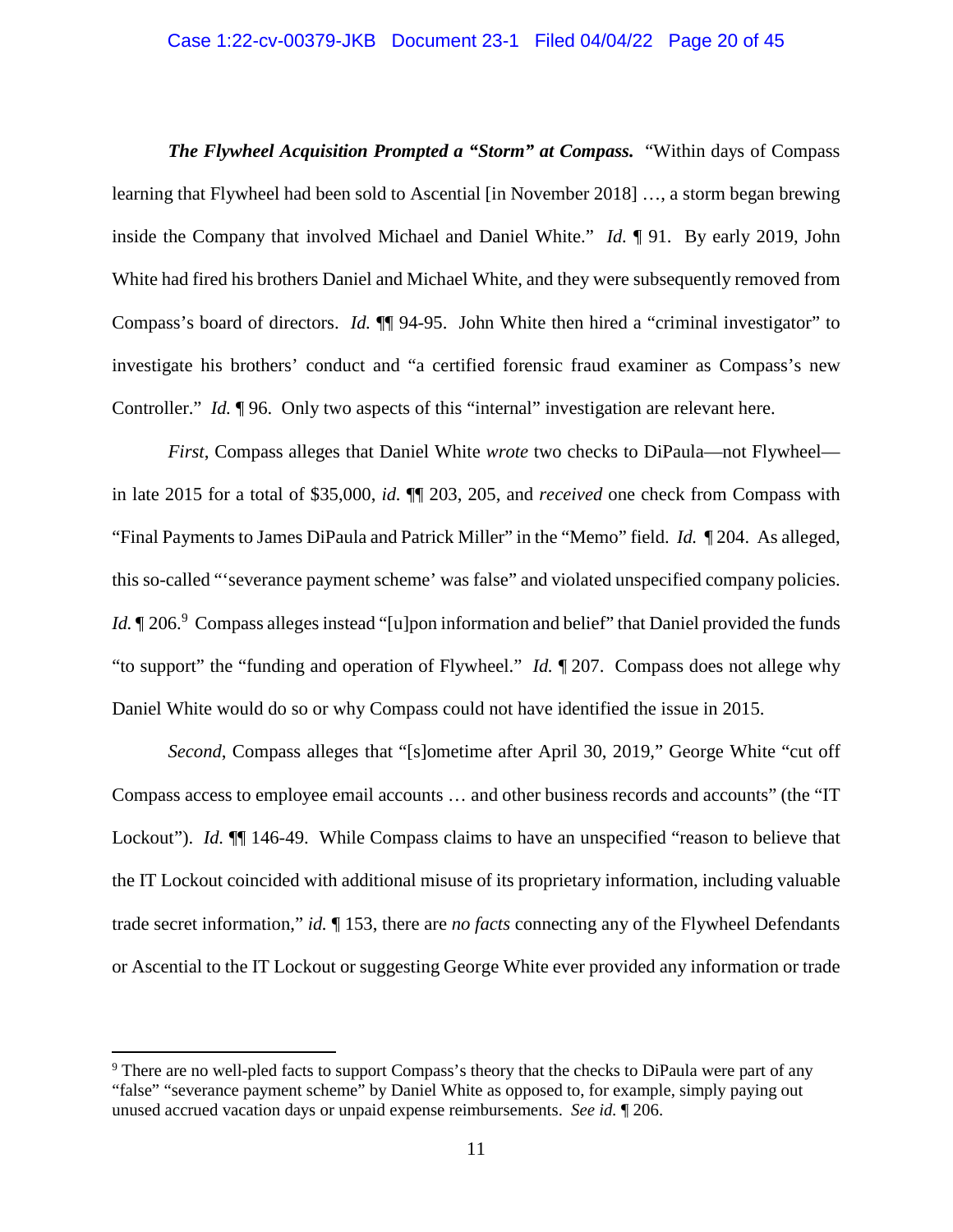#### Case 1:22-cv-00379-JKB Document 23-1 Filed 04/04/22 Page 21 of 45

secrets to the Flywheel Defendants or Ascential. By 2019, Flywheel had been openly operating, and DiPaula and Miller had been gone from Compass, for more than four years.

*The 2015 Online Materials.* "On or about January 20, 2020," Compass's new controller found the 2015 Online Materials, apparently via an internet search. *Id.* ¶¶ 184, 186. Compass alleges that, only after this discovery, it began "investigat[ing] whether any of the clients that left Compass since 2014 subsequently engaged Flywheel for identical eCommerce services." *Id.* ¶ 192. Compass still waited another two years to file this lawsuit.

*Compass Belatedly Attempted to Extract Consideration from Ascential.* In 2021, years after Ascential acquired Flywheel, a "friend of John White" contacted Ascential to convey "Compass's concerns" and seek "a business resolution." *Id.* ¶¶ 214-16. Compass alleges that, since that time, "Ascential has been fully on notice as to the trade secret misappropriation contentions" in the Complaint. *Id.* ¶ 243. Compass also alleges, without factual support, that Ascential has "chosen to enable, participate in, and profit from the past and continued misappropriation …." *Id.* In October 2021, Compass sent its first cease and desist letter to Ascential and Flywheel. *Id.* ¶ 222. On February 14, 2022, nearly eight years after DiPaula and Miller founded Flywheel, Compass filed this omnibus lawsuit asserting 23 counts, including 21 claims naming various Flywheel Defendants, 11 claims also naming Ascential, and 9 claims naming the White Defendants. *See generally id.*

#### <span id="page-20-1"></span>**ARGUMENT**

<span id="page-20-2"></span><span id="page-20-0"></span>"[O]nly a complaint that states a plausible claim for relief survives a motion to dismiss" under Rule 12(b)(6). *Ashcroft v. Iqbal,* 556 U.S. 662, 679 (2009). Offering merely "labels and conclusions," "a formulaic recitation of the elements of a cause of action," or "naked assertions devoid of further factual enhancement" does not suffice. *Id.* at 678. Nor is a court obligated to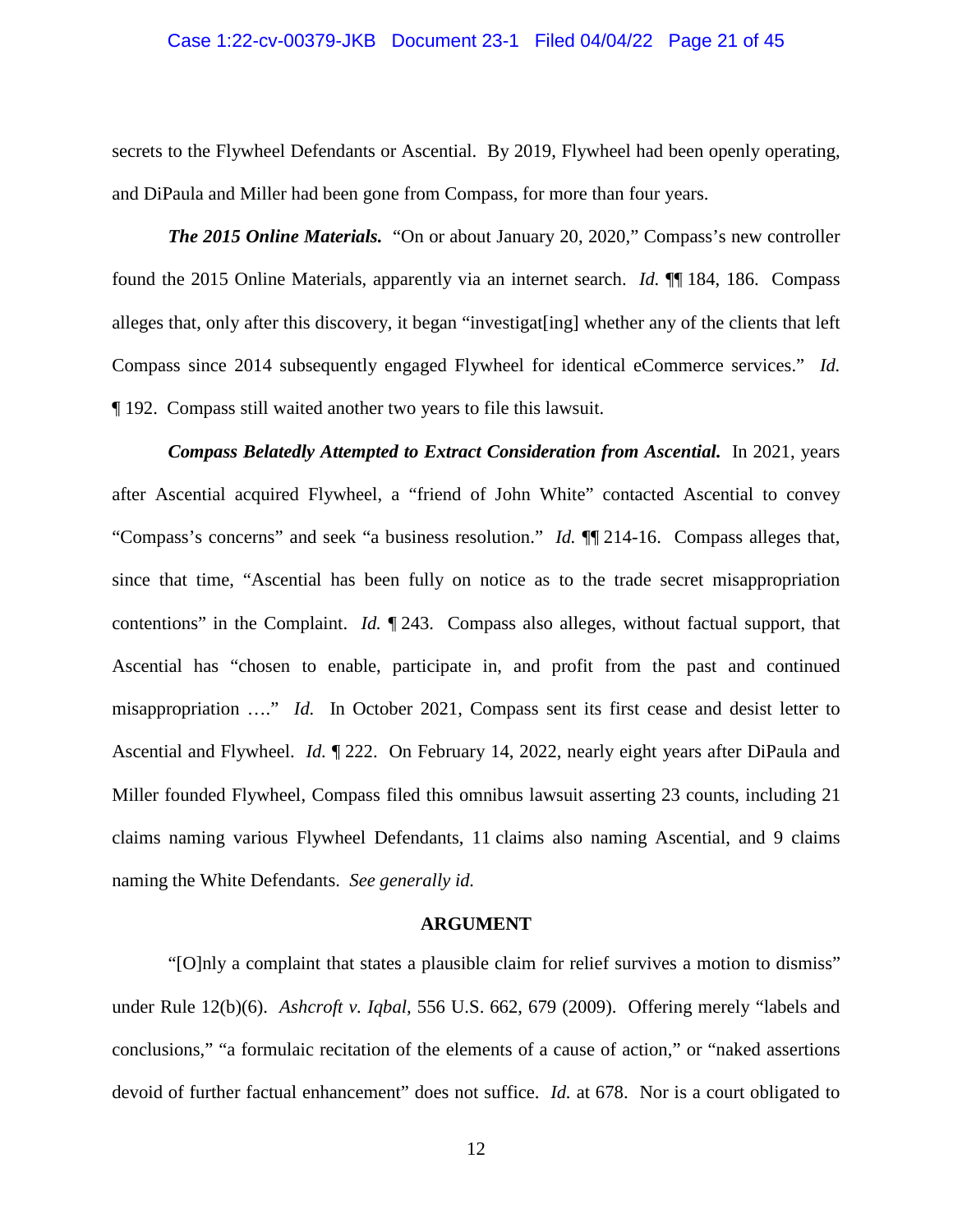<span id="page-21-4"></span><span id="page-21-2"></span>accept as true "legal conclusion[s] couched as [] factual allegation[s]." *Id.* (quoting *Bell Atl. Corp. v. Twombly,* 550 U.S. 544, 555 (2007)). Untimely claims may be dismissed at the pleadings stage where (as here) the complaint itself "includes all necessary facts." *Meridian Invs., Inc. v. Fed. Home Loan Mortg. Corp.*, 855 F.3d 573, 577 (4th Cir. 2017).

### <span id="page-21-0"></span>**I. THE CLAIMS AGAINST THE FLYWHEEL DEFENDANTS AND ASCENTIAL ARE TIME-BARRED**

<span id="page-21-3"></span>"[W]hen the face of the complaint includes all necessary facts for the defense to prevail," the statute of limitations "is an affirmative defense that [a defendant] can raise in a motion to dismiss." *Meridian*, 855 F.3d at 577 (affirming dismissal on statute of limitations grounds); *LC Cap. Partners, L.P. v. Frontier Ins. Grp., Inc.*, 318 F.3d 148, 156 (2d Cir. 2003) (courts have granted motions to dismiss based on inquiry notice in "a vast number of cases"). Here, Compass pleads more than enough facts that, if assumed true, would have put an ordinary person on notice of potential claims in 2014 and no later than 2016. Because all claims against the Flywheel Defendants and Ascential are subject to three- or four-year statutes of limitations, they were timebarred by 2017 (DTSA, MUTSA, and other state law claims) and by 2018 (RICO claims). The instant complaint "includes all necessary facts for" the Flywheel Defendants and Ascential "to prevail" and should be dismissed in its entirety as untimely. *Meridian*, 855 F.3d at 577.

### A. **Compass Knew Flywheel Was Competing with It in 2014**

<span id="page-21-1"></span>The Complaint alleges that in *2014*, DiPaula and Miller were at "the helm" of the eCommerce team reporting to the CEO (John White) and "had an electronic copy of the eCommerce Guide." Compl. ¶¶ 53, 71, 92. In September, DiPaula and Miller resigned simultaneously, with Miller telling Compass's CEO in writing that he was resigning in order to

13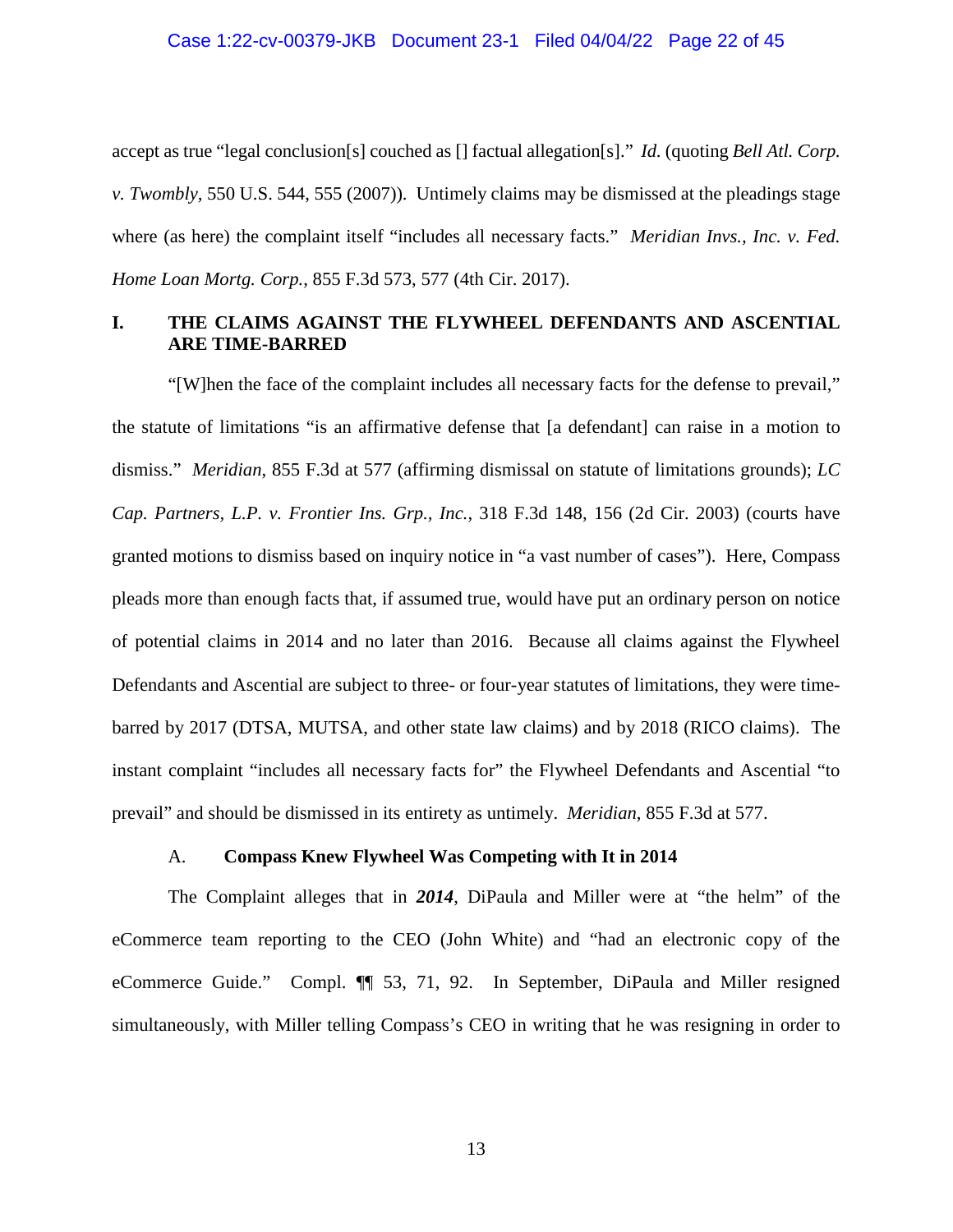#### Case 1:22-cv-00379-JKB Document 23-1 Filed 04/04/22 Page 23 of 45

own his own company. *Id.* ¶ 75. "*[L]ess than one month*" later, DiPaula tried to buy the eCommerce Department. *Id.* ¶¶ 77-78, 80.

Compass knew right away that Flywheel "offered and continues to offer *identical services* as Compass" and became "Compass's *main competitor*." *Id.* ¶ 61. Compass considered taking legal action, but was allegedly advised by counsel that it had no valid claims. *Id.* ¶ 81. Despite Compass's head start in eCommerce, "[t]he opportunities available to" Compass "changed *drastically*" as soon as "Flywheel arrived on the scene." *Id.* 161. P&G stopped responding "*[s]hortly after DiPaula and Miller left Compass*." *Id.* ¶¶ 195-96. Nine other Compass clients have also allegedly terminated their contracts with Compass to hire Flywheel. *E.g.*, *id.* ¶ 317.

In *2015*, Miller presented at an industry conference, and the moderator publicly listed as purported Flywheel clients *no fewer than seven* companies that Compass's CEO "immediately recognized" as Compass clients. *Id. ¶¶* 186-87. Compass's CEO is also alleged to have readily identified the contents of the Digital Grocery Presentation as "hav[ing] been generated with knowledge of Compass's trade secret information and proprietary business know how." *Id.* ¶ 187. The 2015 Online Materials are still online, and according to Compass, provide "prima facie evidence of misappropriation *in 2014* …." *Id.* ¶ 190.

In *2016*, "there was a *mass exodus* of Compass's eCommerce Department employees" to Flywheel. *Id.* ¶ 83. Once again, Compass consulted counsel regarding potential legal action, but decided against it. *Id.* ¶¶ 89-90. The Complaint does not identify any trade secrets misappropriated by these departing employees, any files or other information they brought with them apart from general knowledge about marketing products on Amazon, or any steps Compass took at the time of the "mass exodus" to determine whether any of the departing employees took any files when they left.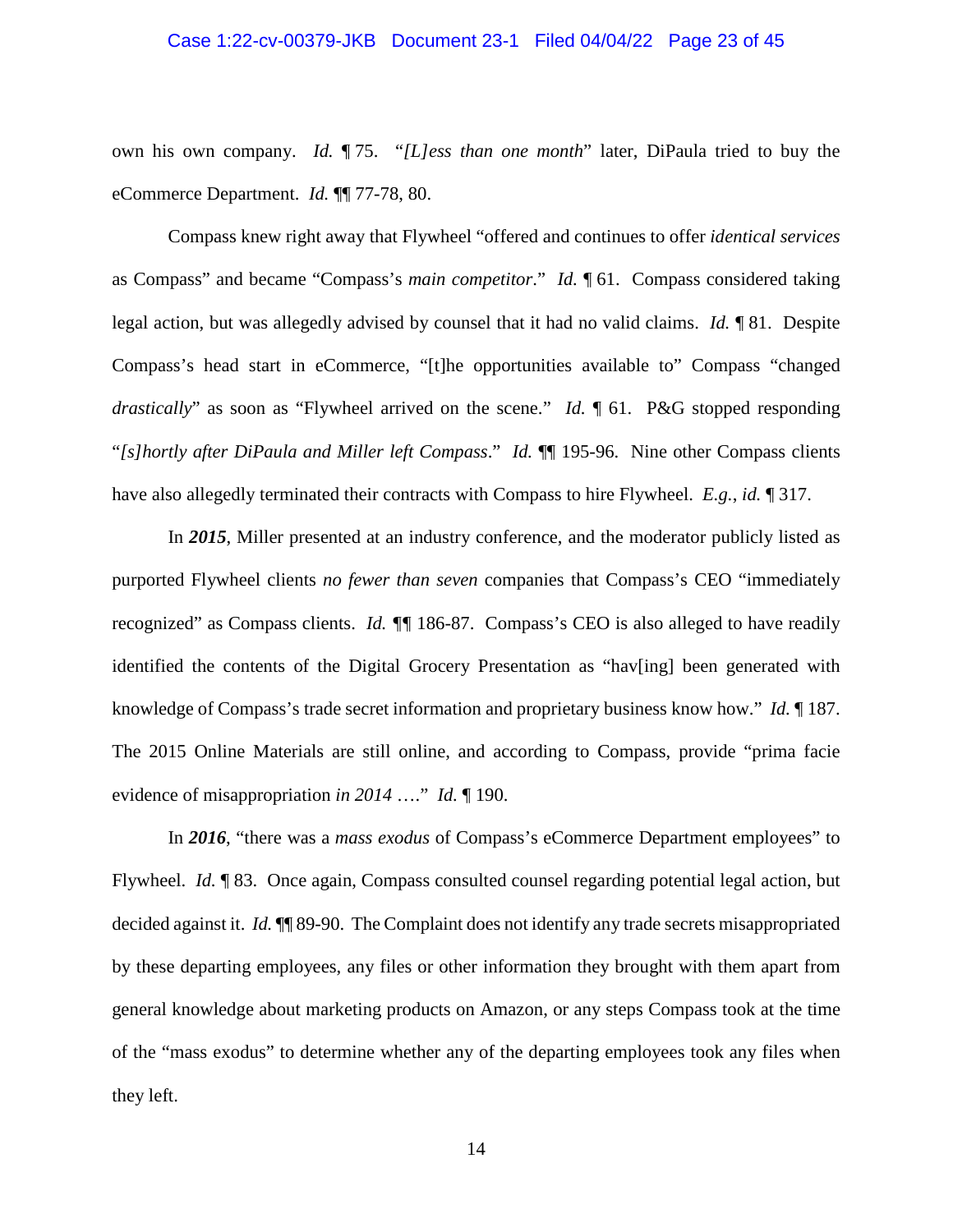### <span id="page-23-3"></span><span id="page-23-2"></span><span id="page-23-0"></span>B. **Compass's Federal DTSA and State MUTSA Claims Are Time-Barred (Counts I & II)**

DTSA and MUTSA claims must be brought within three years of when the alleged misappropriation "is discovered or *by the exercise of reasonable diligence should have been discovered*"; for statute of limitations purposes, "a continuing misappropriation constitutes a single claim" of misappropriation. 18 U.S.C. § 1836(d); Md. Code Ann., Com. Law § 11-1206; *see also Azima v. Del Rosso*, No. 1:20CV954, 2021 WL 5861282, at \*8 (M.D.N.C. Dec. 10, 2021) (DTSA claim for "continuing misappropriation" accrues "when the original misappropriation was discovered"), *reconsideration denied*, 2022 WL 837185 (M.D.N.C. Mar. 21, 2022).

<span id="page-23-1"></span>Compass alleges a continuing misappropriation. The Complaint alleges, "[u]pon information and belief," that "Miller misappropriated the electronic version of the Compass eCommerce Guide" containing Compass's so-called trade secrets in 2014, that "he and DiPaula used it to develop the Flywheel business model," and that "[b]ased on Flywheel's own description of its business on the Flywheel website, that use of the misappropriated Compass information *continues today* …." Compl. ¶ 189; *see also id.* ¶ 239 (alleging "Flywheel, DiPaula, Miller, and Ascential *have used and are continuing to use* Compass's trade secrets"). Accordingly, Compass's DTSA and MUTSA claims accrued when Compass discovered or should have discovered the facts underlying the alleged 2014 theft of the eCommerce Guide. 18 U.S.C. § 1836(d); Md. Code Ann., Com. Law § 11-1206(a); *Azima*, 2021 WL 5861282, at \*8 (dismissing DTSA claim because later use was a "continuing misappropriation" that "did not re-accrue the statute of limitations").<sup>10</sup>

<span id="page-23-4"></span><sup>&</sup>lt;sup>10</sup> In *Azima*, the plaintiff alleged that his confidential business data had been hacked and published online before 2016 and was disclosed and used again in 2018 and 2019. 2021 WL 5861282, at \*3. The district court held that the "new links" to the previously hacked data "constituted a continuing misappropriation and thus did not re-accrue the statute of limitations" for DTSA. *Id.* at \*8. The district court declined to dismiss the state law trade secret misappropriation claim for later acts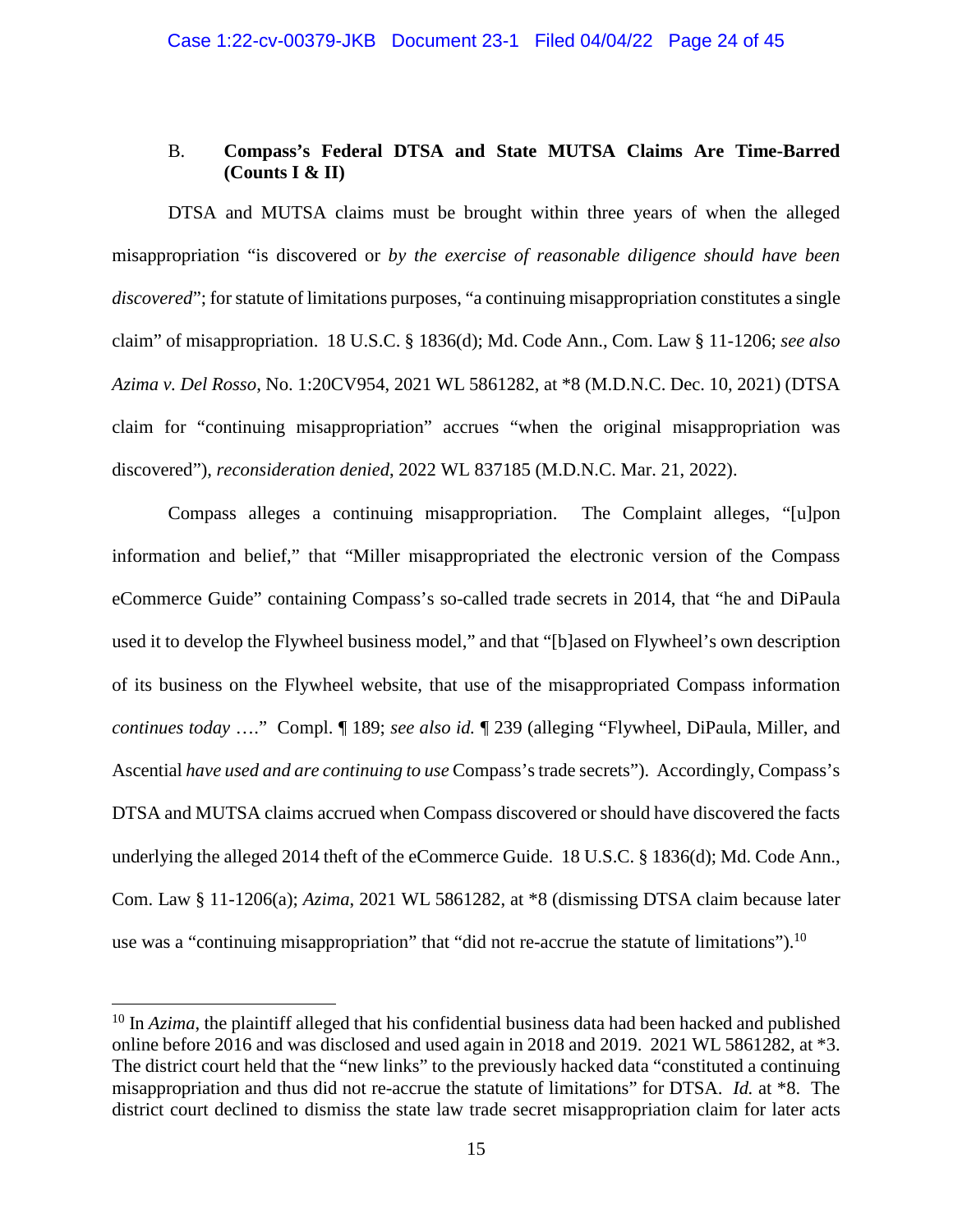<span id="page-24-2"></span>As explained above, the Complaint shows that Compass knew or should have known all of the facts underlying its misappropriation claim in 2014 (when Flywheel was founded and Compass started losing clients) and certainly by 2016 (when Flywheel hired away Compass employees and Compass could have—from a simple internet search—read both the Profitero Article and Digital Grocery Presentation, which Compass claims is "prima facie evidence" of its claims). *E.g.*, *Dual Inc. v. Lockheed Martin Corp.*, 383 Md. 151, 175 (2004) (MUTSA claim was time-barred because "Dual, Inc.'s knowledge of the termination of its JSTARS contract was sufficient to place Dual, Inc. on notice to investigate how another company was able to assume the JSTARS contract so quickly after Dual, Inc.'s termination"); *see also Birmingham v. PNC Bank, N.A.*, No. PX 16-198, 2016 WL 3855686, at \*5 (D. Md. July 15, 2016) (dismissing negligent misrepresentation claim where, among other things, "the information contained in the transaction journal ... was neither unknowable nor undiscoverable during the limitations period").

<span id="page-24-3"></span><span id="page-24-1"></span>Compass even admittedly knew enough to seek legal counsel as to potential claims concerning Flywheel's founding in 2014 and the "mass exodus" in 2016. *Id.* ¶ 81, 83, 89-90.<sup>11</sup> That Compass is unhappy with prior legal advice or has since received different legal advice does not toll the statute of limitations as to the Flywheel Defendants or Ascential. *E.g.*, *Rizzo-Price v. JP Morgan Chase Bank, N.A.*, No. GLR-18-142, 2019 WL 5698707, at \*4 (D. Md. Jan. 16, 2019) (where "the facts that gave rise to [plaintiff's] claims occurred in 2013 and 2014," the fact that

<span id="page-24-0"></span>because, "[i]n contrast to federal law," North Carolina's statute of limitations for trade secret misappropriation "does *not* include language addressing continuing misappropriations." *Id.* As explained above, a continuing misappropriation is a single claim under both the DTSA *and* MUTSA.

 $11$  Compass posits "[u]pon information and belief" that Daniel White, Compass's former General Counsel, "knew and encouraged" the alleged misappropriation, *id.* ¶ 208, but pleads zero facts to support any supposed conflict of interest, and, in any event, that is not a basis for tolling any claims against the Flywheel Defendants or Ascential.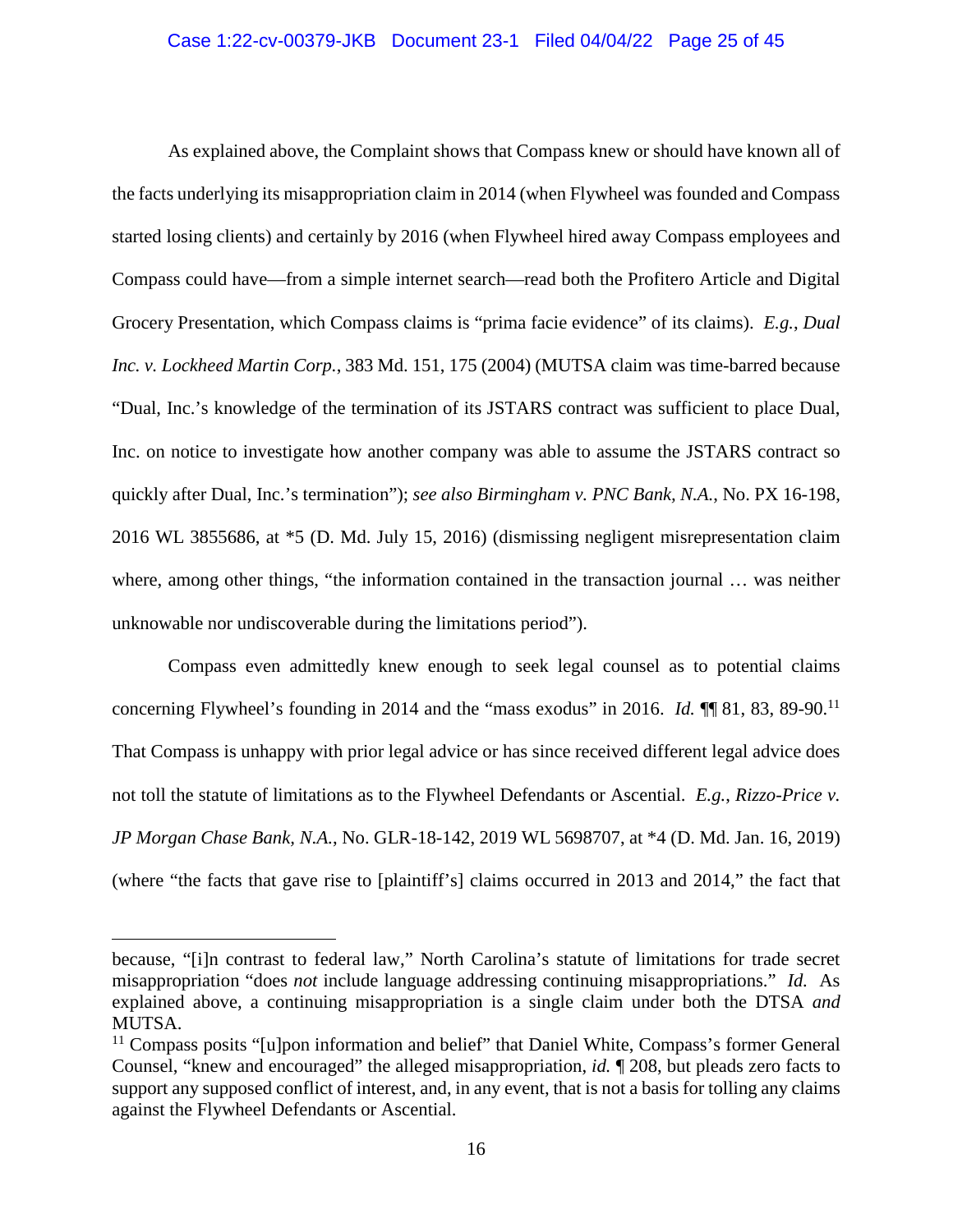#### Case 1:22-cv-00379-JKB Document 23-1 Filed 04/04/22 Page 26 of 45

plaintiff "did not learn of their potential legal significance until" 2017 "does not save her claims from being time-barred"). $^{12}$ 

The DTSA and MUTSA statutes of limitations ran by October 2017, or at the very latest October 2019. Accordingly, Compass's federal and state misappropriation claims are time-barred.

#### <span id="page-25-3"></span><span id="page-25-2"></span>C. **Compass's Federal RICO Claims Are Time-Barred (Counts III & IV)**

<span id="page-25-0"></span>"Private RICO suits are governed by a four-year statute of limitations, which runs from the date when the plaintiff discovered, or should have discovered, the injury." *Potomac Elec. Power Co. v. Elec. Motor & Supply, Inc.*, 262 F.3d 260, 266 (4th Cir. 2001); *Fowler v. Wells Fargo Home Mortg., Inc.*, No. GJH-15-1084, 2015 WL 2342377, at \*3 (D. Md. May 13, 2015) ("[I]t is the Plaintiff's knowledge of her own *injury* that controls the running of the statute of limitations, and not Plaintiff's knowledge of the underlying RICO pattern.").

The only RICO predicate act alleged against the Flywheel Defendants and Ascential is a violation of 18 U.S.C. § 1832—i.e., a criminal theft of trade secrets. Compl. ¶¶ 251-52. As this Court has observed, this provision only applies to *theft* of trade secrets (not their use or disclosure). *Hardwire*, 2021 WL 3809078, at \*7. As with its civil trade secrets claims, Compass should have discovered the alleged theft no later than 2014, and its RICO claims have been time-barred since 2018 and certainly no later than 2020. *E.g.*, *Fowler*, 2015 WL 2342377, at \*3 (RICO claim was time-barred based on allegations of defendants' actions); *see also S-G Metals Indus., Inc. v. New Eng. Life Ins. Co.*, 346 F.3d 218, 220, 222-23 (1st Cir. 2003) (affirming dismissal of RICO claims

<span id="page-25-5"></span><span id="page-25-4"></span><span id="page-25-1"></span><sup>12</sup> *See also Choice Hotels Int'l, Inc. v. Grover*, 792 F.3d 753, 754 (7th Cir. 2015), *cert. denied*, 577 U.S. 1049 (2015) ("When lawyers fail, the remedy is malpractice litigation against the wrongdoer, not more litigation against an innocent adversary in the original litigation."); *cf. Raplee v. United States*, 842 F.3d 328, 334 (4th Cir. 2016) (citing *Choice Hotels* and noting that "in a civil suit for damages, if a plaintiff misses a deadline because his attorney abandoned him, he can recover those damages from the attorney").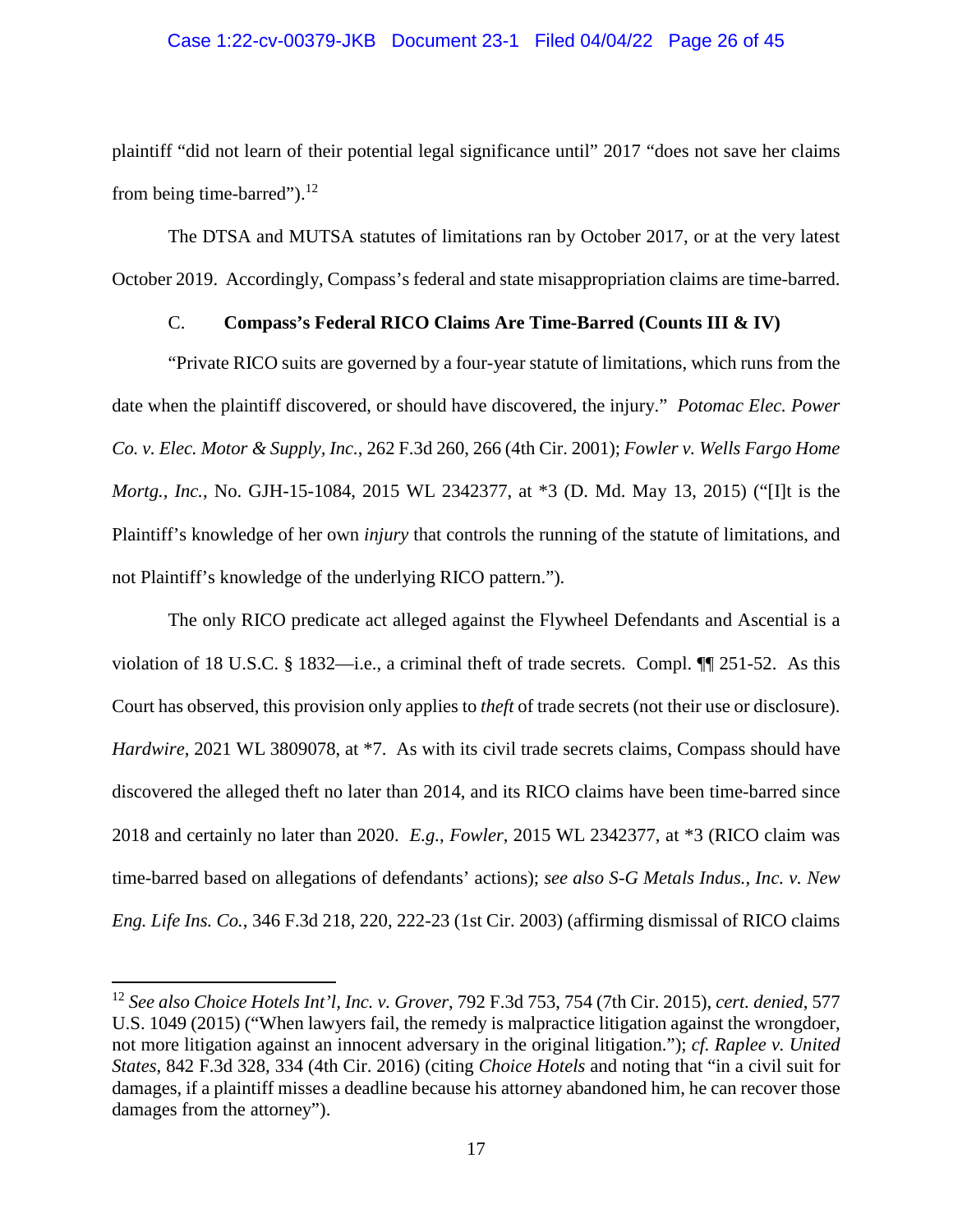as time-barred); *Lanza v. Merrill Lynch & Co.*, 154 F.3d 56, 60 (2d Cir. 1998) (affirming dismissal of RICO claim and noting that "the question of inquiry notice need not be left to a finder of fact").<sup>13</sup>

#### <span id="page-26-6"></span><span id="page-26-4"></span><span id="page-26-2"></span>D. **Compass's Remaining State Law Claims Are Also Time-Barred**

<span id="page-26-1"></span><span id="page-26-0"></span>Maryland has a generally applicable three-year statute of limitations for civil claims, Md. Code Ann., Cts. & Jud. Proc. § 5-101, which "begins to run when the potential plaintiff is on inquiry notice of such facts and circumstances that would prompt a reasonable person to inquire further." *Doe v. Archdiocese of Wash.*, 114 Md. App. 169, 188 (1997). In other words, a plaintiff "cannot fail to investigate when the propriety of the investigation is naturally suggested by circumstances known to him; and if he neglects to make such inquiry, he will be held guilty of bad faith and must suffer from his neglect." *Poffenberger v. Risser*, 290 Md. 631, 637-38 (1981). "Once on notice of one cause of action, a potential plaintiff is charged with responsibility for investigating, within the limitations period, all potential claims and all potential defendants with regard to the injury." *Archdiocese*, 114 Md. App. at 188 (trial court "properly dismissed all of the claims … based on the statute of limitations"). Thus, Compass's claims for Breach of Contract (Count V), Tortious Interference (Count VI and VII), Unfair Competition (Count VIII), Unjust Enrichment (Count IX), Fraudulent Concealment/Fraud (Count X), and Conspiracy and Aiding and Abetting (Count XI-XII) are time-barred. *See Okoro v. Wells Fargo Bank, N.A.*, No. 16-cv-0616-PX, 2016 WL 5870031, at \*7 (D. Md. Oct. 6, 2016) (tortious interference), *aff'd*, 684 F. App'x 324 (4th Cir. 2017); *Woodrow v. Vericrest Fin., Inc.*, No. AW-09-cv-1612, 2009 WL

<span id="page-26-5"></span><span id="page-26-3"></span><sup>&</sup>lt;sup>13</sup> Compass also alleges that *Michael and Daniel White* committed RICO predicate acts because, among other things, they provided "severance" checks to Miller and DiPaula in 2015. Compl. ¶ 255. However, the Complaint does not allege that this is a predicate act *as to the Flywheel Defendants or Ascential* and, in any event, the checks were issued more than four years before the Complaint was filed, and Compass does not allege that the checks were undiscoverable with reasonable diligence from Compass's own accounting records.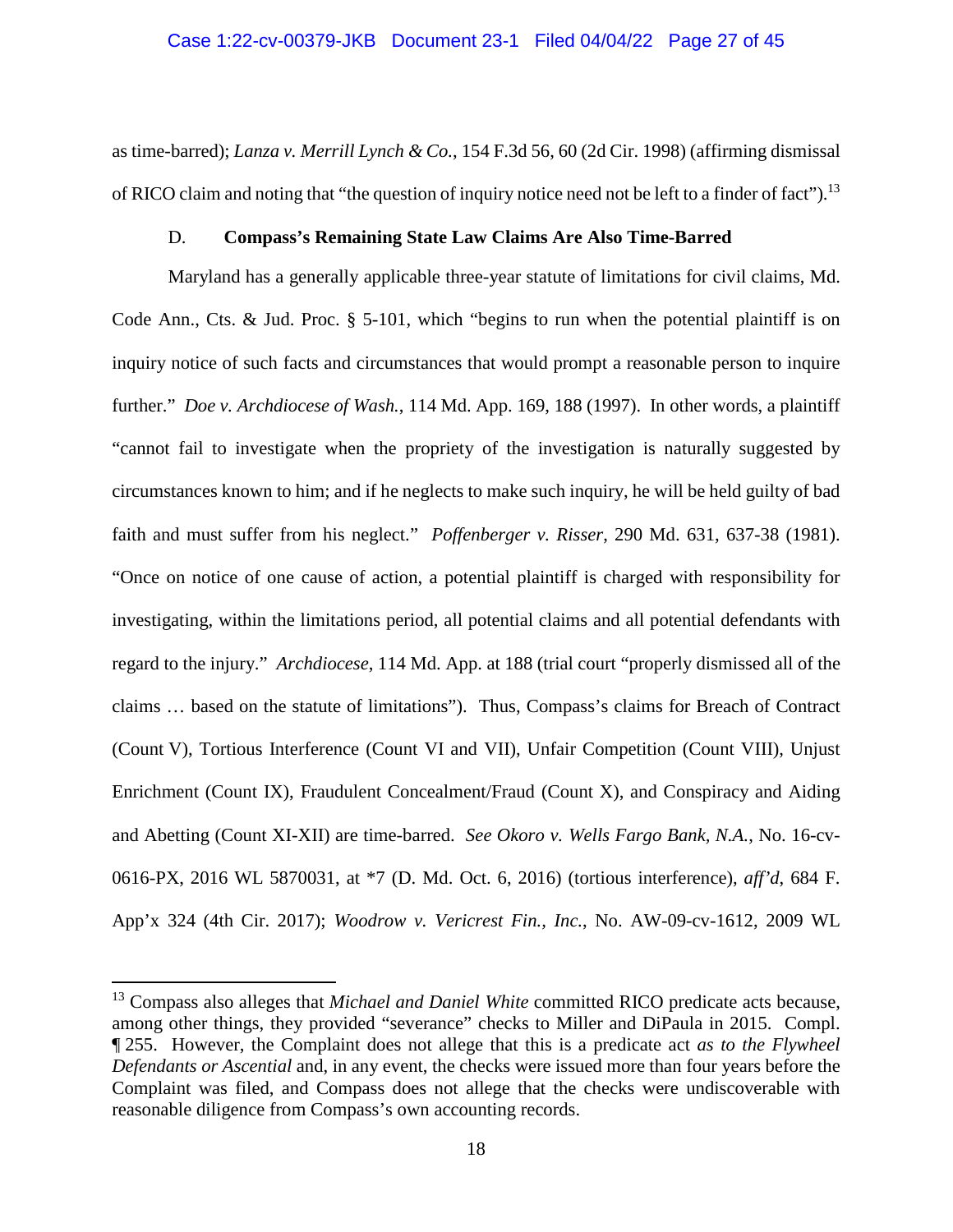#### <span id="page-27-4"></span><span id="page-27-1"></span>Case 1:22-cv-00379-JKB Document 23-1 Filed 04/04/22 Page 28 of 45

<span id="page-27-6"></span>4348594, at \*3 (D. Md. Nov. 30, 2009) (fraud); *Shailendra Kumar, P.A. v. Dhanda*, 426 Md. 185, 189, 196 n.4, 210 (2012) (breach of contract); *Dual*, 383 Md. at 167-69 (among others, tortious interference, misappropriation of trade secrets, breach of contract, fraud in the inducement, and unjust enrichment); *Willox v. Ladas*, No. CCB-13-2096, 2014 WL 4662049, at \*4 (D. Md. Sept. 18, 2014) (unjust enrichment); *Shulman v. Rosenberg*, No. 1889, Sept Term, 2016, 2018 WL 286404, at \*9 (Md. Ct. Spec. App. Jan. 4, 2018) (unfair competition), *cert. denied*, 458 Md. 597 (2018); *see also, e.g.*, *Prince George's Cnty. v. Longtin*, 419 Md. 450, 480 (2011) ("[A] civil conspiracy claim incorporates … its statute of limitations.").

#### <span id="page-27-5"></span><span id="page-27-3"></span><span id="page-27-2"></span>E. **Tolling Does Not Apply**

<span id="page-27-0"></span>The doctrine of equitable tolling requires a plaintiff to demonstrate fraudulent concealment—i.e., "that (1) the party pleading the statute fraudulently concealed facts which are the basis of a claim, and that (2) the claimant failed to discover those facts within the statutory period, despite (3) the exercise of due diligence." *Pocahontas Supreme Coal Co. v. Bethlehem Steel Corp.*, 828 F.2d 211, 218 (4th Cir. 1987). A plaintiff must plead fraudulent concealment with particularity under Rule 9(b). *Dual*, 383 Md. at 170-71 (plaintiff must "plead *with specificity* facts that would tend to support … fraud and concealment").

<span id="page-27-7"></span>Compass does not identify a single misstatement or action by any of the Flywheel Defendants or Ascential to conceal the alleged misappropriation of the eCommerce Guide, which is fatal to its attempt at tolling. *E.g.*, *Dual*, 383 Md. at 170-71 (no tolling absent "specific or detailed factual assertions as to how Lockheed concealed from Dual, Inc. its alleged role in the termination of the JSTARS contract"). To the contrary, the Complaint alleges Flywheel publicly presented "prima facie evidence" of the alleged misappropriation at an industry conference and then published it on the internet where it remains to this day. Compl. ¶¶ 186-87, 190-91.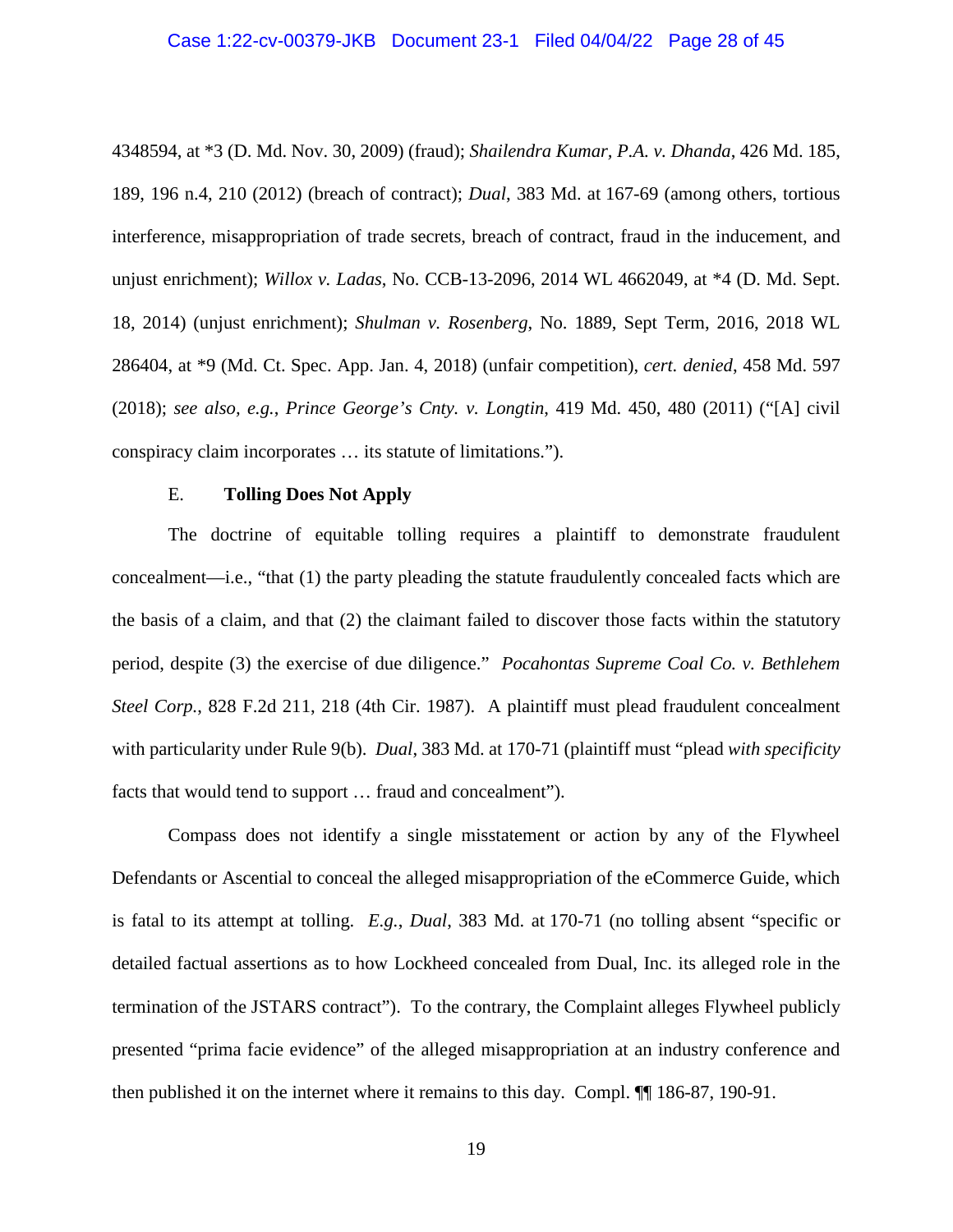### Case 1:22-cv-00379-JKB Document 23-1 Filed 04/04/22 Page 29 of 45

The allegations in the Complaint also fail to establish any due diligence by Compass. Compass alleges that its prospects "changed *drastically* … when Flywheel arrived on the scene," with "P&G terminat [ing] its engagement with Compass shortly thereafter" and contracting with Flywheel instead. *Id.* ¶¶ 61, 196-97. Yet Compass does not identify any steps taken to investigate *why* P&G and others terminated their contracts with Compass, *how* Flywheel was able to assume those contracts without Compass's purportedly valuable trade secrets, *id.* ¶ 81, or *who* would be providing them with eCommerce services if not Compass. *E.g.*, *Dual*, 383 Md. at 169 ("[O]nce a putative plaintiff is aware … that its contract has been terminated, that plaintiff is under a duty to investigate the circumstances surrounding that termination.").<sup>14</sup> Nor does Compass allege any steps it took to investigate whether any of the six employees who left Compass in 2016 to work for Compass's main competitor took any files with them.

<span id="page-28-0"></span>Compass's purported "discovery" of the 2015 Online Materials in early 2020 also does not toll the statute of limitations. According to Compass, there was "prima facie evidence" of misappropriation publicly available online even before the 2016 "mass exodus." Compl. ¶¶ 83, 190. That Compass did not conduct a simple internet search for several more years evidences a lack of diligence by Compass—not concealment or fraud by Flywheel.<sup>15</sup> E.g., Dual, 383 Md. at 171 (statute of limitations was not tolled absent "facts that demonstrate why Dual, Inc. was unable to discover the information contained in the report prior to the time that it obtained the

<sup>&</sup>lt;sup>14</sup> As in *Dual*, Compass has similarly "failed to plead adequately or specifically why it was unable to discover that [Flywheel] assumed [Compass's] former role" in the contract with P&G or any other terminating client. *Dual*, 383 Md. at 175 (MUTSA claim not tolled).

<sup>&</sup>lt;sup>15</sup> Compass asks this Court to believe that it had "deep expertise" in the rapidly growing field of eCommerce, but could not have discovered what its main competitor for Amazon vendor clients was saying publicly about Amazon online. Compl. ¶¶ 4, 38-39, 61, 184, 186. Compass's lack of diligence suggests an independent reason for any loss of clients and market share to Flywheel.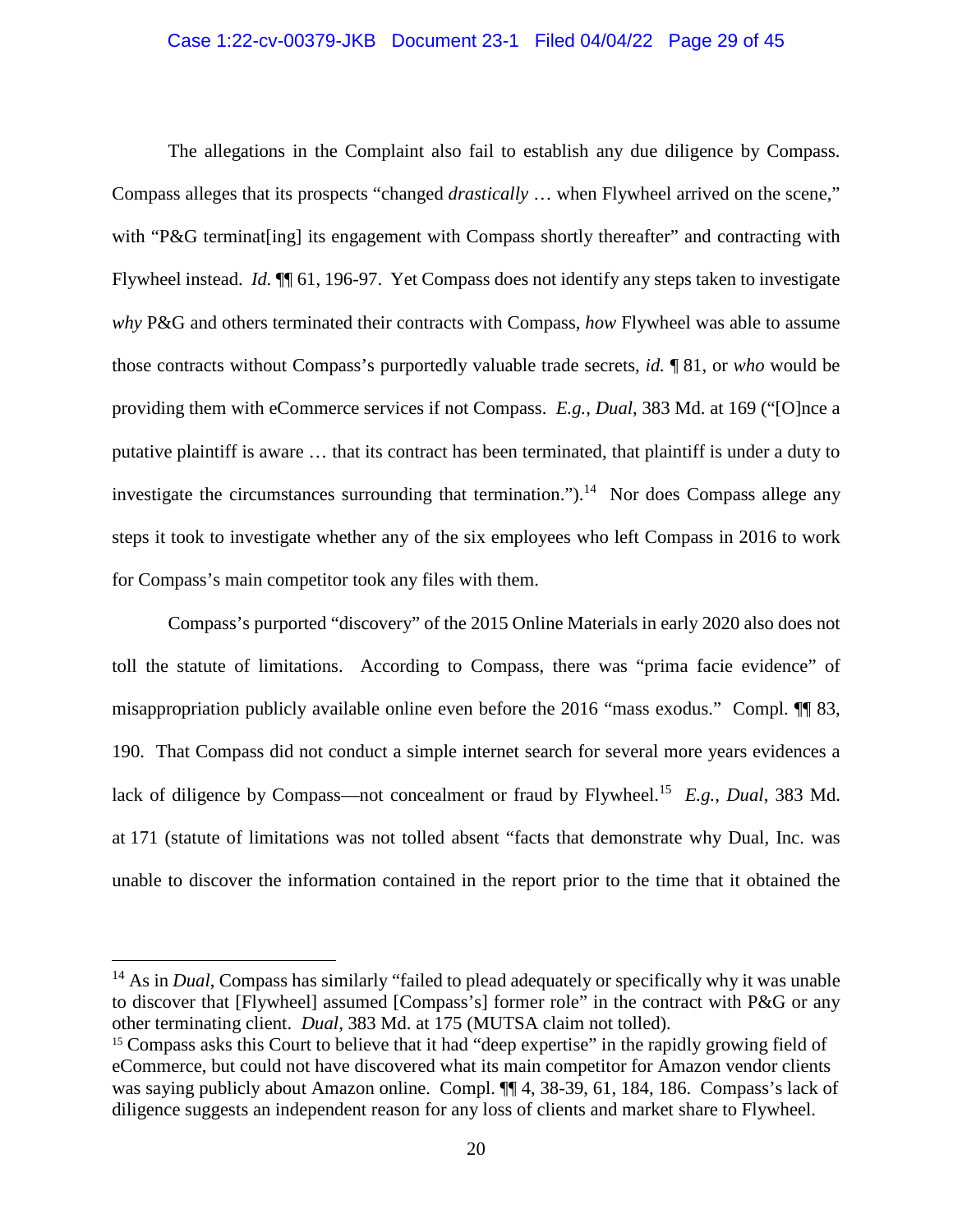report"). In any event, *even after* Compass discovered the Digital Grocery Presentation, Compass *still* waited *two years* to file this lawsuit. *Id.* ¶¶ 11, 184, 186. Tolling is not warranted here.

<span id="page-29-2"></span>Having failed to make *any* inquiry despite the circumstances as plead in the Complaint, Compass's claims are time-barred, and dismissal is warranted. *Poffenberger*, 290 Md. at 637-38.

### <span id="page-29-0"></span>**II. COMPASS FAILS TO STATE CLAIMS FOR MISAPPROPRIATION OF TRADE SECRETS UNDER THE DTSA AND MUTSA (COUNTS I & II)**

<span id="page-29-10"></span><span id="page-29-9"></span><span id="page-29-8"></span><span id="page-29-7"></span><span id="page-29-6"></span><span id="page-29-5"></span><span id="page-29-4"></span><span id="page-29-3"></span><span id="page-29-1"></span>Even if Compass's claims were not time-barred (which they are), its DTSA and MUTSA claims should be dismissed. 18 U.S.C.  $\S 1836(b)(1)$ ; Md. Code Ann., Com. Law  $\S 11-1203$ . These statutes prohibit, for example, the "acquisition of a trade secret" by someone "who knows or has reason to know that the trade secret was acquired by improper means" (like theft), as well as the "use of a trade secret … without express or implied consent" by someone "who … knew or had reason to know that the knowledge of the trade secret was … acquired under circumstances giving rise to a duty to" limit its use. 18 U.S.C. §§ 1839(5), (6); Md. Code Ann., Com. Law §§ 11- 1201(b), (c). To be protected under the DTSA and MUTSA, a "trade secret" must "derive[] independent economic value, actual or potential, from not being generally known to" and must not be *"readily ascertainable through proper means by* another person who can obtain economic value from the disclosure or use of the information …." 18 U.S.C. § 1839(3)(B); Md. Code Ann., Com. Law  $\S 11-1201(e)(1)$ . The owner of the trade secret must take "reasonable" measures to maintain secrecy. 18 U.S.C. § 1839(3)(A); Md. Code Ann., Com. Law § 11-1201(e)(2). And the trade secret must not be "of a general knowledge in the trade or business." *Kewanee Oil Co. v. Bicron Corp.*, 416 U.S. 470, 475 (1974).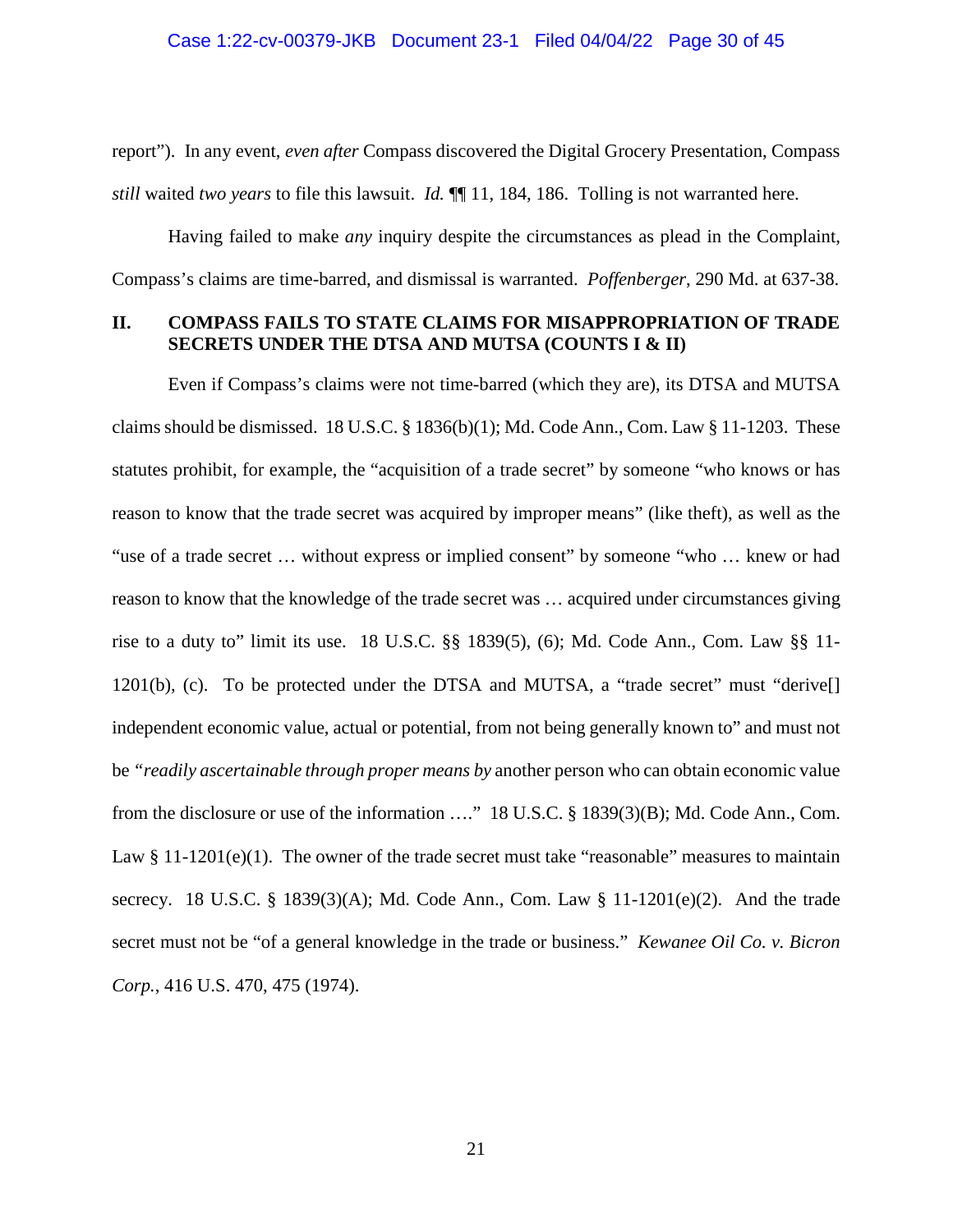#### A. **Compass Does Not Plead Any Protectable Trade Secret**

<span id="page-30-0"></span>Compass's DTSA and MUTSA claims are expressly premised on the "representative trade secret categories disclosed or referred to in the eCommerce Guide." Compl. ¶¶ 63-65, 227.<sup>16</sup> While Compass attempts to describe the categories using buzzwords like "methods" and "processes," there are no *facts* upon which a reasonable inference can be drawn that the claimed "trade secrets" are not "not generally known to or readily ascertainable by others in the relevant business"—or even which (if any) alleged "trade secrets" Compass is claiming the Flywheel Defendants used to found or run Flywheel.

<span id="page-30-1"></span>More specifically, as this Court has held, an employer cannot assert a protectable interest in how to use third-party technology absent allegations that the methods *could not be developed independently* by someone besides the plaintiff. *S-E-A*, 2018 WL 3996270, at \*3 (dismissing DTSA claim). In *S-E-A*, the plaintiff employer brought a DTSA claim against its former employee for allegedly misappropriating "its proprietary ... graphics and animation technology and training." *Id*. In briefing, the employer further indicated that it had "a proprietary 3D scanning process" that used a third party "3D measurement" scanner. *Id.* This Court dismissed the claim in the absence of any allegations that the "method of using a third-party vendor's software and hardware could not be developed independently by someone outside of S-E-A." *Id.*

Here, Compass describes the eCommerce Guide as "a step-by-step guide" of its "Amazon protocols." Compl. ¶ 63. Like the plaintiff in *S-E-A*, Compass does not allege that the 2014 methods cannot be independently derived—nor can it. To the contrary, the Complaint establishes that Compass itself developed its "data-driven insights" by downloading and manually analyzing

<sup>&</sup>lt;sup>16</sup> While Compass refers to the categories in paragraph 64 as "[a] sampling," *id.*  $\P$  64, there are no other alleged trade secrets before the Court.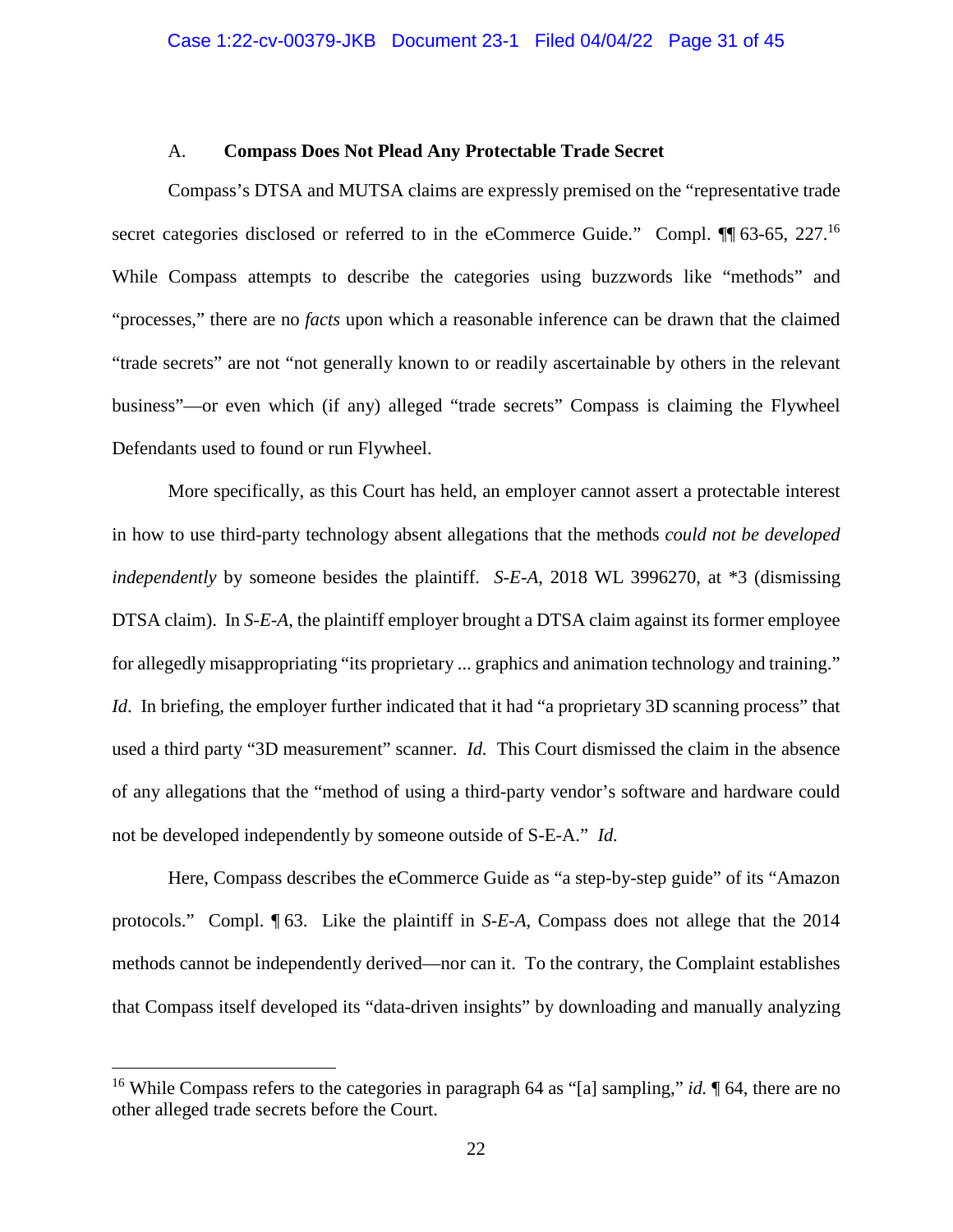<span id="page-31-1"></span>third-party Amazon data.<sup>17</sup> *Id.* ¶¶ 4, 43, 57. Compass does *not* claim it took special skills to access this data. *Id.* ¶ 55. And, while Compass asserts that access "remains scarce," it is clear from the Complaint that Amazon sales data is available "through proper means" to anyone with an Amazon vendor account (like Compass's eCommerce clients), as well as those who gain access to the same "with authorization" (like Compass). 18 U.S.C. § 1839(3)(B).<sup>18</sup> In fact, Compass even appears to acknowledge the eCommerce Guide is a shortcut—not a prerequisite—to providing eCommerce services. Compl*.* ¶ 87 (alleging that, "[b]y relying on Compass's trade secrets that it misappropriated, Flywheel was able to rapidly *accelerate, or avoid altogether, any research and development required to provide these services*").

Compass has also admittedly replaced the 2014 eCommerce Guide with a software tool ("CDAP") that automates "the same processes." *Id.* ¶¶ 66-67. Tellingly, while Compass acknowledges the march of technology, *id.* ¶¶ 4, 55, 66-67, it makes no attempt to plead which, if any, of the pre-automation "trade secret categories" in the 2014 eCommerce Guide were not already public or general industry knowledge given the tools available in 2016.<sup>19</sup>

 $17$  While Compass seeks to leave room to argue that it did "other things" to develop Amazon best practices, they are not alleged in the Complaint. Compass's allegation that it used "software" contradicts allegations elsewhere that "software tools were not available to automate review of the data" until "around 2016." *Compare id.* ¶ 4 *with id.* ¶ 55. Nor is "software" one of the alleged "trade secret categories" alleged in the Complaint. *Id.* ¶ 64.

<sup>18</sup> Amazon grants data access not to Compass, but to Compass's Amazon vendor *clients*. *See* Compl. ¶ 55 (alleging that Compass pulled data "*on behalf of its clients*, by *logging in with authorization* to a restricted Amazon portal known as Amazon *Vendor* Central"); *id.* ¶ 59. Compass's allegation that it had "unique access to and analysis of eCommerce data," *id.* ¶ 51, is thus contradicted by other allegations in the Complaint.

<span id="page-31-0"></span> $19$  For this reason, the Complaint does not adequately allege that the eCommerce Guide has had any "independent economic value" since 2016 at the latest. *E.g.*, *Structural Pres. Sys., LLC v. Andrews*, 931 F. Supp. 2d 667, 679 (D. Md. 2013). Transfiguring knowable Amazon best practices into protectable trade secrets would have the effect of prohibiting DiPaula and Miller from using general knowledge they gained at Compass to compete with their former employer in the absence of any contractual non-compete and in derogation of Maryland law. *Md. Metals, Inc. v. Metzner*,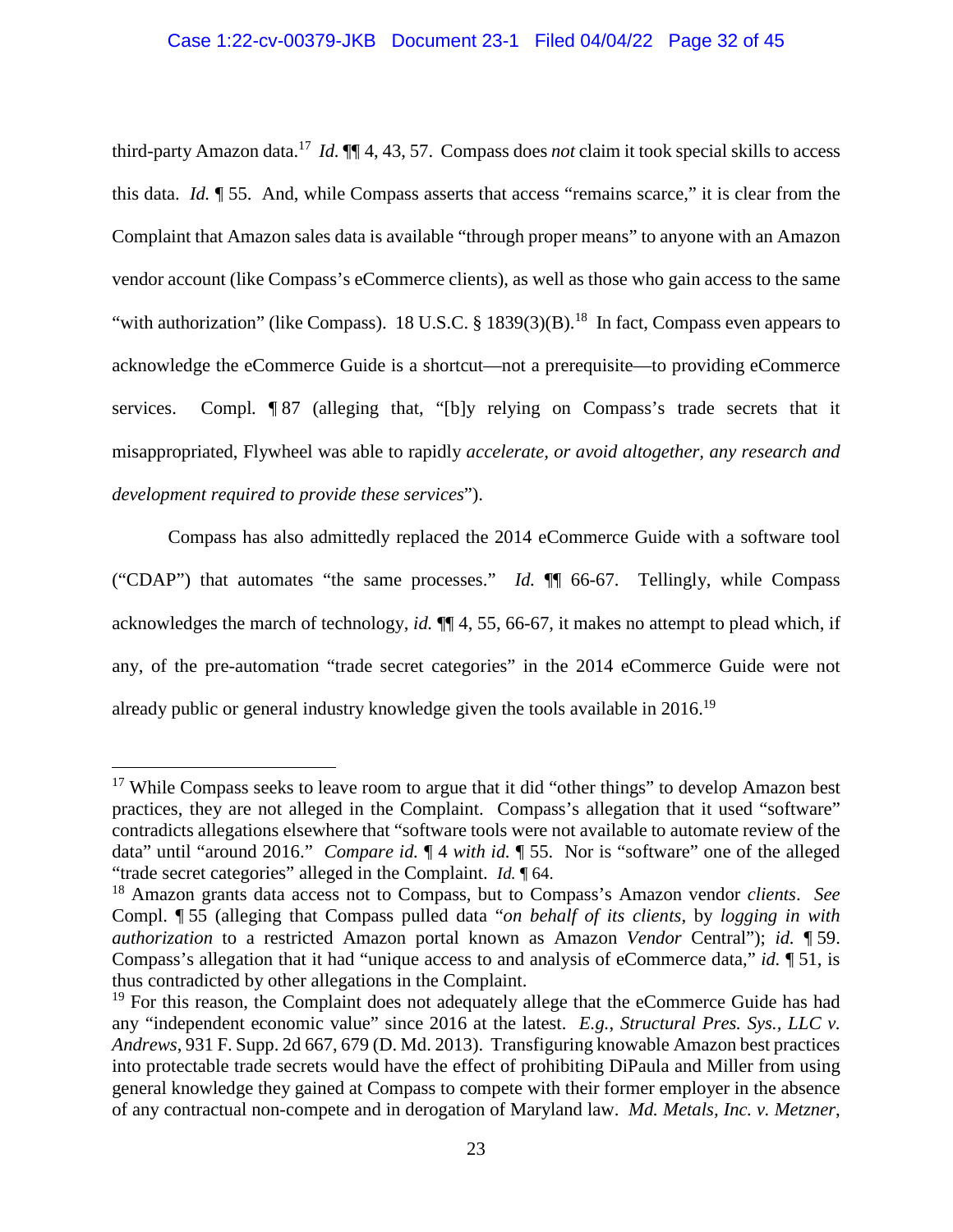#### <span id="page-32-2"></span>Case 1:22-cv-00379-JKB Document 23-1 Filed 04/04/22 Page 33 of 45

Absent any allegations that Compass's 2014 Amazon best practices could not be independently derived, Compass cannot state plausible DTSA and MUTSA claims based on the 2014 eCommerce Guide; these claims should be dismissed. *S-E-A*, 2018 WL 3996270, at \*3.

### <span id="page-32-0"></span>**III. THE RICO CLAIMS ARE INADEQUATELY PLEADED (COUNTS III & IV)**

As this Court has recognized, "[a] civil RICO claim is a unique cause of action that is concerned with eradicating *organized, longterm, habitual criminal activity*." *Hardwire*, 2021 WL 3809078, at \*5 (citing *U.S. Airline Pilots Ass'n v. Awappa, LLC*, 615 F.3d 312, 317 (4th Cir. 2010)). The Fourth Circuit "*does not* lightly permit ordinary business contract or fraud disputes to be transformed into federal RICO claims." *Id.* Given the "powerful incentive[s] for plaintiffs to attempt to fit garden variety fraud claims within the standard of civil RICO" (including treble damages, attorneys' fees, and federal jurisdiction), courts "have an obligation to scrutinize civil RICO claims early" on. *Id.* To state a claim under RICO, a plaintiff must allege: "(1) conduct causing injury to business or property, (2) of an enterprise, (3) through a pattern, (4) of racketeering activity." *Id.* at \*6. Compass's RICO claims fail in several respects.

#### A. **Compass Failed to Plead One Predicate Act, Let Alone a "Pattern"**

<span id="page-32-1"></span>A "pattern of racketeering activity" must consist of "*at least two related* predicate acts that amount to or pose a *threat of continued criminal activity*." *Id*. Here, the only RICO predicate offense as to the Flywheel Defendants or Ascential is purported "daily conduct" by Miller, DiPaula, and Flywheel (but not Ascential) "[s]ince 2014" to "*use[]* Compass's stolen trade secrets … to run Flywheel's operations," which Compass alleges "amounts to [criminal] misappropriation

<sup>282</sup> Md. 31, 46 (1978) ("This Court has long subscribed to the view that an employee enjoys a right, in competing against his former employer, to utilize general experience, knowledge, memory and skill as opposed to specialized, unique or confidential information gained as a consequence of his employment.").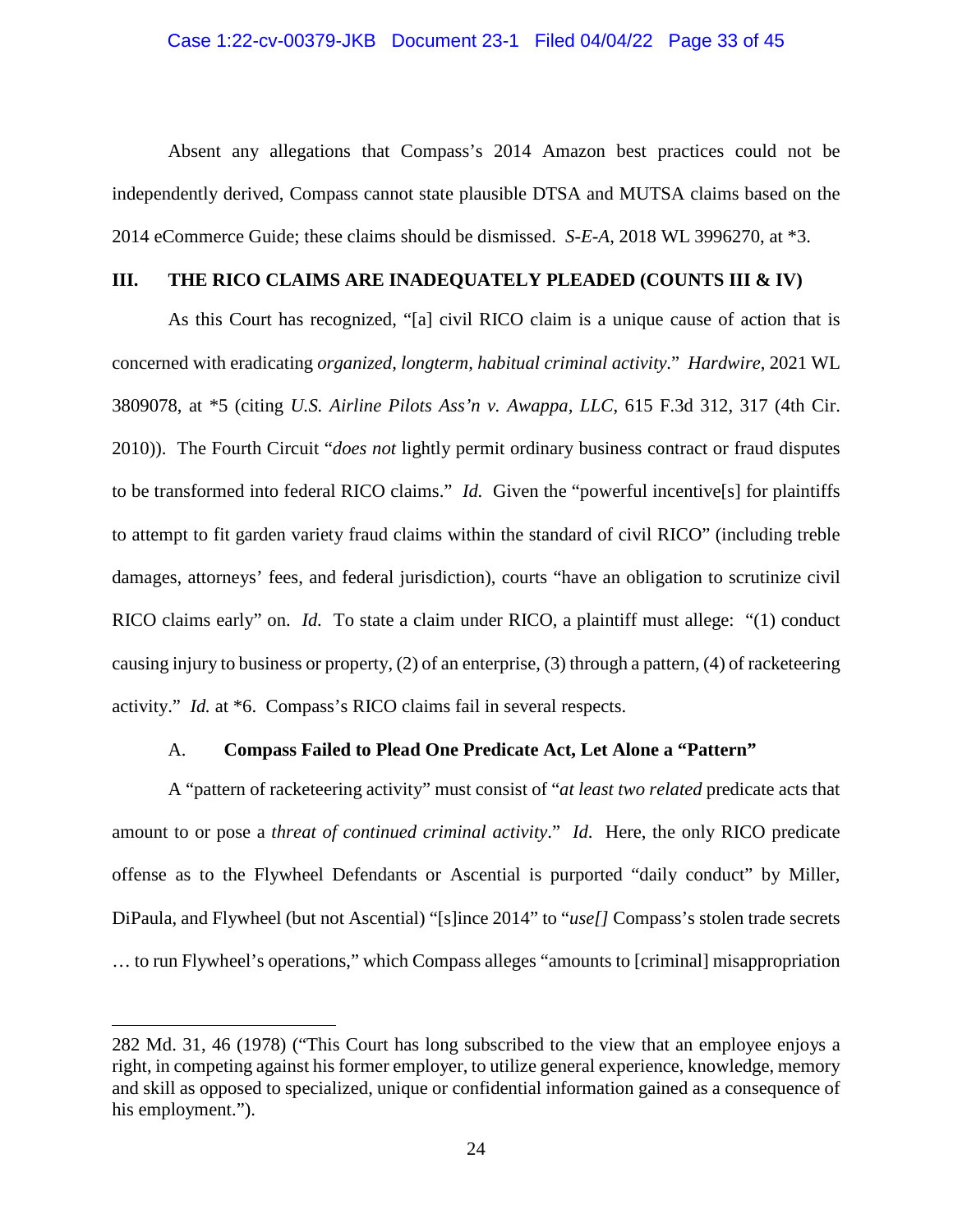#### <span id="page-33-3"></span>Case 1:22-cv-00379-JKB Document 23-1 Filed 04/04/22 Page 34 of 45

of trade secrets pursuant to 18 U.S.C. § 1832." Compl. ¶¶ 249-53. Compass's theory is "untenable" for the same reasons this Court dismissed the RICO claim in *Hardwire*.

In *Hardwire*, the "alleged initial unauthorized disclosure" took place "in 2014." 2021 WL 3809078, at \*7. The same is true here. Compl. ¶ 67 (alleging "the original trade secret theft" occurred "in 2014"). As this Court recognized in *Hardwire*, however, the criminal trade secrets statute did not become a predicate RICO offense until *May 11, 2016*, and RICO amendments are presumed *not* to apply retroactively unless "the activity" continued "after the effective date." 2021 WL 3809078, at \*6. Compass does not allege continued *theft* after 2016. Rather, here (as in *Hardwire*), the only allegations as to post-DTSA conduct "relate to the further *use* of those trade secrets." *Id.* at \*7; *see* Compl. ¶ 251. As this Court recognized, even if continued use of trade secrets could support "*civil* remedies under § 1836, it falls outside the scope of conduct prohibited under § 1832." 2021 WL 3809078, at \*7. As such, Compass (like Hardwire) "fails to allege any predicate acts of racketeering activity," and fails to state a claim under RICO. *Id.*

Compass does not (and cannot) allege Ascential took part in the alleged initial theft years before the Flywheel acquisition in 2018. And Compass's vague and conclusory allegations of a post-acquisition "competitive benefit" from the "mis*use*" of "information" also "falls outside the scope of … § 1832." Compl. ¶ 252; *Hardwire*, 2021 WL 3809078, at \*7. The RICO claims against the Flywheel Defendants and Ascential may be (and should be) dismissed for this reason alone.

#### <span id="page-33-1"></span>B. **Compass Fails to Allege a RICO Enterprise**

<span id="page-33-0"></span>A RICO "enterprise" must be both "distinct" from the "defendant 'persons'" alleged to violate RICO and "something other than an association of a corporate defendant with its own employees." *Gondel v. PMIG 1020, LLC*, No. CCB-08-1768, 2009 WL 248681, at \*4 (D. Md. Jan. 22, 2009), *aff'd*, 351 F. App'x 791 (4th Cir. 2009); *see also New Beckley Min. Corp. v. Int'l* 

<span id="page-33-2"></span>25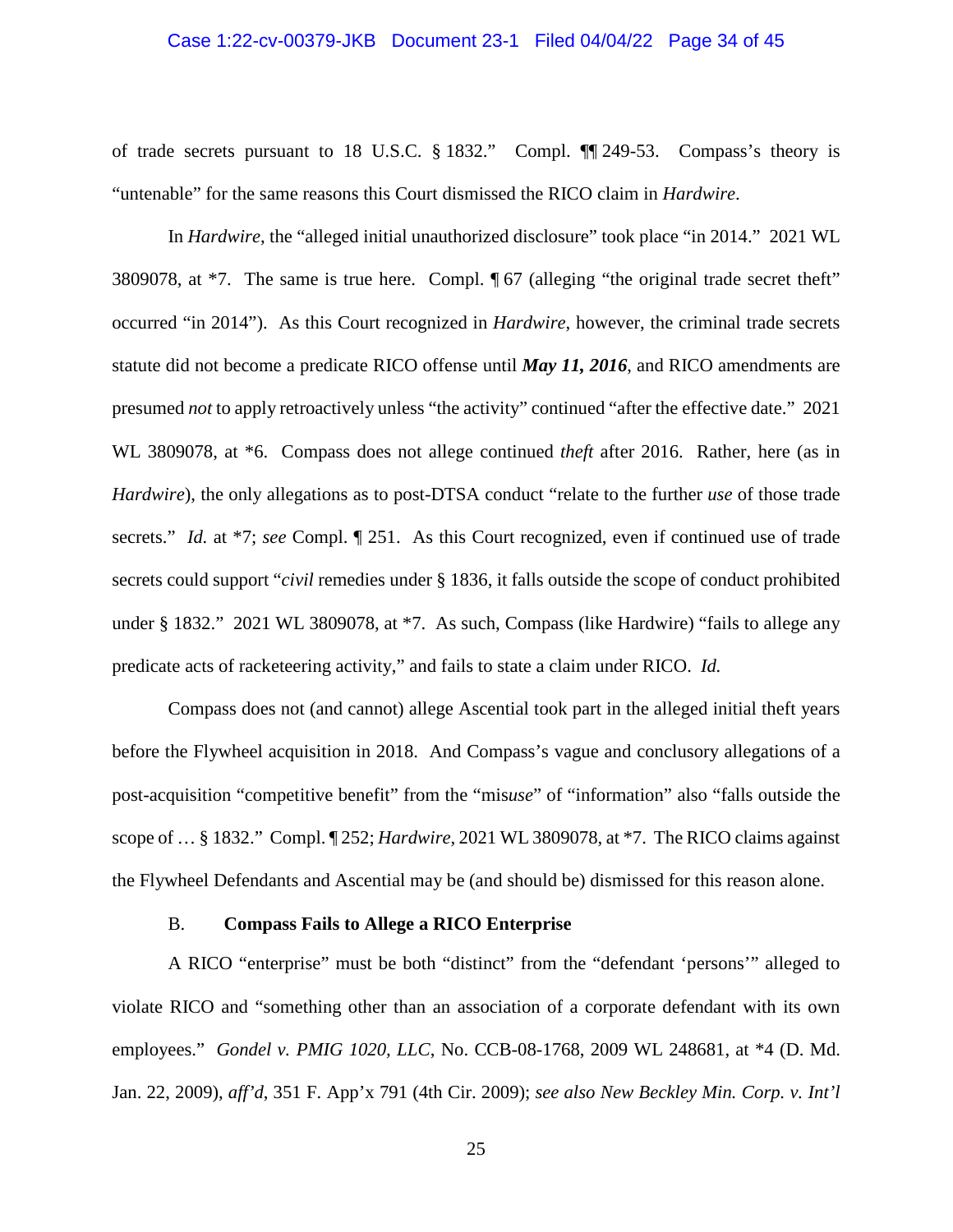#### Case 1:22-cv-00379-JKB Document 23-1 Filed 04/04/22 Page 35 of 45

<span id="page-34-2"></span>*Union, United Mine Workers of Am.*, 18 F.3d 1161, 1163 (4th Cir. 1994) (affirming dismissal); *United States v. Crysopt Corp.*, 781 F. Supp. 375, 381 (D. Md. 1991). The RICO enterprise here thus cannot be any of the named defendants (including Flywheel) or an association of the Flywheel Defendants and Ascential as a matter of law.

<span id="page-34-1"></span><span id="page-34-0"></span>An "enterprise" also "requires the existence of collaboration or agreement between the members of the enterprise," and courts in this district have dismissed RICO claims that (as here) fail to provide any "specific allegations" of such agreement or collaboration. *Rojas v. Delta Airlines, Inc.*, 425 F. Supp. 3d 524, 537, 538 (D. Md. 2019) (no RICO enterprise where "[p]laintiffs fail to provide any specific allegations as to how, when, or where [an] agreement actually occurred or who made what communications"); *Grant v. Shapiro & Burson, LLP*, 871 F. Supp. 2d 462, 473 (D. Md. 2012) (dismissing a RICO complaint that "contain[ed] no factual averments regarding the relationships between or among Defendants, much less how they function[ed] as a continuing unit"). Here, Compass has not alleged any such collaboration or agreement between the Flywheel Defendants and Ascential on the one hand and the White Defendants on the other hand. In fact, the allegations against the Flywheel Defendants and Ascential (which concern Flywheel's founding and the alleged misappropriation) are entirely severable from any allegations against the White Defendants (which concern intra-family drama, corporate expenses, and the IT Lockout). The only allegations connecting any of the White Defendants to any of the Flywheel Defendants i.e., the two checks in 2015—fall far short of showing any ongoing collaboration or agreement.<sup>20</sup>

 $20$  As explained above, Compass alleges no facts that in any way connect the Flywheel Defendants or Ascential to the IT Lockout, any "additional misuse of" Compass proprietary or trade secret information purportedly "coincid[ing]" with the IT Lockout, or any misappropriation at all in 2019. Compl. ¶ 153.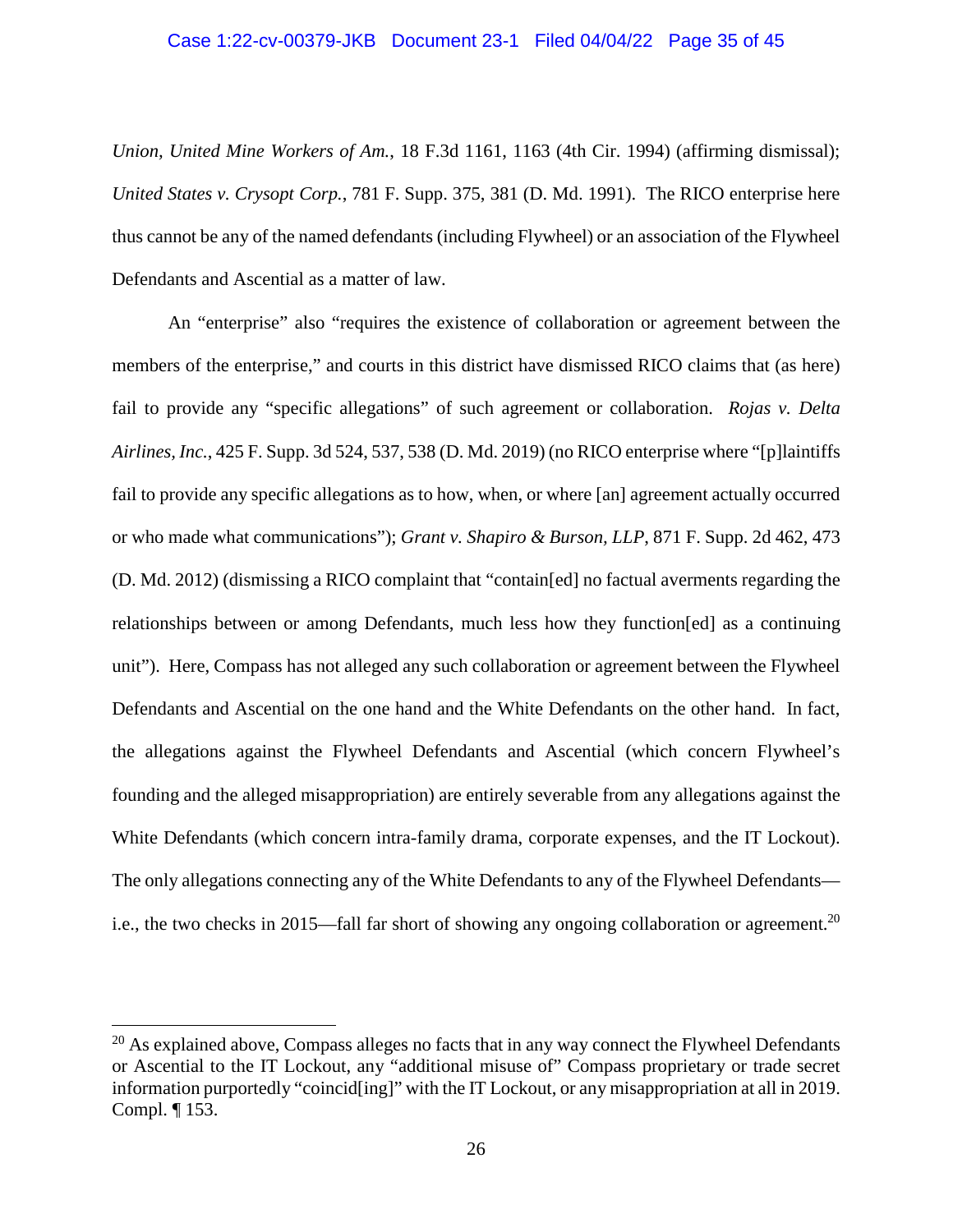Compl. ¶¶ 202-08. And there are no allegations *at all* that connect Ascential to any of the White Defendants. There is no RICO enterprise here, and the claim fails for that reason alone.

# <span id="page-35-0"></span>**IV. COMPASS ALSO FAILED TO PLEAD ITS REMAINING STATE LAW CLAIMS AGAINST THE FLYWHEEL DEFENDANTS AND ASCENTIAL**

# <span id="page-35-6"></span><span id="page-35-5"></span><span id="page-35-4"></span><span id="page-35-2"></span><span id="page-35-1"></span>A. **Compass's Fraudulent Concealment/Fraud Claim Does Not Satisfy Rule 8— Let Alone Rule 9(b) (Count X)**

Under Maryland law, both fraud and fraudulent concealment require Compass to plead justifiable reliance and damages. *Gale v. Select Portfolio Serv., Inc.,* DKC 20-1289, 2021 WL 165132, at \*8 (D. Md. Jan. 19, 2021) (fraudulent concealment); *Soft Stuff Distribs., Inc. v. Ryder Truck Rental, Inc.*, No. CCB-11-2605, 2012 WL 3111679, at \*3-5 (D. Md. July 30, 2012) (fraud). For fraudulent concealment, Compass must also allege (1) a duty owed to disclose a material fact; (2) failure to disclose; and (3) intent to defraud or deceive. *Gale*, 2021 WL 165132, at \*8. Compass alleges that "[a]ll defendants have committed *countless* wrongful *acts and misrepresentations* in order to conceal and further perpetuate … misappropriation … and racketeering schemes," Compl. ¶ 308, and that Ascential "has *worked* to continually conceal" the misappropriation through "*its acquisition of and post-acquisition support* of Flywheel's business."

<span id="page-35-3"></span>*Id.*  $\parallel$  309. Because Compass's fraud claim is predicated on alleged affirmative acts, misrepresentations, and support, it must plead the circumstances constituting the fraud with particularity under Rule 9(b), including "the time, place, and contents of the false representations, as well as the identity of the person making the misrepresentation and what he obtained thereby." *Simmons v. Bank of Am., N.A.*, No. PJM 13-0733, 2014 WL 509386, at \*4 (D. Md. Feb. 6, 2014) (granting motion to dismiss). Compass does not plead any acts or misstatements by the Flywheel Defendants or Ascential to conceal the alleged misappropriation or that Compass justifiably relied on any statement or omission by the Flywheel Defendants or Ascential. *Cf.* Compl. ¶ 311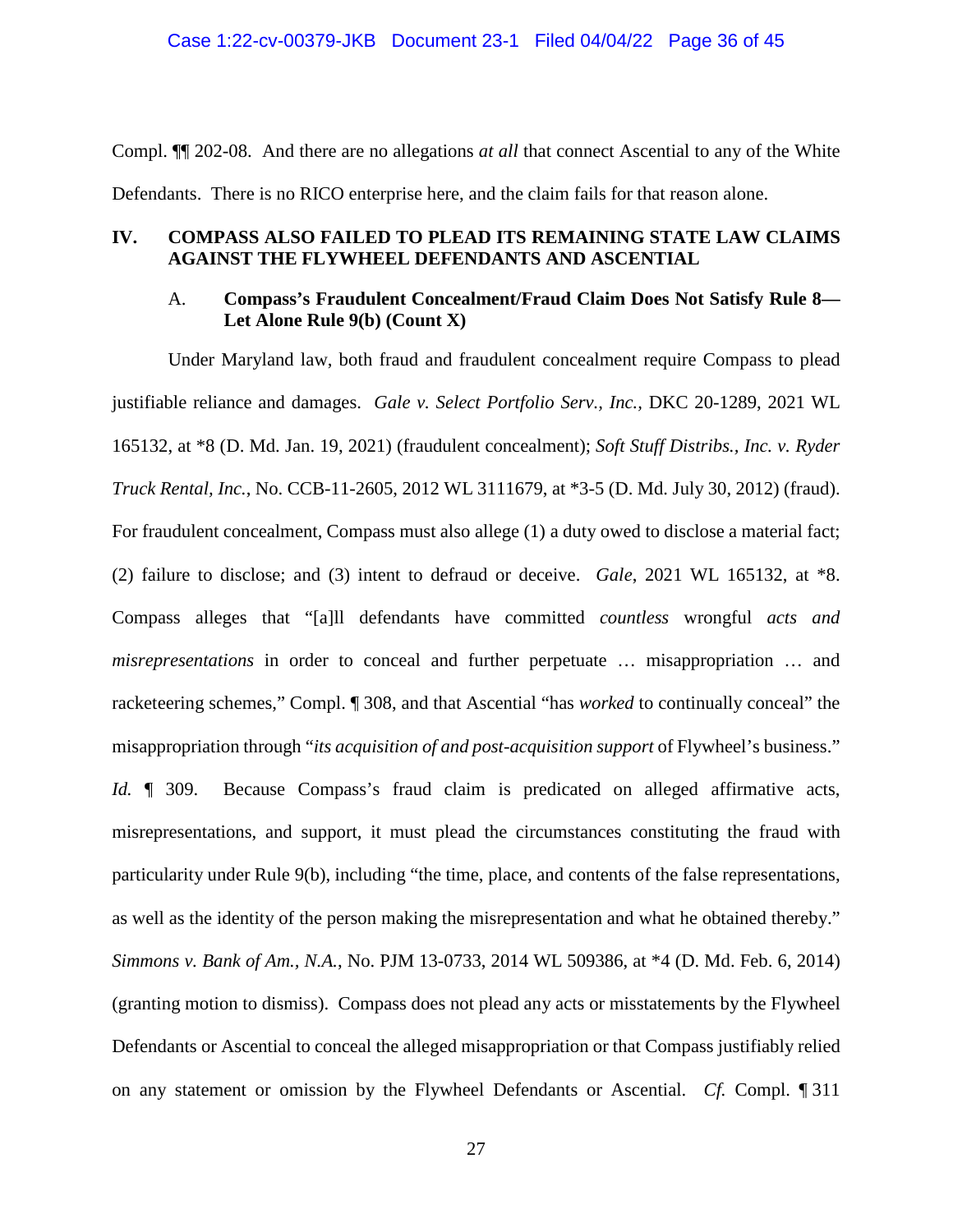("Compass justifiably relied upon *Michael and Daniel's* … actions"). Count X is wholly inadequate and should be dismissed.

# <span id="page-36-2"></span><span id="page-36-0"></span>B. **Maryland Law Does Not Recognize A Separate Cause of Action for "Aiding and Abetting" (Counts XVII, XVIII, XIX, XX, and XXI) or "Conspiracy" (Counts XI, XII, XIII, XIV, XV, and XVI)**

<span id="page-36-6"></span><span id="page-36-5"></span><span id="page-36-1"></span>It is "well established in Maryland" that "aiding and abetting and conspiracy" are not "causes of action independent of an underlying tort." *Manikhi v. Mass Transit Admin.*, 360 Md. 333, 360 n.6 (2000); *Seneca One Fin., Inc. v. Bloshuk*, 214 F. Supp. 3d 457, 465-66 (D. Md. 2016). Counts XVII, XVIII, XIX, XX, and XXI (aiding and abetting) and Counts XI, XII, XIII, XIV, XV, and XVI (conspiracy) should all be dismissed on that basis as a matter of Maryland law. Members of a corporate family also cannot conspire together as a matter of law under the intracorporate conspiracy doctrine. *Copperweld Corp. v. Indep. Tube Corp.*, 467 U.S. 752, 771-72 (1984) (parent company cannot conspire with its subsidiary); *Walters v. McMahen*, 795 F. Supp. 2d 350, 358-59 (D. Md. 2011), *aff'd*, 684 F.3d 435 (4th Cir. 2012) (company cannot conspire with employees as a matter of law); *Marmott v. Md. Lumber Co.*, 807 F.2d 1180, 1184-85 (4th Cir. 1986) ("[A] conspiracy between a corporation and its agents, acting within the scope of their employment, is a legal impossibility," dismissing a conspiracy claim among a company and its employees); *Rich v. Hersl*, No. ADC-20-488, 2022 WL 672751, at \*5 (D. Md. Mar. 7, 2022) (dismissing RICO conspiracy claim against police department and employees). Counts XI, XIII, XIV, XV, and XVI (conspiracy) must be dismissed because the Flywheel Defendants and Ascential cannot conspire together as a matter of law, and Compass does not allege they conspired with anyone else.<sup>21</sup>

<span id="page-36-4"></span><span id="page-36-3"></span><sup>&</sup>lt;sup>21</sup> While Compass conclusorily alleges that all "Defendants agreed to work together in concert" for Counts XI, XV, and XVI, there are zero allegations that could support a meeting of the minds between the Flywheel Defendants and Ascential on the one hand and the White Defendants on the other. For example, in its RICO conspiracy claim, Compass appears to allege two wholly separate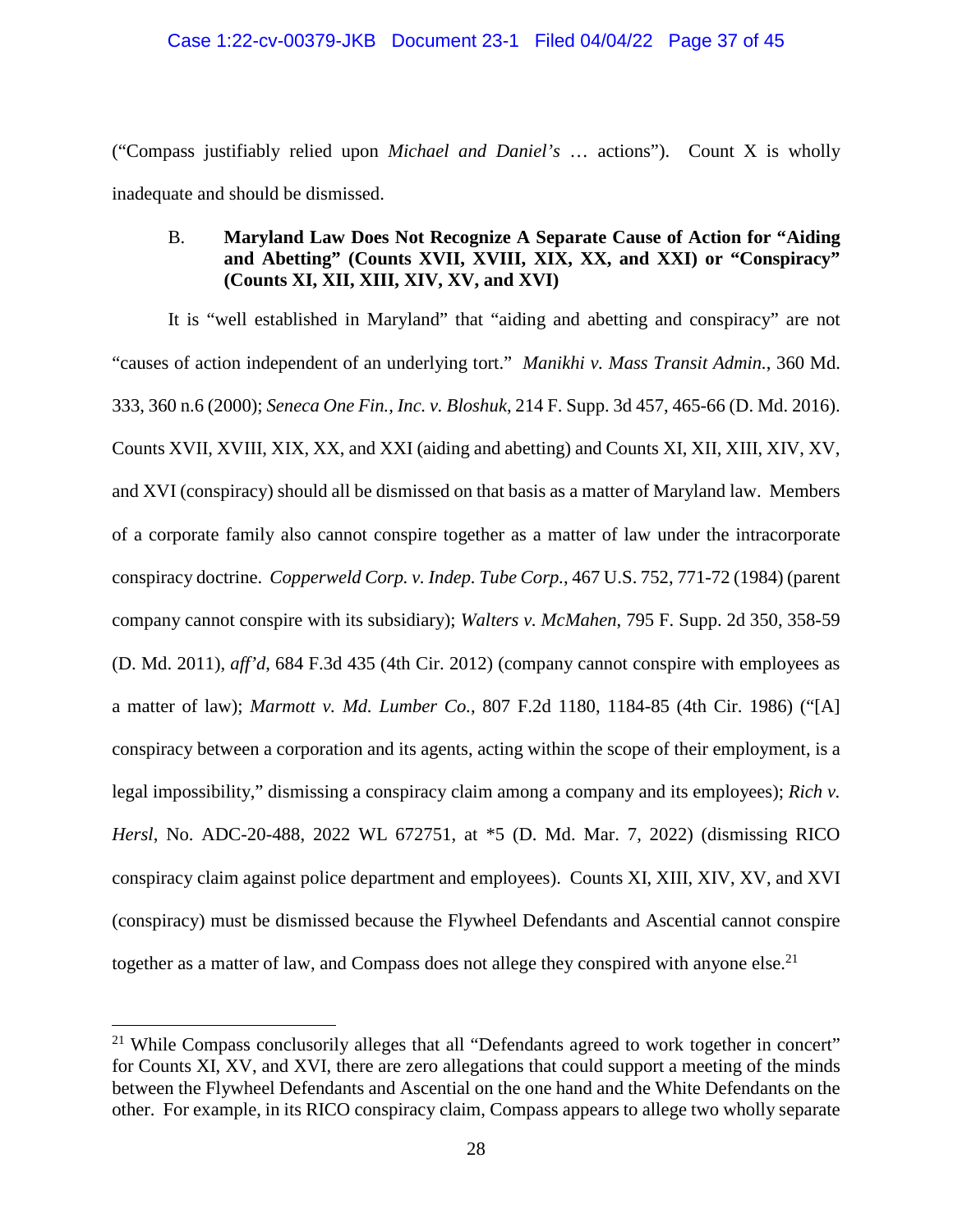### <span id="page-37-2"></span>C. **The Breach of Contract Claims Fail (Count V)**

<span id="page-37-0"></span>Compass alleges that DiPaula and Miller breached the terms of the Handbook and NDA. Compl. ¶¶ 274-75. As this Court has recognized, however, "a complaint asserting breach of contract" must allege "with certainty and definiteness *facts* showing a contractual obligation owed by the defendant … and a breach of that obligation by defendant." *Dangerfield v. Johns Hopkins Bayview Med. Ctr., Inc.*, No. JKB-19-155, 2019 WL 5190977, at \*3 (D. Md. Oct. 11, 2019) (dismissing breach of contract claim). Compass's contract claims fail in several respects.

<span id="page-37-1"></span>Compass alleges that "[a]s part of routine employee onboarding, Compass gave each of DiPaula and Miller an Employee Handbook." Compl. ¶ 48. But mere receipt does not create a binding contract, and this Court is not obligated to accept Compass's legal conclusion that its "offer of employment required DiPaula and Miller to be bound by" the Handbook or the mere recitation of elements that "DiPaula and Miller agreed to" its terms. *Id.* ¶ 270; *Iqbal*, 556 U.S. at 678. Nor are there any well-pled facts, exhibits or quoted language to support Compass's legal interpretation of the "offer" or purported acceptance. Moreover, the alleged misappropriation in 2014 cannot constitute a breach of the Handbook for the same reasons Compass failed to state its DTSA and MUTSA claims.<sup>22</sup> Because Compass "fails to satisfy even the most liberal pleading standards," Count V fails as to the Handbook. *Dangerfield*, 2019 WL 5190977, at \*3.

conspiracies. *Compare* Compl. ¶ 260 (alleging "Flywheel, DiPaula, Miller, and Ascential share" a "common purpose") *with id.* ¶ 264 (alleging "Michael, Daniel, and George White share" a "common purpose").

 $22$  Compass also alleges that DiPaula and Miller breached the Handbook by "requesting client information from Compass employees" after they left Compass. Compl. ¶ 275. But Compass has alleged no facts showing DiPaula and Miller ever asked any Compass employee for any information after leaving in 2014.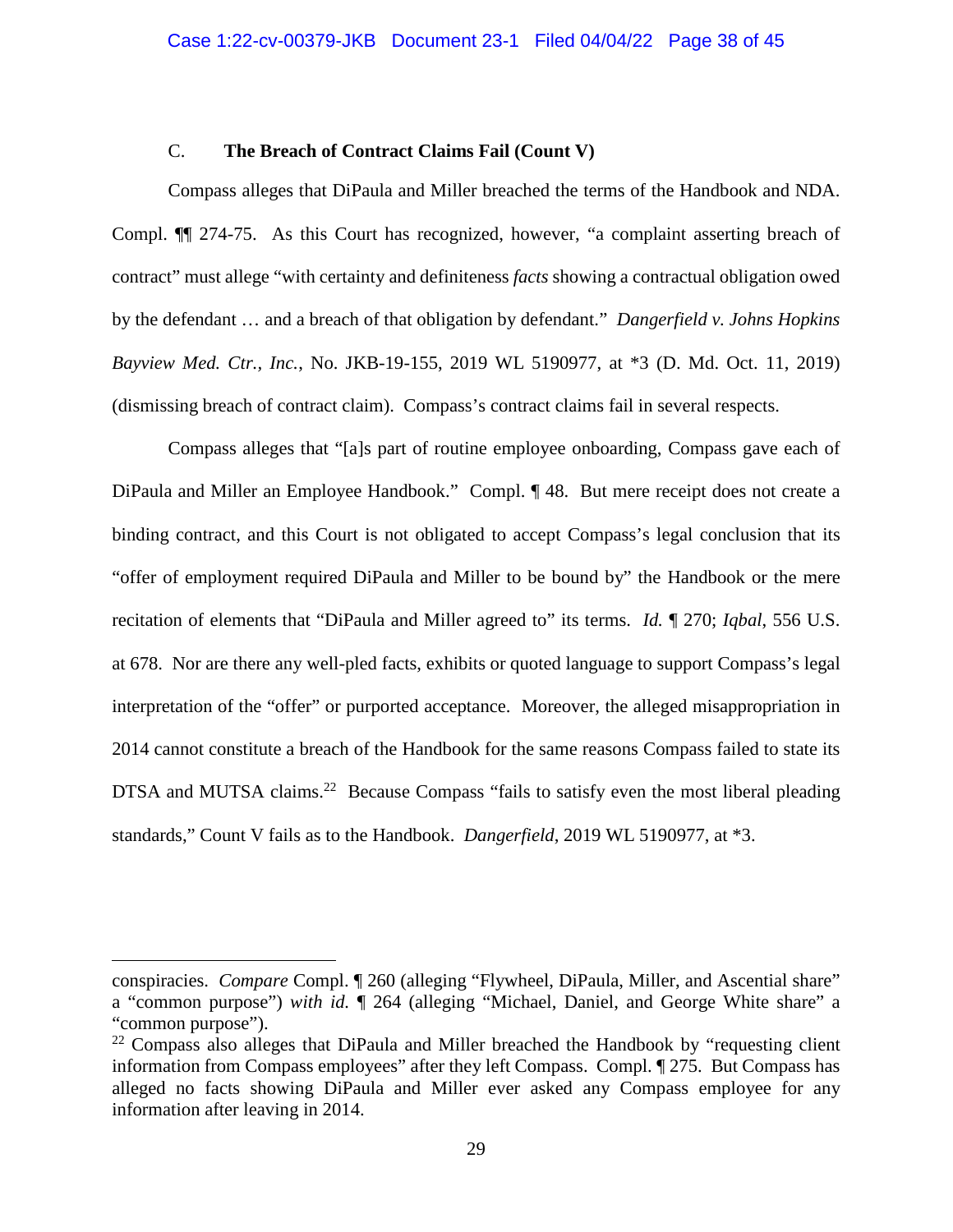Compass also alleges that DiPaula and Miller breached the Confidentiality Provision of the NDA by "[s]tealing Compass trade secrets … to found and operate their business at Flywheel" and the Non-Solicitation Provision of the NDA by "[s]oliciting Compass clients to join Flywheel" and "[s]oliciting potential eCommerce client [P&G]." Compl. ¶ 274(a)-(c). Neither holds any water. Once again, there is no protectable trade secret here, and Compass has not even attempted to name one that DiPaula or Miller actually used at Flywheel. Further, the Confidentiality Provision only prohibits disclosure of information that "is not generally known to the public, or has not otherwise been disclosed or recognized as standard practice in the industries in which COMPASS is engaged." *Id.* ¶ 271. As explained above, however, Compass has not identified any 2014 "trade secret" that has not since been rendered obsolete or become generally known in the industry. As for any breach of the Non-Solicitation Provision, there are no allegations that Flywheel Defendants *solicited* any Compass eCommerce Department clients or employees *during* the Non-Solicitation Period, and the Non-Solicitation Provision is overbroad and unenforceable.<sup>23</sup>

<span id="page-38-3"></span><span id="page-38-2"></span><span id="page-38-1"></span><span id="page-38-0"></span> $23$  Non-solicitation provisions that "restrict solicitation of [current] customers beyond those with whom a former employee engaged in direct business dealings" or potential customers may not be enforced. *Paul v. ImpactOffice LLC*, No. TDC-16-2686, 2017 WL 2462492, at \*7 (D. Md. June 6, 2017); *see also Allied Fire Prot., Inc. v. Thai*, No. PWG-17-551, 2017 WL 4354802, at \*6 (D. Md. Oct. 2, 2017) (unenforceable non-solicitation provision "cover[ed] not only [current clients of plaintiff], but also 'future clients'"); *Seneca One*, 214 F. Supp. 3d at 464-65 (non-solicitation provision covering "potential customers" was overbroad); *Paul*, 2017 WL 2462492, at \*8 ("[C]ovenants ... that restrict solicitation of customers beyond those with whom a former employee engaged in direct business dealings [are] overbroad and unenforceable because they serve … to restrict competition."). On their face, the Non-Solicitation provisions sought to prevent DiPaula and Miller from soliciting "any" customer or client, including a "potential customer" or "potential client" *regardless* of whether they ever interacted with DiPaula or Miller at Compass. Webb Decl. Ex. 2. There are no allegations as to any contacts between DiPaula and Miller, on the one hand, and any existing Compass client other than P&G, on the other, and the incidental contacts alleged in the Complaint as to P&G—which comprise one business trip to India and a group "interview[] with P&G," Compl.  $\P$  52, 194, 195—are not the kind of "constant contact with customers" that non-solicitation provisions may protect. *Bindagraphics Inc. v. Fox Grp., Inc.*, 377 F. Supp. 3d 565, 571-72, 574-75 (D. Md. 2019). A court also "cannot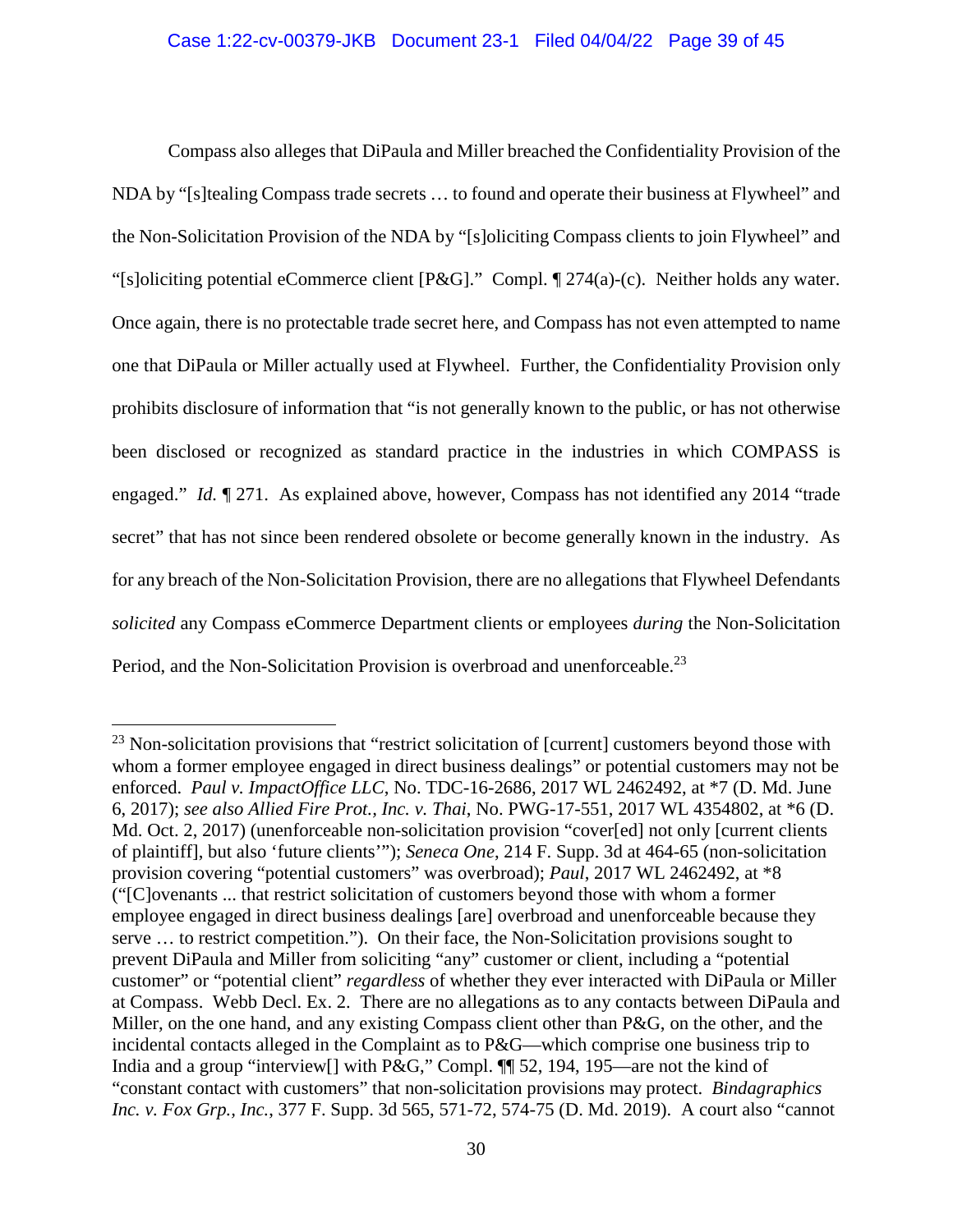# D. **Compass Fails to Plead Tortious Interference (Counts VI and VII)**

<span id="page-39-2"></span><span id="page-39-0"></span>Counts VI and VII should also be dismissed. To plead tortious interference with an existing contract, Compass must establish, among other things, a "*breach* of that contract by the third party." *C&R Caulking v. Bank of Am., N.A.*, No. JKB-21-0499, 2021 WL 2661875, at \*6 (D. Md. June 29, 2021). While Compass alleges clients "*terminate[d]* their contracts," Compass does not allege that any client or employee *breached* any contract with Compass. *See* Compl. ¶¶ 281-82.<sup>24</sup> This is fatal to Compass's claim as to existing contracts. *E.g.*, *Allied Fire*, 2017 WL 4354802, at \*9 (no tortious interference absent breach).

<span id="page-39-5"></span><span id="page-39-1"></span>In the absence of any breach, Compass must allege, among other things "intentional and willful acts ... done with the unlawful purpose to cause ... damage and loss, without right or justifiable cause on the part of the defendants (which constitutes malice) …." *Id.* at \*9-10.<sup>25</sup> Because Compass's tortious interference theory sounds in fraud, Compass must satisfy Rule 9(b).<sup>26</sup> *C&R Caulking*, 2021 WL 2661875, at \*6 (applying Rule 9(b) to tortious interference with contract claim). Allegations based on "information and belief" are permitted where "essential information

<span id="page-39-4"></span>supplement, rearrange, or otherwise rewrite language." *Paul*, 2017 WL 2462492, at \*9 (nonsolicitation provision was unenforceable since court "may not … re-write the provision to narrow its enforcement to customers with whom Paul had sales"). Nor is Compass in any way entitled to injunctive relief to enforce a non-solicitation clause that expired on its face in 2016. Compl. ¶ 368.

<span id="page-39-3"></span><sup>&</sup>lt;sup>24</sup> Compass does not allege the contracts were not terminable at will, in which case "[t]he situation is entirely different" as "it is not improper or wrongful conduct … to provide that third party with a reason for exercising his or her discretion." *Macklin v. Robert Logan Assocs.*, 334 Md. 287, 304 (1994). Moreover, DiPaula and Miller never signed a non-compete, and there are no allegations they solicited eCommerce Department clients or employees *during* the two-year Non-Solicitation Period. *Cf.* Compl. ¶ 83 (alleging employees resigned "two years *and one month*" later).

<sup>&</sup>lt;sup>25</sup> "A broader right to interfere with economic relations exists where no contract ... is involved." *Macklin*, 334 Md. at 298.

<sup>&</sup>lt;sup>26</sup> Compass alleges that "DiPaula and Miller intentionally and maliciously lied" to P&G to prevent it "from entering into an eCommerce contract with Compass, and to facilitate Flywheel's engagement of P&G as a client," Compl. ¶¶ 285-86, which sounds in fraud.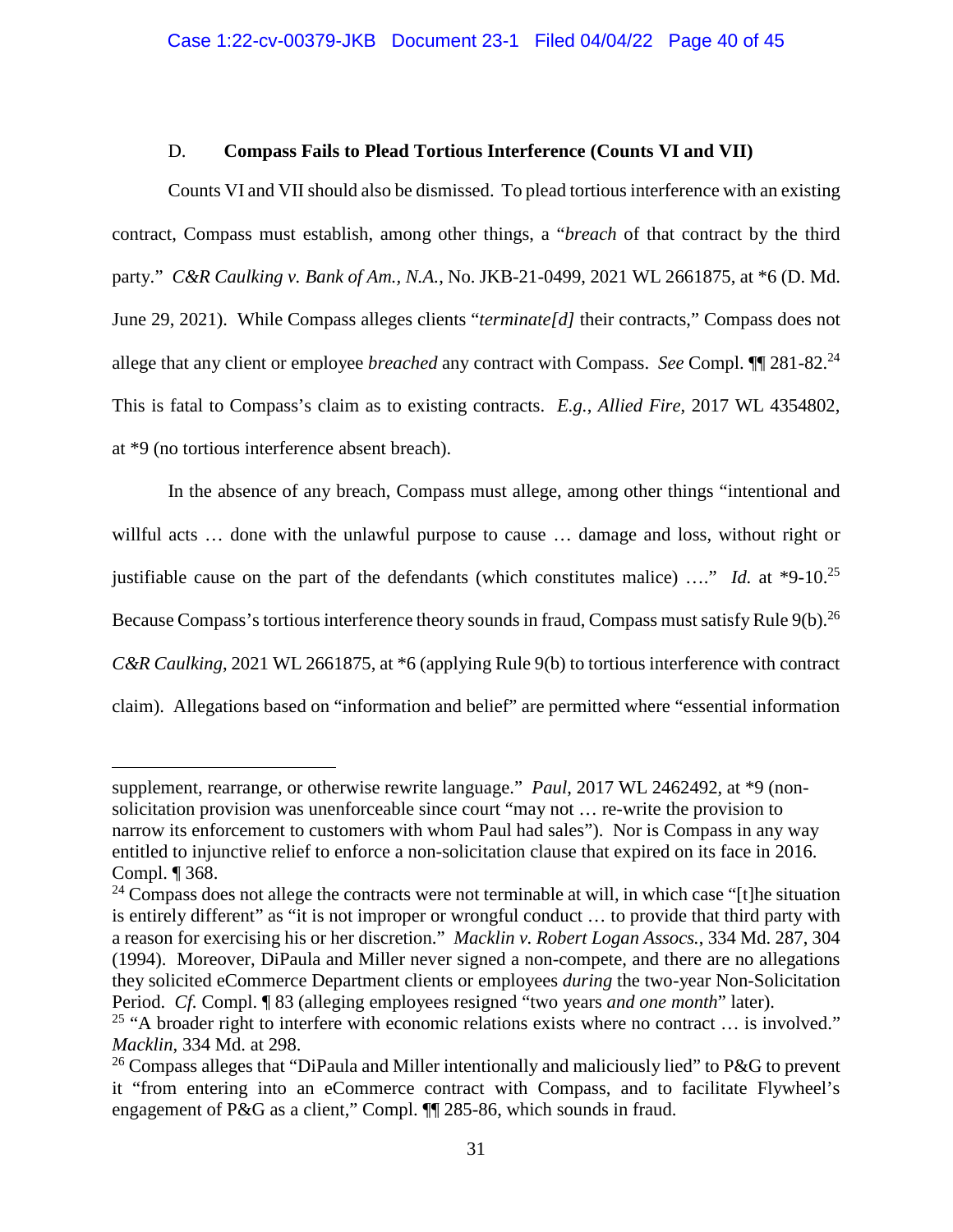#### <span id="page-40-2"></span>Case 1:22-cv-00379-JKB Document 23-1 Filed 04/04/22 Page 41 of 45

lies uniquely within another party's control, *but only if* the pleading sets forth the specific facts upon which the belief is reasonably based." *Exergen Corp. v. Wal-Mart Stores, Inc.*, 575 F.3d 1312, 1330 & n.7 (Fed. Cir. 2009) (collecting cases). Here, the only alleged falsehood appears to be telling unnamed "P&G representatives that Compass was exiting the eCommerce business." Compl. ¶ 197. But Compass does not allege whether DiPaula and Miller were speaking with P&G's CEO or an intern, what was said, whether the communication was via phone or carrier pigeon, when the alleged statement was made, or any facts upon which its "belief" is reasonably based.<sup>27</sup> This does not satisfy Rule 9(b) and warrants dismissal of Compass's claim.

#### <span id="page-40-4"></span><span id="page-40-1"></span>E. **The Unfair Competition Claim Fails (Count VIII)**

<span id="page-40-3"></span><span id="page-40-0"></span>In Maryland, the tort of unfair competition serves to prevent a business from "damaging or jeopardizing another's business by fraud, deceit, trickery or unfair methods of any sort." *S. Volkswagen, Inc. v. Centrix Fin., LLC*, 357 F. Supp. 2d 837, 852 (D. Md. 2005). Rule 9(b) applies to allegations involving "fraud or mistake." *E.g.*, *C&R Caulking*, 2021 WL 2661875, at \*6. As above, Compass has not adequately alleged "deceptive statements" or "conduct" by any of the Flywheel Defendants—or any conduct at all by Ascential—that was "directed at Compass" or "Compass's eCommerce customers." Compl. ¶¶ 291-95. Nor has Compass alleged any "coordinated series of unfair and deceptive acts" or the misappropriation of any protectable trade secrets integral to Flywheel's success. *Id.* **[1**] 291-93, 297. Compass's wholly conclusory

 $27$  The allegation that "DiPaula told multiple" unnamed "Compass employees that Flywheel would not be competing with Compass in any respect" fails for the same reason. *Id. ¶* 197. Compass also pleads no facts suggesting that statement was false when made. Instead, Compass alleges that DiPaula and Miller tried to buy the eCommerce Department, *id.* ¶¶ 78, 80, which if consummated, would have made that true. That P&G allegedly "contracted with Flywheel" also indicates any statement that "Flywheel was being set up to service the P&G account" was also true. *Id.* ¶ 197.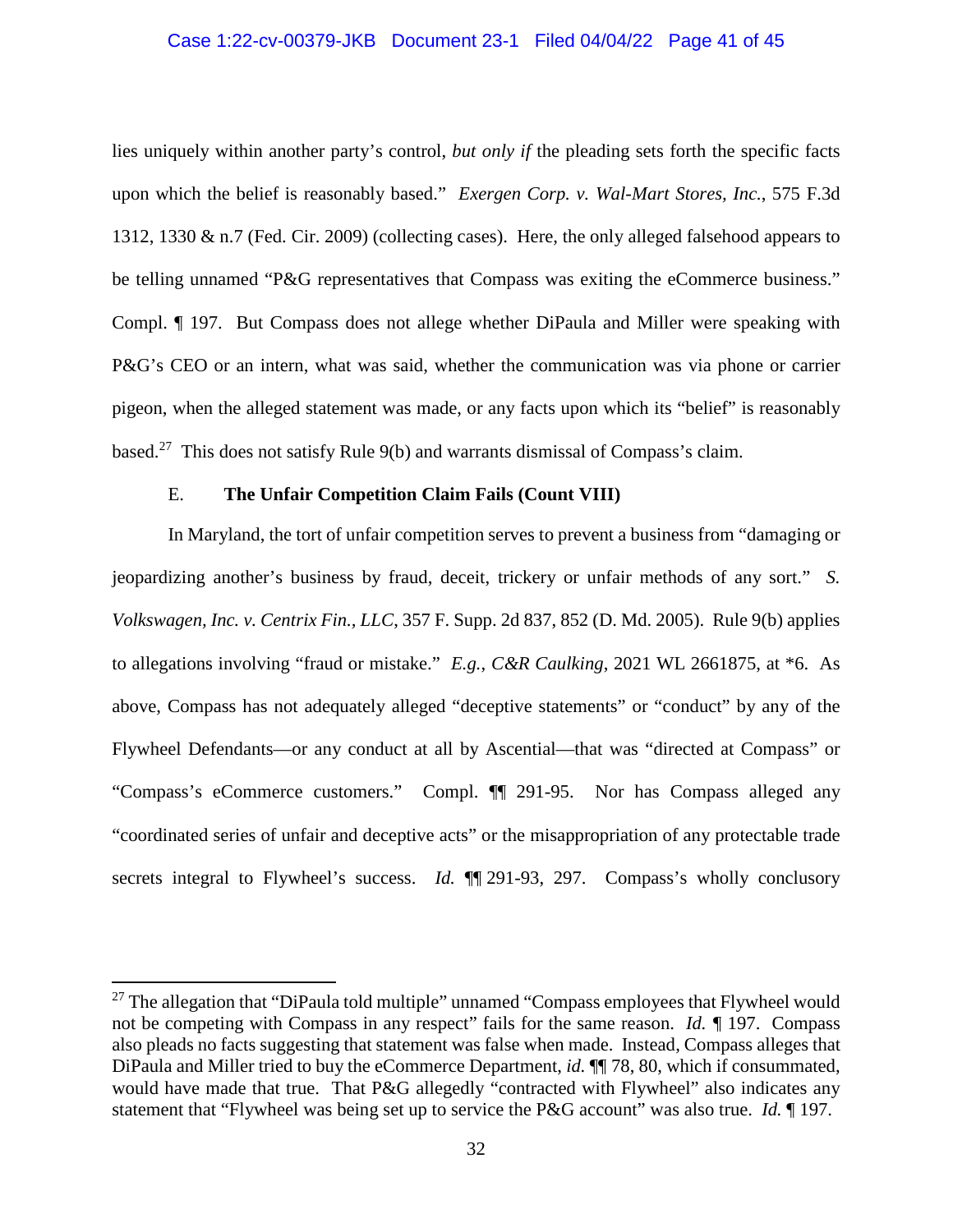### Case 1:22-cv-00379-JKB Document 23-1 Filed 04/04/22 Page 42 of 45

allegations that misappropriating the eCommerce Guide breached some fiduciary duty owed to Compass is similarly unavailing. *Id.* ¶¶ 296-97.<sup>28</sup>

### <span id="page-41-3"></span>F. **The Unjust Enrichment Claim Fails (Count IX)**

<span id="page-41-0"></span>When breach of contract and unjust enrichment claims cover the same subject matter, the latter "*must* include an allegation of fraud or bad faith *in the formation of the contract*." *Jones v. Pohanka Auto N., Inc.*, 43 F. Supp. 3d 554, 573 (D. Md. 2014) (first emphasis in original). Because Compass's unjust enrichment claim is based on the same alleged misappropriation as its breach of contract claims, Compl. ¶ 302; *see also id.* ¶ 45, and Compass does not allege fraud or bad faith *in the formation of* the NDAs, the unjust enrichment claim must be dismissed.

# <span id="page-41-1"></span>**V. THE COURT LACKS PERSONAL JURISDICTION OVER ASCENTIAL**

<span id="page-41-5"></span>"A motion to dismiss under Rule  $12(b)(2)$  ... raises an issue for the court to resolve, generally as a preliminary matter." *Hardwire*, 2021 WL 3809078, at \*3. There is no question that general jurisdiction over UK-based Ascential is lacking here.<sup>29</sup> The exercise of specific personal jurisdiction over a non-resident defendant requires that "(1) an applicable state long-arm statute confers jurisdiction and (2) the assertion of that jurisdiction is consistent with constitutional due

<sup>28</sup> While Maryland law recognizes a fiduciary duty owed by "*high-echelon* employee[s] … [to not compete] during the tenure of [their] employment," there is also "a privilege in favor of employees which *enables them to prepare or make arrangements to compete with their employers* prior to leaving … without fear of incurring liability for breach of their fiduciary duty of loyalty." *Md. Metals*, 282 Md. at 38, 39, 48 (affirming dismissal of a complaint).

<span id="page-41-4"></span><span id="page-41-2"></span> $29$  "General personal jurisdiction exists if the defendant maintains continuous and systematic contacts with the forum state," which for a corporate defendant like Ascential, "typically exists exclusively in the defendant's state of incorporation and its principal place of business." *Curtin v. Cyprus Amax Mins. Co.*, No. JKB-20-921, 2020 WL 3129012, at \*2 (D. Md. June 12, 2020). It is undisputed that "Ascential is a public limited company in the United Kingdom, with its principal place of business" in "London, England," Compl. ¶ 21, and Compass does not allege any continuous or systematic contacts between Ascential and Maryland. General jurisdiction is lacking here.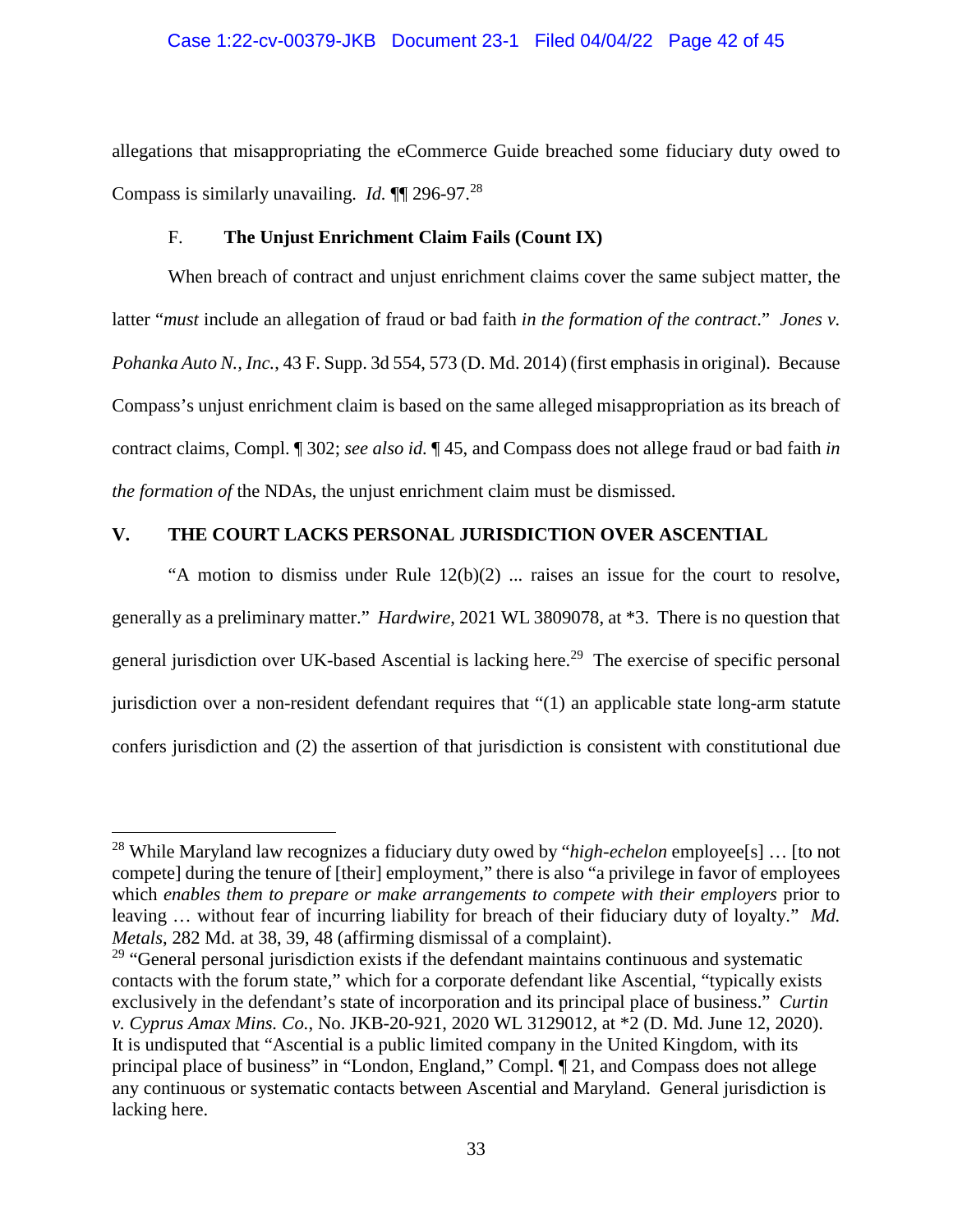#### <span id="page-42-2"></span>Case 1:22-cv-00379-JKB Document 23-1 Filed 04/04/22 Page 43 of 45

process." *Hardwire*, 2021 WL 3809078, at \*8.<sup>30</sup> Maryland's long-arm statute confers personal jurisdiction over any person who, among other things, "[t]ransacts any business … in [Maryland]" or "[c]auses tortious injury in [Maryland] by an act or omission in [Maryland]," Md. Code Ann., Cts. & Jud. Proc. § 6-103(b)(1), (3), and "is coextensive with the limits of personal jurisdiction set by the due process clause of the Federal Constitution." *Price v. Waste Mgmt.*, No. ELH-13-02535, 2014 WL 1764722, at \*6 (D. Md. Apr. 30, 2014).

<span id="page-42-0"></span>Here, Compass asserts without any factual basis that Ascential was (i) "doing business in Maryland"; (ii) "engaging in tortious conduct in Maryland related to the misappropriation and use of Compass's trade secrets"; (iii) "having contact with Maryland in furtherance of a conspiracy"; and (iv) that two "Ascential officers … served on the Flywheel Board of Directors, and upon information and belief, regularly travel to Maryland to manage Flywheel operations." Compl. ¶ 30. None of these theories confers personal jurisdiction over Ascential.

As set forth in the Declaration of Louise Meads ("Meads Decl."), and contrary to the conclusory allegation in the Complaint, *id.* ¶ 21, *Ascential* does not do business or maintain offices in Maryland—*Flywheel* does. Meads Decl.  $\P$  6, 11.<sup>31</sup> Ascential, an "indirect shareholder" of Flywheel, *id.* ¶¶ 8-9, is not subject to jurisdiction in Maryland merely because *Flywheel* "is present or doing business there." *Price*, 2014 WL 1764722, at \*12.

<sup>&</sup>lt;sup>30</sup> While the Fourth Circuit interprets RICO "to authorize ... the exercise of personal jurisdiction in any district court," where (as here) a plaintiff fails to state a RICO claim, it "must establish a basis for … personal jurisdiction … unrelated to RICO." *Hardwire*, 2021 WL 3809078, at \*4. Moreover, because this Court has already rejected RICO claims based on the same alleged predicate act, Compass's RICO claim is not even "colorable." *Id.*

<span id="page-42-1"></span> $31$  The Meads Declaration is clear that, among other things, "Ascential does not maintain any offices … in the State of Maryland" and "Flywheel employs its own personnel to conduct business in Maryland," who "are not employees of Ascential." *Id.* ¶¶ 6, 11. "In the case of a factual challenge," this Court may "consider evidence outside the pleadings without converting the proceeding to one for summary judgment." *S-E-A*, 2018 WL 3996270, at \*1.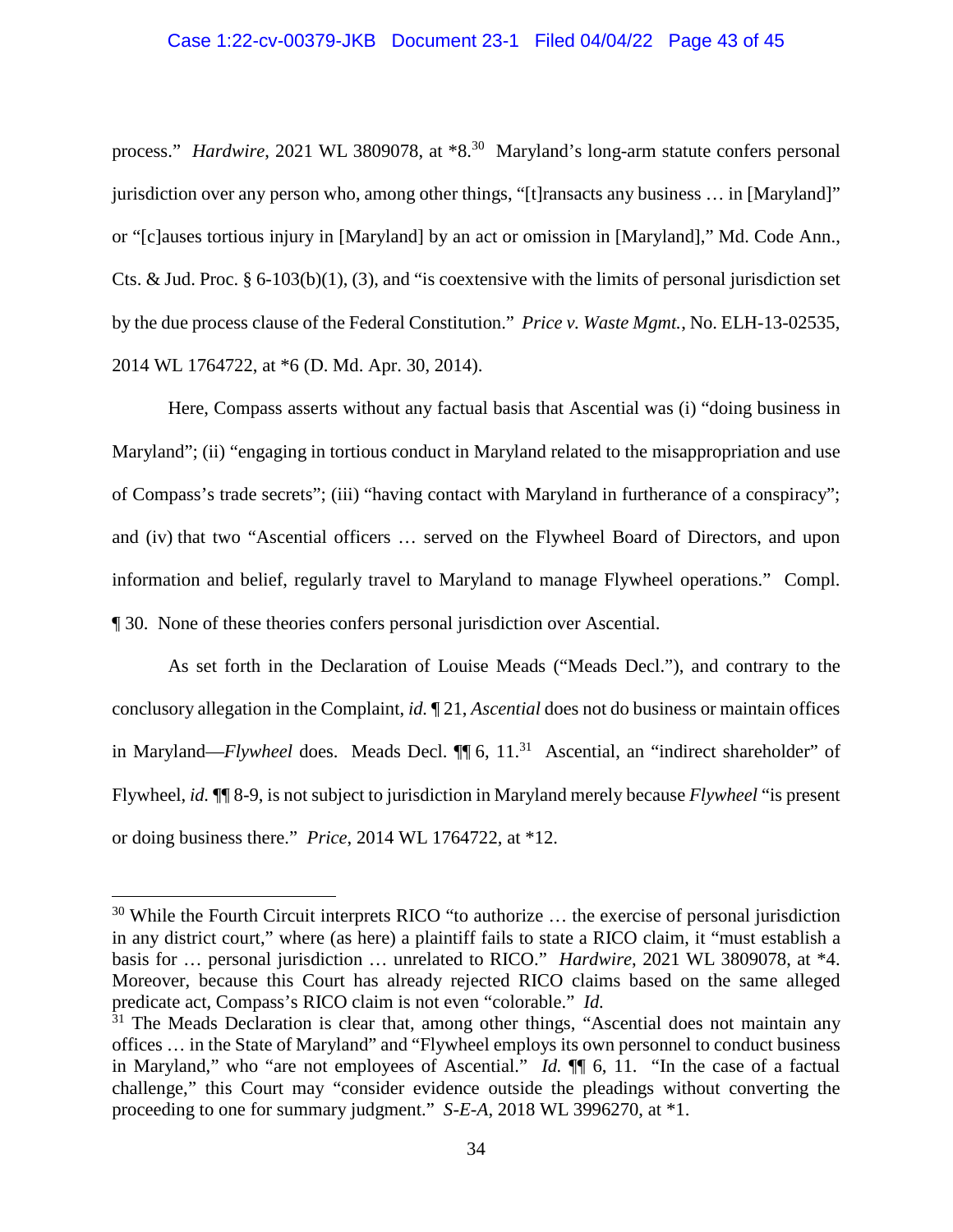#### <span id="page-43-5"></span>Case 1:22-cv-00379-JKB Document 23-1 Filed 04/04/22 Page 44 of 45

Compass alleges no *conduct* (tortious or otherwise) *by Ascential* related to the alleged misappropriation, and the court cannot attribute Flywheel's alleged conduct to Ascential absent "circumstances warranting it to pierce the corporate veil." *Newman v. Motorola, Inc.*, 125 F. Supp. 2d 717, 722 (D. Md. 2000). "Without more, interlocking directorships and complete ownership of the subsidiary's stock by the parent, are insufficient to demonstrate" the requisite "agency relationship." *Fleetwood v. B.C.E., Inc.*, No. DKC 2003-2125, 2004 WL 903754, at \*4 (D. Md. Apr. 28, 2004) (granting dismissal and denying discovery).<sup>32</sup>

<span id="page-43-3"></span>Moreover, as explained above, Ascential and the Flywheel Defendants cannot conspire as a matter of law under the intracorporate conspiracy doctrine, which also precludes a finding of personal jurisdiction. *E.g.*, *AGV Sports Grp., Inc. v. Protus IP Sols., Inc.*, No. RDB 08-3388, 2009 WL 1921152, at  $*4-5$  (D. Md. July 1, 2009) (applying intracorporate conspiracy doctrine).

This Court should dismiss all claims against Ascential for lack of personal jurisdiction.

#### <span id="page-43-2"></span><span id="page-43-1"></span>**CONCLUSION**

<span id="page-43-0"></span>The Complaint establishes that Compass's claims are time-barred, and at all events, are insufficiently pleaded as a matter of law. Compass has not even established personal jurisdiction over Ascential. Accordingly, the Flywheel Defendants and Ascential respectfully request that the Court dismiss the claims against them in the Complaint with prejudice.

<span id="page-43-4"></span><sup>32</sup> *See also Gray v. Riso Kagaku Corp.*, No. 95-1741, 1996 WL 181488, at \*3 (4th Cir. Apr. 17, 1996) (no personal jurisdiction over parent where, among other things, "a majority of" subsidiary's board members "were also associated with" parent); *Element Fleet Corp. v. Quimby*, No. GLR-18-1986, 2019 WL 1293275, at \*3 (D. Md. Mar. 19, 2019) ("[T]en trips in a year does not constitute significant or long-term business activities in Maryland[.]").